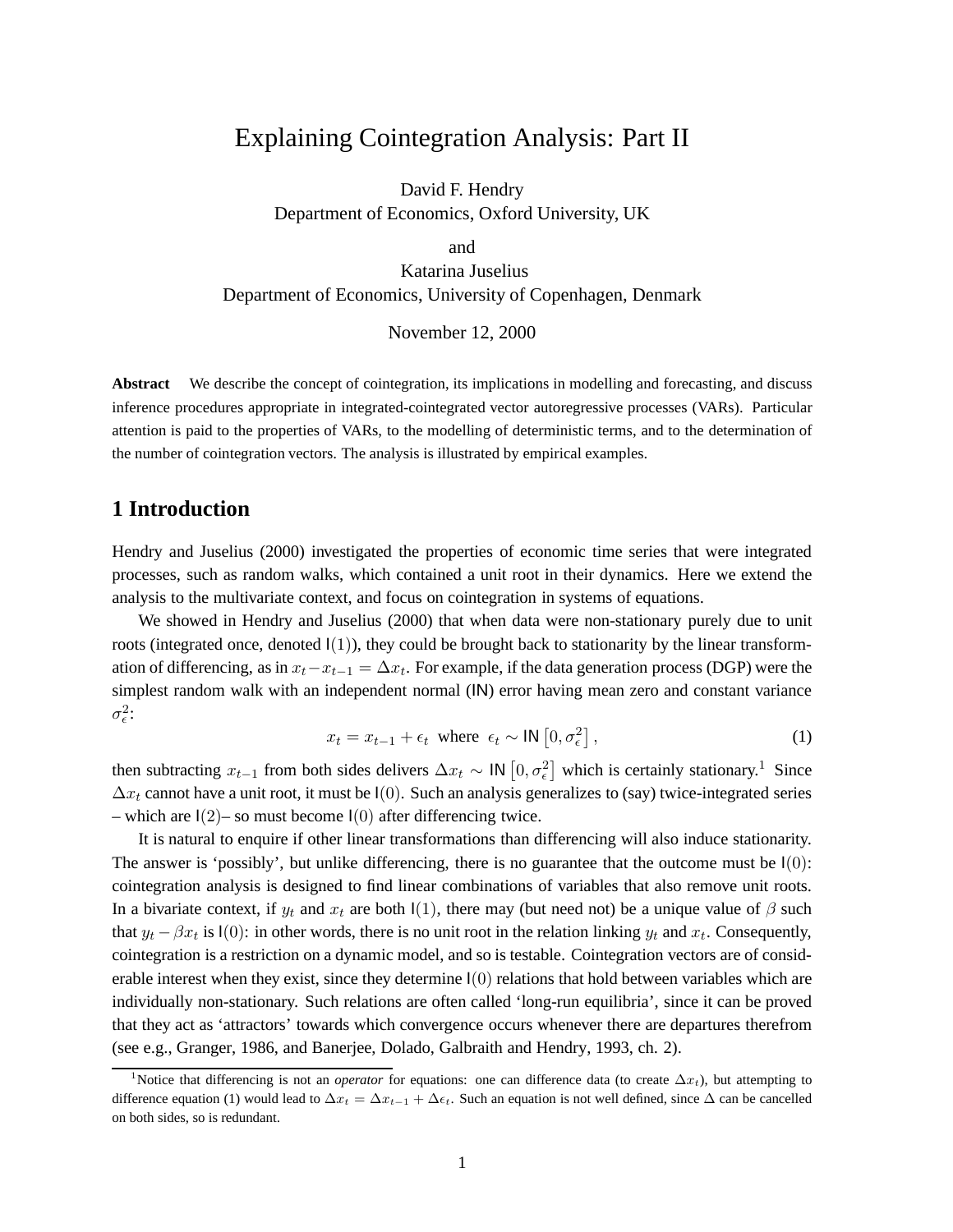Since I(1) variables 'wander' (often quite widely) because of their stochastic trends, whereas (weakly) stationary variables have constant means and variances, if there exists a linear combination that delivers an  $I(0)$  relation, it might be thought that it would be obvious from graphs of the variables. Unfortunately, that need not be the case, as figure 1 shows. In panel a, three variables (denoted  $y_a$ ,  $y_b$ ,  $y_c$ ) are plotted that are actually very strongly cointegrated, whereas panel b plots another two (denoted  $Y_a, Y_b$ ) that are neither cointegrated, nor linked in any causal way. Panels c and d respectively show the changes in these variables. It is not obvious from the graphs that the first set are closely linked whereas the second are not connected at all. Nevertheless, the *PcGive* cointegration test, described in Hendry and Juselius (2000), applied to simple dynamic models relating  $y_a$  to  $y_b$  and  $y_c$ , and  $Y_a$  to  $Y_b$ , respectively takes the values  $t_{ur} = -6.25^{**}$  and  $t_{ur} = -2.31$ , so the first strongly rejects a unit root in the relation, whereas the second does not. Thus, cointegration may or may not exist between variables that do or do not 'look cointegrated', and the only way to find out is through a careful statistical analysis, rather than rely on visual inspection. These two points, namely the importance but non-obvious nature of cointegrated relations, motivates our discussion.



Figure 1 Cointegrated and non-cointegrated time series.

The organization of this paper is as follows. Section 2 begins by illustrating the inherently multivariate nature of cointegration analysis: several variables must be involved, and this determines the form of the statistical tools required. Section 3 then discusses the conditions under which a vector autoregressive process (VAR) would provide a feasible empirical model for integrated economic time series, spelling out both its statistical and economic requirements, illustrated by the empirical example used in Hendry and Juselius (2000). In section 4, we consider alternative representations of the VAR that yield different insights into its properties under stationarity, and also set the scene for deriving the necessary and sufficient conditions that deliver an integrated-cointegrated process. The purpose of section 5 is to define cointegration via restrictions on the VAR model, and relate the properties of the vector process to stochastic trends and stationary components based on the moving-average representation. Section 6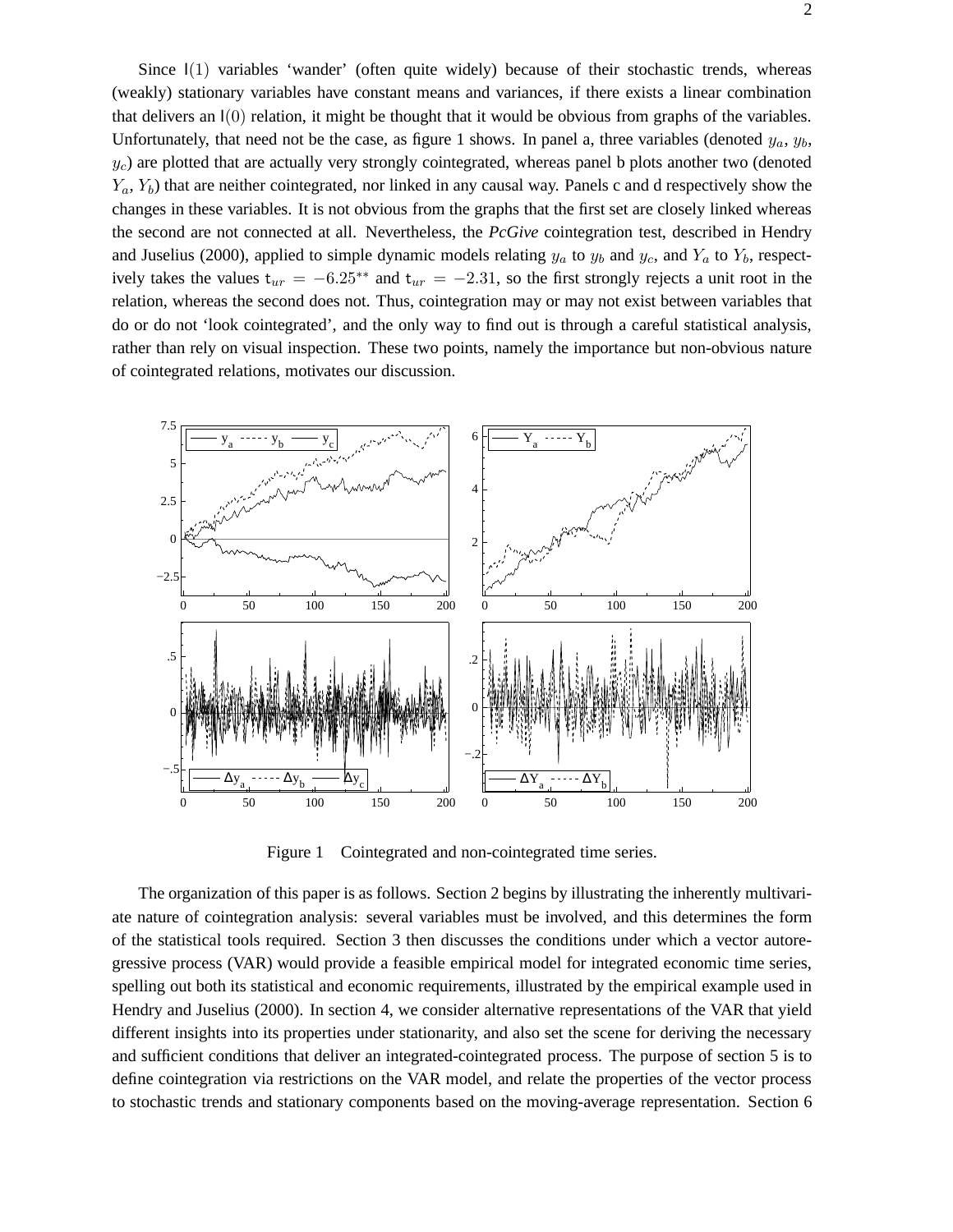considers the key role of deterministic terms (like constants and trends) in cointegration analyses.

At that stage, the formalization of the model and analysis of its properties are complete, so we turn to issues of estimation (section 7) and inference (section 8), illustrated empirically in section 9. Section 10 considers the identification of the cointegration parameters, and hypothesis tests thereon, and section 11 discusses issues that arise in the analysis of partial systems (conditional on a subset of the variables) and the closely related concept of exogeneity. Finally, we discuss forecasting in cointegrated systems (section 12) and the associated topic of parameter constancy (section 13), also relevant to any policy applications of cointegrated systems. Section 14 concludes. The paper uses matrix algebra extensively to explain the main ideas, so we adopt the following notation: bold-face capital letters for matrices, boldface lower case for vectors, normal case for variables and coefficients, and Greek letters for parameters. We generally assume all variables are in logs, which transformation produces more homogeneous series for inherently-positive variables (see e.g., Hendry, 1995a, ch. 2), but we will not distinguish explicitly between logs and the original units.<sup>2</sup>

### **2 The multivariate nature of cointegration analysis**

Cointegration analysis is inherently multivariate, as a single time series cannot be cointegrated. Consequently, consider a set of integrated variables, such as gasoline prices at different locations as in Hendry and Juselius (2000), where each individual gasoline price (denoted  $p_{i,t}$ ) is  $I(1)$ , but follows a common long-run path, affected by the world price of oil  $(p_{o,t})$ . Cointegration between the gasoline prices could arise, for example, if the price differentials between any two locations were stationary. However, cointegration as such does not say anything about the direction of causality. For example, one of the locations could be a price leader and the others price followers; or, alternatively, none of the locations might be more important than the others. In the first case, the price of the leading location would be driving the prices of the other locations (be 'exogenous' to the other prices) and cointegration could be analyzed from the equations for the other 'adjusting' prices, given the price of the leader. In the second case, all prices would be 'equilibrium adjusting' and, hence, all equations would contain information about the cointegration relationships. In the bivariate analysis in Hendry and Juselius (2000), cointegration was found in a single-equation model of  $p_{1,t}$  given  $p_{2,t}$ , thereby assuming that  $p_{2,t}$  was a price leader. If this assumption was incorrect, then the estimates of the cointegration relation would be inefficient, and could be seriously biased. To find out which variables adjust, and which do not adjust, to the long-run cointegration relations, an analysis of the full system of equations is required, as illustrated in Section 11.

Here, we will focus on a vector autoregression (VAR) as a description of the system to be investigated. In a VAR, each variable is 'explained' by its own lagged values, and the lagged values of all other variables in the system. To see which questions can be asked within a cointegrated VAR, we postulate a trivariate VAR model for the two gasoline prices  $p_{1,t}$  and  $p_{2,t}$ , together with the price of crude oil,  $p_{o,t}$ . We restrict the analysis to one lagged change for simplicity, and allow for 2 cointegration relations.

 ${}^{2}$ If a variable had a unit root in its original units of measurement, it would become essentially deterministic over time if it had a constant error variance. Thus, absolute levels must have heteroscedastic errors to make sense; but if so, that is not a sensible place to start modeling. Moreover, if the log had a unit root, then the original must be explosive. Many economic variables seem to have that property, appearing to show quadratic trends in absolute levels.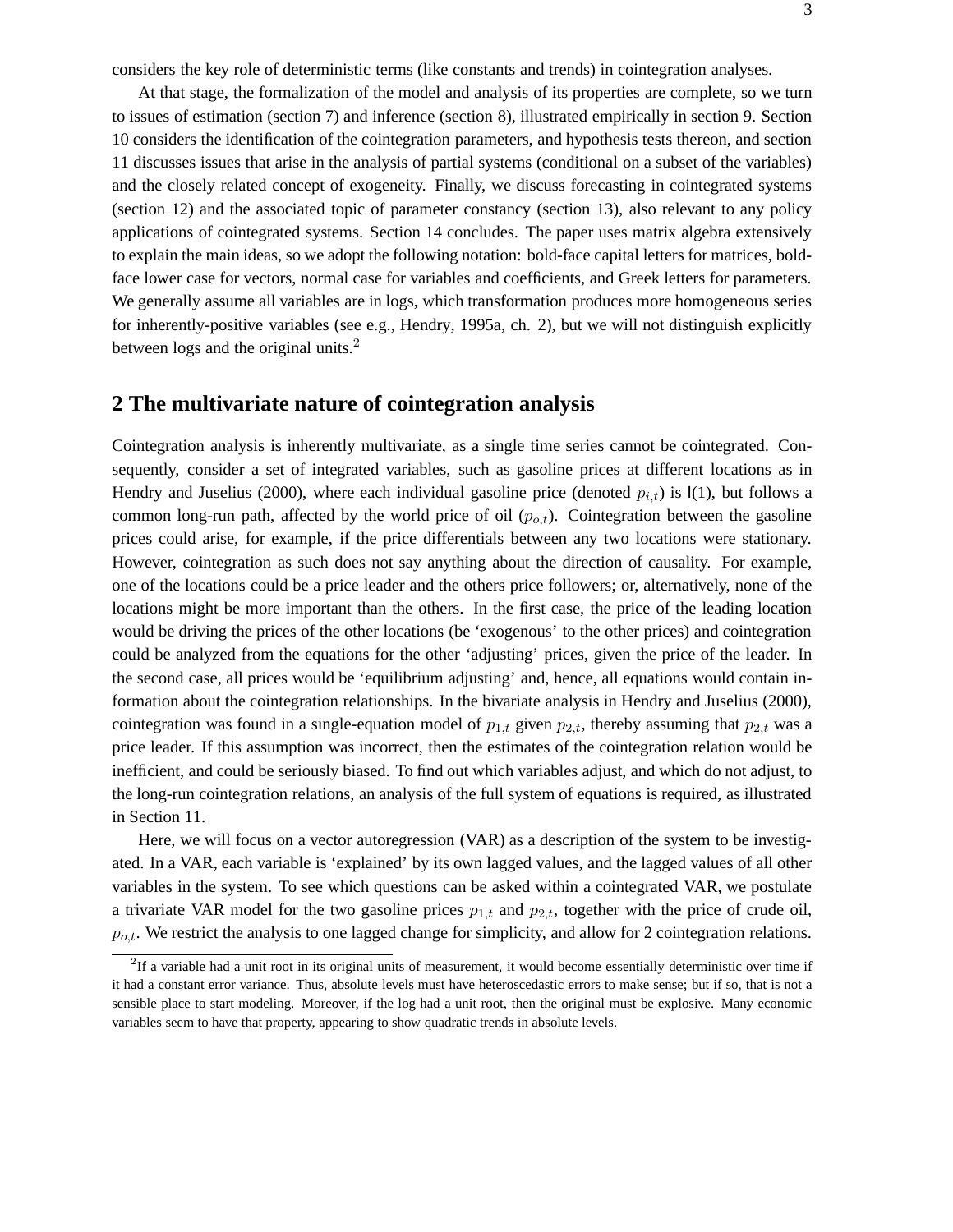Then the system can be written as:

$$
\begin{pmatrix}\n\Delta p_{1,t} \\
\Delta p_{2,t} \\
\Delta p_{o,t}\n\end{pmatrix} = \begin{pmatrix}\n\phi_{11} & \phi_{12} & \phi_{13} \\
\phi_{21} & \phi_{22} & \phi_{23} \\
\phi_{31} & \phi_{32} & \phi_{33}\n\end{pmatrix} \begin{pmatrix}\n\Delta p_{1,t-1} \\
\Delta p_{2,t-1} \\
\Delta p_{o,t-1}\n\end{pmatrix} + \begin{pmatrix}\n\alpha_{11} & \alpha_{12} \\
\alpha_{21} & \alpha_{22} \\
\alpha_{31} & \alpha_{32}\n\end{pmatrix} \begin{pmatrix}\n(p_1 - p_2)_{t-1} \\
(p_2 - p_o)_{t-1}\n\end{pmatrix} + \begin{pmatrix}\n\psi_1 \\
\psi_2 \\
\psi_3\n\end{pmatrix} d_{1,t} + \begin{pmatrix}\n\pi_1 \\
\pi_2 \\
\pi_3\n\end{pmatrix} + \begin{pmatrix}\n\epsilon_{1,t} \\
\epsilon_{2,t} \\
\epsilon_{3,t}\n\end{pmatrix},
$$
\n(2)

where  $\epsilon_t$  is assumed  $\text{IN}_3[0, \Omega_{\epsilon}]$ , and  $\Omega_{\epsilon}$  is the (positive-definite, symmetric) covariance matrix of the error process.

Within the hypothetical system (2), we could explain the three price changes from period  $t - 1$ (previous week) to  $t$  (this week) as a result of:

- (i) an adjustment to previous price changes, with impacts  $\phi_{ij}$  for the j<sup>th</sup> lagged change in the i<sup>th</sup> equation;
- (ii) an adjustment to previous disequilibria between prices in different locations,  $(p_1 p_2)$ , and between the price in location 2 and the price of crude oil,  $(p_2 - p_0)$ , with impacts  $\alpha_{i1}$  and  $\alpha_{i2}$ respectively in the  $i^{th}$  equation;
- (iii) an extraordinary intervention in the whole market, such as the outbreak of the Kuwait war, described by the intervention dummy  $d_{1,t}$ ;
- (iv) a constant term  $\pi$ ; and
- (v) random shocks,  $\epsilon_t$ .

When all three prices are I(1), whereas  $(p_{1,t} - p_{2,t})$  and  $(p_{2,t} - p_{o,t})$  are I(0), then the latter describe cointegrated relations, i.e., relations that are stationary even when the variables themselves are nonstationary. Cointegration between the prices means that the three prices follow the same long-run trends, which then cancel in the price differentials. This may seem reasonable *a priori*, but could nevertheless be incorrect empirically: using multivariate cointegration analysis, we can formally test whether such is indeed the case. In general, we write cointegration relations in the form:

$$
\beta_{11}p_{1,t} + \beta_{12}p_{2,t} + \beta_{13}p_{0,t}; \text{ and } \beta_{21}p_{1,t} + \beta_{22}p_{2,t} + \beta_{32}p_{0,t} \tag{3}
$$

etc., where, in (2), we have normalized  $\beta_{11} = \beta_{22} = 1$ , and set  $\beta_{13} = \beta_{21} = 0$ . Such restrictions cannot be imposed arbitrarily in empirical research, so we will discuss how to test restrictions on cointegration relations in Section 10.

The existence of cointegration by itself does imply which prices 'equilibrium adjust' and which do not; nor does it entail whether any adjustment is fast or slow. Information about such features can be provided by the  $\alpha_{ij}$  coefficients. For example,  $\alpha_{31} = \alpha_{32} = 0$ , would tell us that there were no feed-back effects onto the price of crude oil from 'deviant' price behavior in the gasoline market. In this case, the price of crude oil would influence gasoline prices, but would not be influenced by them. Next, consider, for example, when  $\alpha_{11} = -0.6$  whereas  $\alpha_{21} = -0.1$ . Then, gasoline prices at location 1 adjust more quickly to restore an imbalance between its own price and the price at location 2 than the other way around. Finally, consider  $\alpha_{22} = -0.4$ : then the location-2 price would adjust quite quickly to changes in the level of crude oil price. In that case, we would be inclined to say that the price of crude oil influenced the price of location 2 which influenced the price at location 1. This would certainly be the case if the covariance matrix  $\Omega_{\varepsilon}$  was diagonal, so there were no contemporaneous links: if **Ω**<sup>ε</sup> was not diagonal, revealing cross-correlated residuals, one would have to be careful about 'causal'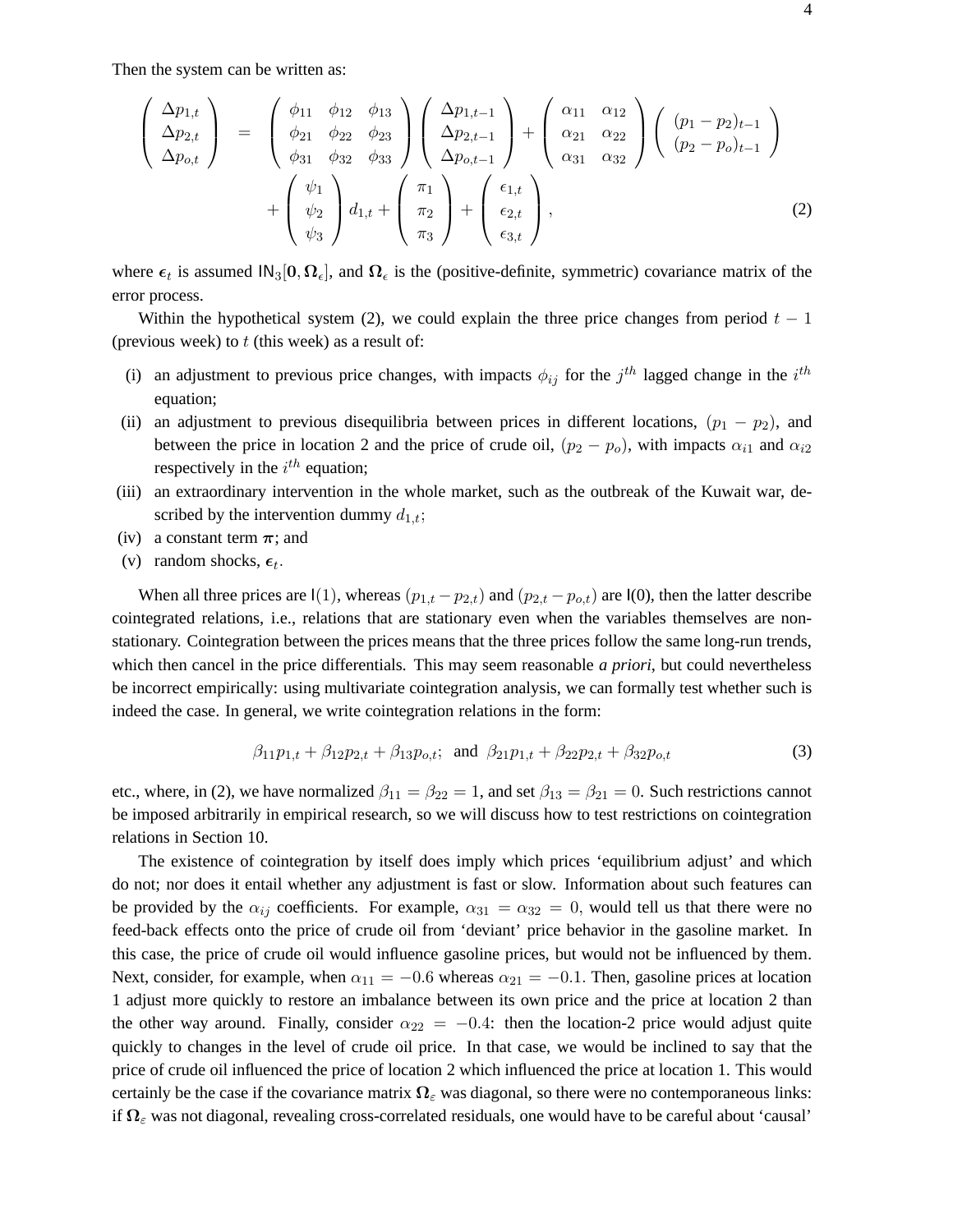interpretations. The interpretation of the parameter estimates is generally more straightforward when  $\Omega$ <sub>ε</sub> is diagonal, but this is seldom the case; price shocks are often correlated, sometimes indicating an modeled causal link. For example, if a shock to crude-oil prices affects gasoline prices within the same week (say), the correlations between the residuals from the crude-oil equation and the gasoline equations are the result of a current oil-price effect. Another explanation for residual cross-correlation is omitted variables that simultaneously influence several variables in the system.

As already discussed in Hendry and Juselius (2000), the constant terms,  $\pi_i$ , can both describe an intercept in the cointegration relations and linear trends in the variables, and the empirical analysis can be used to estimate both effects. Finally, the random shocks,  $\epsilon_{i,t}$ , are assumed to be serially independent, and homoscedastic. All these, and other issues, will be discussed and illustrated with an empirical example below.

It should now be evident that a cointegrated VAR provides a rich model: the  $\beta_{ij}$  coefficients characterize long-run relationships between levels of variables; the  $\alpha_{ij}$  coefficients describe changes that help restore an equilibrium market position; the  $\phi_{ij}$  coefficients describe short-term changes resulting from previous changes in the market – which need not have permanent effects on the levels; we will comment on the intercepts in Section 6; and the intervention effects,  $\psi_i$ , describe extraordinary events in the market, like the Kuwait war. We might, for example, ask whether such an event affected the gasoline prices differently at different locations (i.e., whether  $\psi_1 \neq \psi_2$ ), and hence, permanently changed the mean of the price differential  $(p_1 - p_2)$ : this will be investigated empirically in Section 9.1. First, we must analyze the VAR model more generally.

### **3 The statistical adequacy of a VAR model**

To understand when a VAR is an adequate description of reality, it is important to know the limitations as well as the possibilities of that model. The purpose of this section is, therefore, to demonstrate that a VAR model can be a convenient way of summarizing the information given by the autocovariances of the data under certain assumptions about the DGP: see Hendry (1995a) for details. However, the required assumptions may not hold in any given instance, so the first step in any empirical analysis of a VAR is to test if these assumptions are indeed appropriate.

In section 3.1, we first assume that there are  $p \geq 2$  variables  $x_{i,t}$  under analysis, and that the pdimensional process  $x_t$  is stationary, so does not contain any unit roots. We then derive the VAR model under this simplifying assumption. In section 3.2, we discuss an interpretation of the VAR in terms of rational economic behavior, and finally, in section 3.4, we extend the discussion to consider stability and unit-root properties. Notice that unit roots are a restriction of the initial VAR model, so can be tested, but it transpires that the tests are not standard t, F or  $\chi^2$ .

### **3.1 Stochastic properties**

A stationary VAR arises naturally as a model of a data set  $(\mathbf{x}_1, \dots, \mathbf{x}_T)'$  viewed as a sequence of T realizations from the *p*-dimensional process  $\{x_t\}$ , given the two general simplifying assumptions of multivariate normality and time-invariant covariances. Derivations of a VAR from a general DGP are described in (e.g.) Hendry (1995a, ch. 9). The resulting VAR could have many lagged variables, but for simplicity of notation, we restrict attention here to the case with 2 lags denoted  $VAR(2)$ , which suffices to illustrate all the main properties – and problems (the results generalize easily, but lead to more cumbersome notation). We write the simplest VAR(2) as:

$$
\mathbf{x}_t = \boldsymbol{\pi} + \boldsymbol{\Pi}_1 \mathbf{x}_{t-1} + \boldsymbol{\Pi}_2 \mathbf{x}_{t-2} + \boldsymbol{\epsilon}_t
$$
\n(4)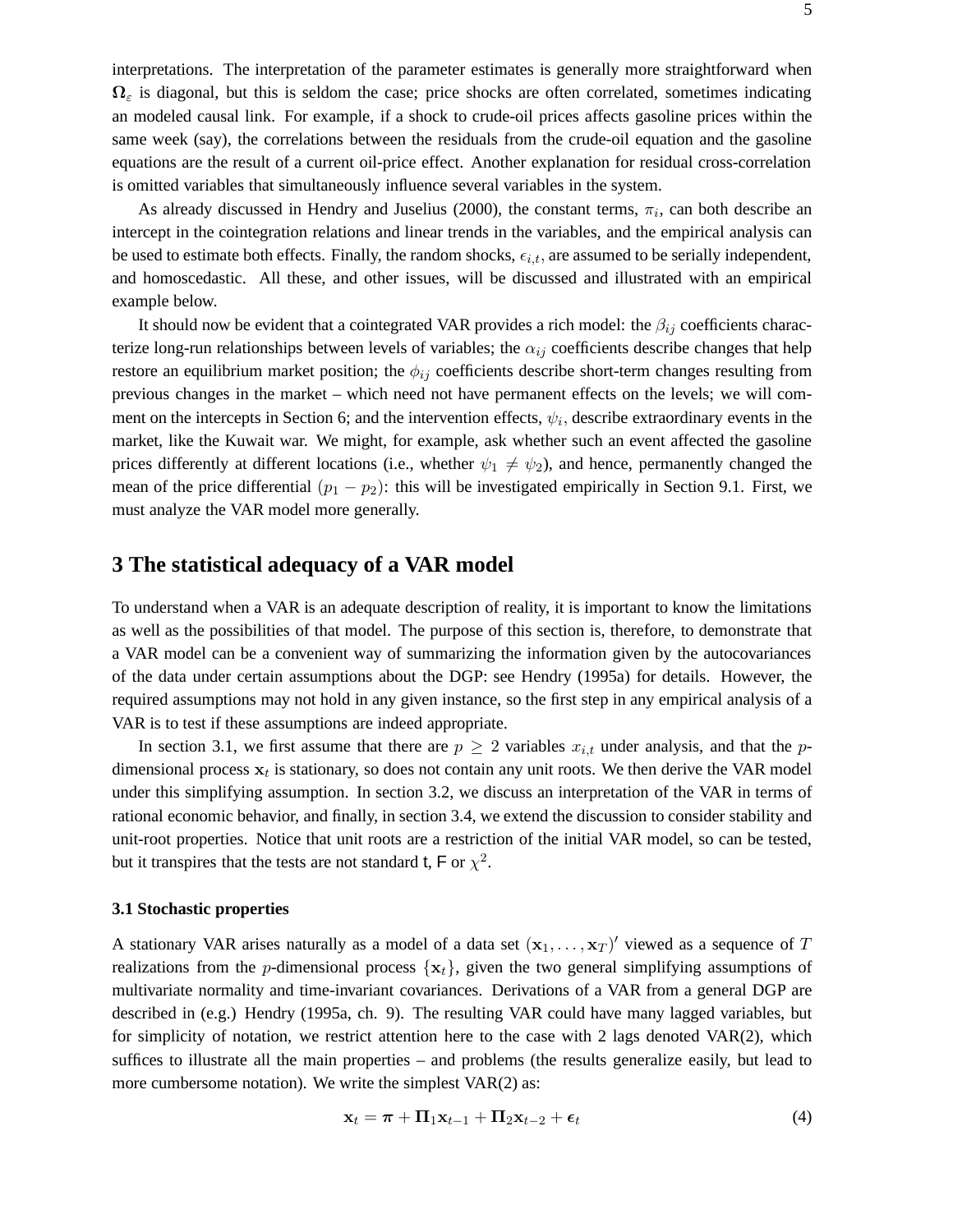where

$$
\epsilon_t \sim \mathsf{IN}_p\left[0, \Omega_{\epsilon}\right],\tag{5}
$$

 $t = 1, \ldots, T$  and the parameters  $(\pi, \Pi_1, \Pi_2, \Omega_\epsilon)$  are constant and unrestricted, except for  $\Omega_\epsilon$  being positive-definite and symmetric.

Given (4), the conditional mean of  $x_t$  is:

$$
\mathsf{E}\left[\mathbf{x}_t\mid \mathbf{x}_{t-1},\mathbf{x}_{t-2}\right] = \boldsymbol{\pi} + \boldsymbol{\Pi}_1 \mathbf{x}_{t-1} + \boldsymbol{\Pi}_2 \mathbf{x}_{t-2} = \mathbf{m}_t,
$$

say, and the deviation of  $x_t$  from  $m_t$  defines  $\epsilon_t$ :

$$
\mathbf{x}_t - \mathbf{m}_t = \boldsymbol{\epsilon}_t.
$$

Hence, if the assumptions of multivariate normality, time-constant covariances, and truncation at lag 2 are correct, then (4):

- is linear in the parameters;
- has constant parameters;
- has normally distributed errors  $\epsilon_t$ , with:
- (approximate) independence between  $\epsilon_t$  and  $\epsilon_{t-h}$  for lags  $h = 1, 2, \ldots$ .

These conditions provide the model builder with testable hypotheses on the assumptions needed to justify the VAR. In economic applications, the multivariate normality assumption is seldom satisfied. This is potentially a serious problem, since derivations of the VAR from a general DGP rely heavily on multivariate normality, and statistical inference is only valid to the extent that the assumptions of the underlying model are correct. An important question is, therefore, how we should modify the standard VAR model in practice. We would like to preserve its attractiveness as a reasonably tractable description of the basic characteristics of the data, while at the same time, achieving valid inference. Simulation studies have demonstrated that statistical inference is sensitive to the validity of some of the assumptions, such as, parameter non-constancy, serially-correlated residuals and residual skewness, while moderately robust to others, such as excess kurtosis (fat-tailed distributions) and residual heteroscedasticity. Thus, it seems advisable to ensure the first three are valid. Both direct and indirect testing of the assumptions can enhance the success of the empirical application. It is often useful to calculate descriptive statistics combined with a graphical inspection of the residuals as a first check of the adequacy of the VAR model, then undertake formal mis-specification tests of each key assumption (see Doornik and Hendry, 1999, ch. 10: all later references to specific tests are explained there). Once we understand why a model fails to satisfy the assumptions, we can often modify it to end with a 'well-behaved' model. Precisely how depends on the application, as will be illustrated in section 3.3 for the gasoline price series discussed in Hendry and Juselius (2000).

#### **3.2 Economic interpretation and estimation**

As discussed in Hendry (1995a), the conditional mean  $\mathbf{m}_t$  can be given an economic interpretation as the agents' plans at time  $t - 1$  given the past information of the process,  $\mathbf{x}_{t-1}$ ,  $\mathbf{x}_{t-2}$ , etc., denoted  $\mathbf{X}_{t-1}^0$ . The IN distributional assumption in (5) implies that agents are rational, in the sense that the deviation between the actual outcome  $\mathbf{x}_t$  and the plan  $\mathsf{E}_{t-1}[\mathbf{x}_t|\mathbf{X}_{t-1}^0]$  is a white-noise innovation, not explicable by the past of the process. Thus, the VAR model is consistent with economic agents who seek to avoid systematic forecast errors when they plan for time t based on the information available at time  $t - 1$ .

By way of contrast, a VAR with autocorrelated residuals would describe agents that do not use all information in the data as efficiently as possible. This is because they could do better by including the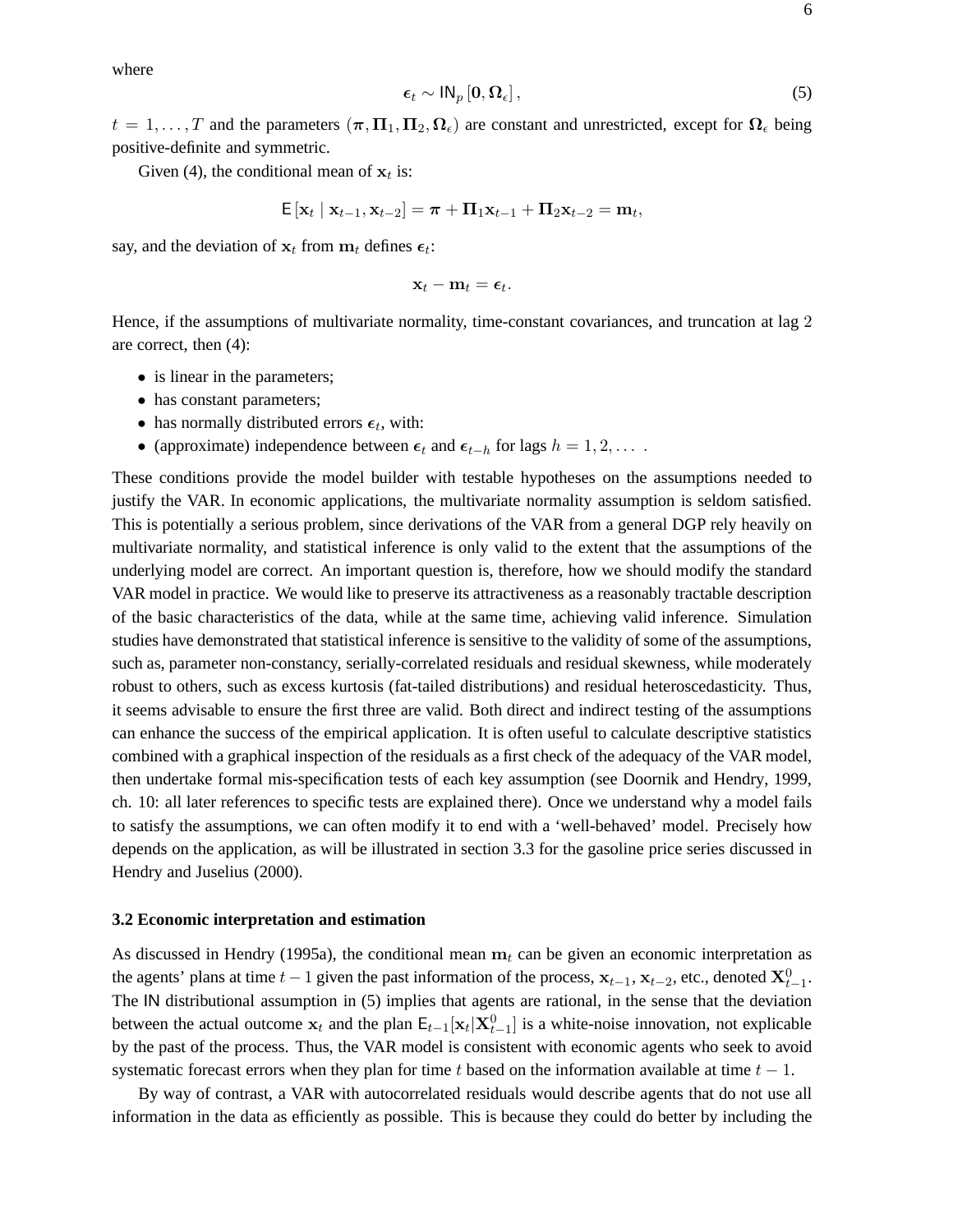systematic variation left in the residuals, thereby improving the accuracy of their expectations about the future. Checking the assumptions of the model, (i.e., checking the white-noise requirement of the residuals, and so on), is not only crucial for correct statistical inference, but also for the economic interpretation of the model as a description of the behavior of rational agents.

To derive a full-information maximum likelihood (FIML) estimator requires an explicit probability formulation of the model. Doing so has the advantage of forcing us to take the statistical assumptions seriously. Assume that we have derived an estimator under the assumption of multivariate normality. We then estimate the model, and find that the residuals are not normally distributed, or that the residual variance is heteroscedastic instead of homoscedastic, or that residuals exhibit significant autocorrelation, etc. The parameter estimates (based on an incorrectly-derived estimator) may not have any meaning, and since we do not know their 'true' properties, inference is likely to be hazardous. Therefore, to claim that conclusions are based on FIML inference is to claim that the empirical model is capable of accounting for all the systematic information in the data in a satisfactory way.

Although the derivation of a FIML estimator subject to parameter restrictions can be complicated, this is not so when the parameters  $(\pi, \Pi_1, \Pi_2, \Omega_\epsilon)$  of the VAR model (4) are unrestricted. In that case, the ordinary least squares (OLS) estimator is equivalent to FIML. After the model has been estimated by OLS, the IN distributional assumption can be checked against the data using the residuals  $\hat{\epsilon}_t$ . As already mentioned, the white-noise assumption is often rejected for a first tentatively-estimated model, and one has to modify the specification of the VAR model accordingly. This can be done, for example, by:

- investigating parameter constancy (e.g., 'is there a structural shift in the model parameters'?);
- increasing the information set by adding new variables;
- increasing the lag length;
- changing the sample period;
- adding intervention dummies to account for significant political or institutional events;
- conditioning on weakly-exogenous variables;
- checking the adequacy of the measurements of the chosen variables.

Any or all of these steps may be needed, but we stress the importance of checking that the initial VAR is 'congruent' with the data evidence before proceeding with empirical analysis.

### **3.3 A tentatively-estimated VAR**

As a first step in the analysis, the unrestricted VAR(2) model, with a constant term and without dummy variables, was estimated by OLS for the two gasoline prices at different locations. Table 1 reports some descriptive statistics for the logs of the variables in levels, differences, and for the residuals. As discussed in Hendry (1995a), since the gasoline prices are apparently non-stationary, the empirical density is not normal, but instead bimodal. The price changes on the other hand, seem to be stationary around a constant mean. From Table 1, the mean is not significantly different from zero for either price change. Normality is tested with the Jarque–Bera test, distributed as  $\chi^2(2)$  under the null, so is strongly rejected for both series of price changes and the VAR residuals. Since rejection could be due to either excess kurtosis (the normal has kurtosis of 3), or skewness, we report these statistics separately in Table 1. It appears that excess kurtosis is violated for both equations, but that for  $p_{1,t}$  also seems to be skewed to the right.

The graphs (in logs) of the two gasoline prices are shown in Figure 2 in levels and differences (with 99% confidence bands), as well as the residuals (similarly with 99% confidence bands). There seem to be some outlier observations (larger than  $\pm 3\hat{\sigma}$ ), both in the differenced prices and in the residuals. The largest is at 1990:31, the week of the outbreak of the Kuwait war. This is clearly not a 'normal'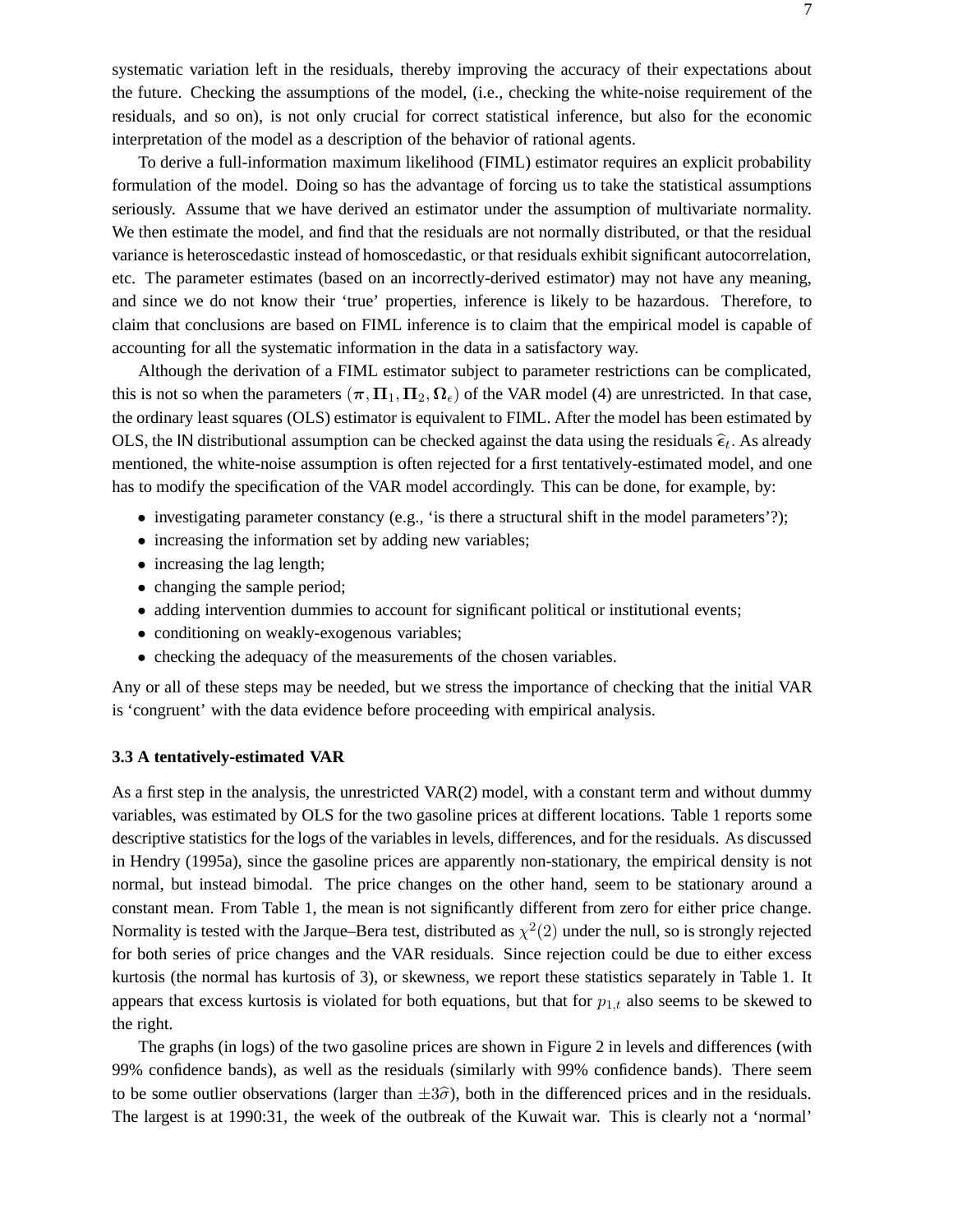| 1987:26-98:29              | $\overline{\mathbf{x}}$ | $S_{T}$ | Skew    | Ex.K.   | Jarg.Bera | min     | max     |
|----------------------------|-------------------------|---------|---------|---------|-----------|---------|---------|
| $p_1$                      | $-0.489$                | 0.149   | 0.39    | 0.66    | 15.5      | $-0.91$ | 0.02    |
| $p_2$                      | $-0.499$                | 0.139   | 0.17    | 0.42    | 6.1       | $-0.92$ | $-0.06$ |
| $\Delta p_1$               | $-0.00010$              | 0.032   | 0.04    | 1.38    | 210.3     | $-0.13$ | 0.21    |
| $\Delta p_2$               | $-0.00026$              | 0.025   | $-0.03$ | $-0.33$ | 101.9     | $-0.11$ | 0.14    |
| $\widehat{\epsilon}_{p_1}$ | 0.0                     | 0.025   | 0.27    | 4.64    | 214.9     | $-0.09$ | 0.17    |
| $\widehat{\epsilon}_{p_2}$ | 0.0                     | 0.020   | 0.01    | 2.47    | 90.7      | $-0.08$ | 0.11    |
|                            |                         |         |         |         |           |         |         |

Table 1 Descriptive statistics.

observation, but must be adequately accounted for in the specification of the VAR model. The remaining large price changes ( $> \pm 3\hat{\sigma}$ ) can (but need not necessarily) be intervention outliers. It is, however, always advisable to check whether any large changes in the data correspond to some extraordinary events: exactly because they are big, they will influence the estimates with a large weight and, hence, potentially bias the estimates if they are indeed outliers. The role of deterministic components, such as intervention dummies, will be discussed in more detail in Section 6.



Figure 2 Graphs of gasoline prices 1 and 2 in levels and differences, with residuals from a VAR(2) and 99% confidence bands.

In Figure 3, the autocorrelograms and the empirical densities (with the normal density) are reported for the two VAR residuals. There should be no significant autocorrelation, if the truncation after the second lag is appropriate. Since all the autocorrelation coefficients are very small, this seems to be the case. Furthermore, the empirical density should not deviate too much from the normal density; and the residuals should be homoscedastic, so have similar variances over time. The empirical densities seem to have longer tails (excess kurtosis) than the normal density, and the Kuwait war outlier sticks out,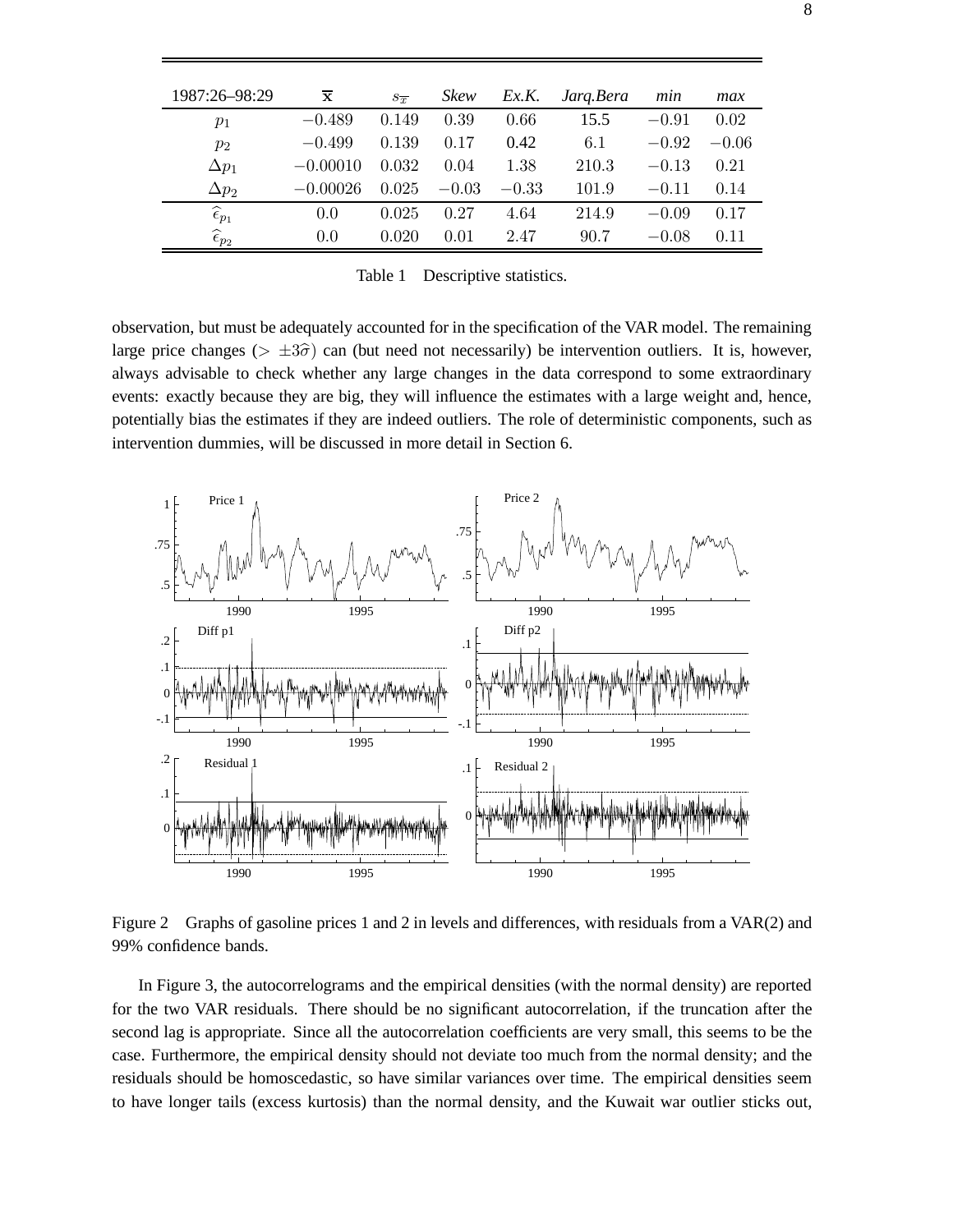

Figure 3 The autocorrelogram and the empirical and normal density of the two VAR residuals.

### **3.4 Stability and unit-root properties**

Up to this point, we have discussed (and estimated) the VAR model as if it were stationary, i.e., without considering unit roots.<sup>3</sup> The dynamic stability of the process in  $(4)$  can be investigated by calculating the roots of:

$$
\left(\mathbf{I}_p - \mathbf{\Pi}_1 L - \mathbf{\Pi}_2 L^2\right) \mathbf{x}_t = \mathbf{\Pi}(L) \mathbf{x}_t,
$$

where  $L^i$ **x**<sub>t</sub> = **x**<sub>t−i</sub>. Define the characteristic polynomial:

$$
\mathbf{\Pi}(z) = \left(\mathbf{I}_p - \mathbf{\Pi}_1 z - \mathbf{\Pi}_2 z^2\right).
$$

The roots of  $|\mathbf{\Pi}(z)| = 0$  contain all necessary information about the stability of the process and, therefore, whether it is stationary or non-stationary. In econometrics, it is more usual to discuss stability in terms of the companion matrix of the system, obtained by stacking the variables such that a first-order system results. Ignoring deterministic terms, we have:

$$
\begin{pmatrix} \mathbf{x}_t \\ \mathbf{x}_{t-1} \end{pmatrix} = \begin{pmatrix} \mathbf{\Pi}_1 & \mathbf{\Pi}_2 \\ \mathbf{I}_p & \mathbf{0} \end{pmatrix} \begin{pmatrix} \mathbf{x}_{t-1} \\ \mathbf{x}_{t-2} \end{pmatrix} + \begin{pmatrix} \epsilon_t \\ \mathbf{0} \end{pmatrix}, \tag{6}
$$

where the first block is the original system, and the second merely an identity for  $\mathbf{x}_{t-1}$ . Now, stability depends on the eigenvalues of the coefficient matrix in (6), and these are precisely the roots of  $|\mathbf{\Pi}(z^{-1})| = 0$  (see e.g., Banerjee *et al.*, 1993). For a *p*-dimensional VAR with 2 lags, there are 2*p* eigenvalues. The following results apply:

 $3$ One can always estimate the unrestricted VAR with OLS, but if there are unit roots in the data, some inferences are no longer standard, as discussed in Hendry and Juselius (2000).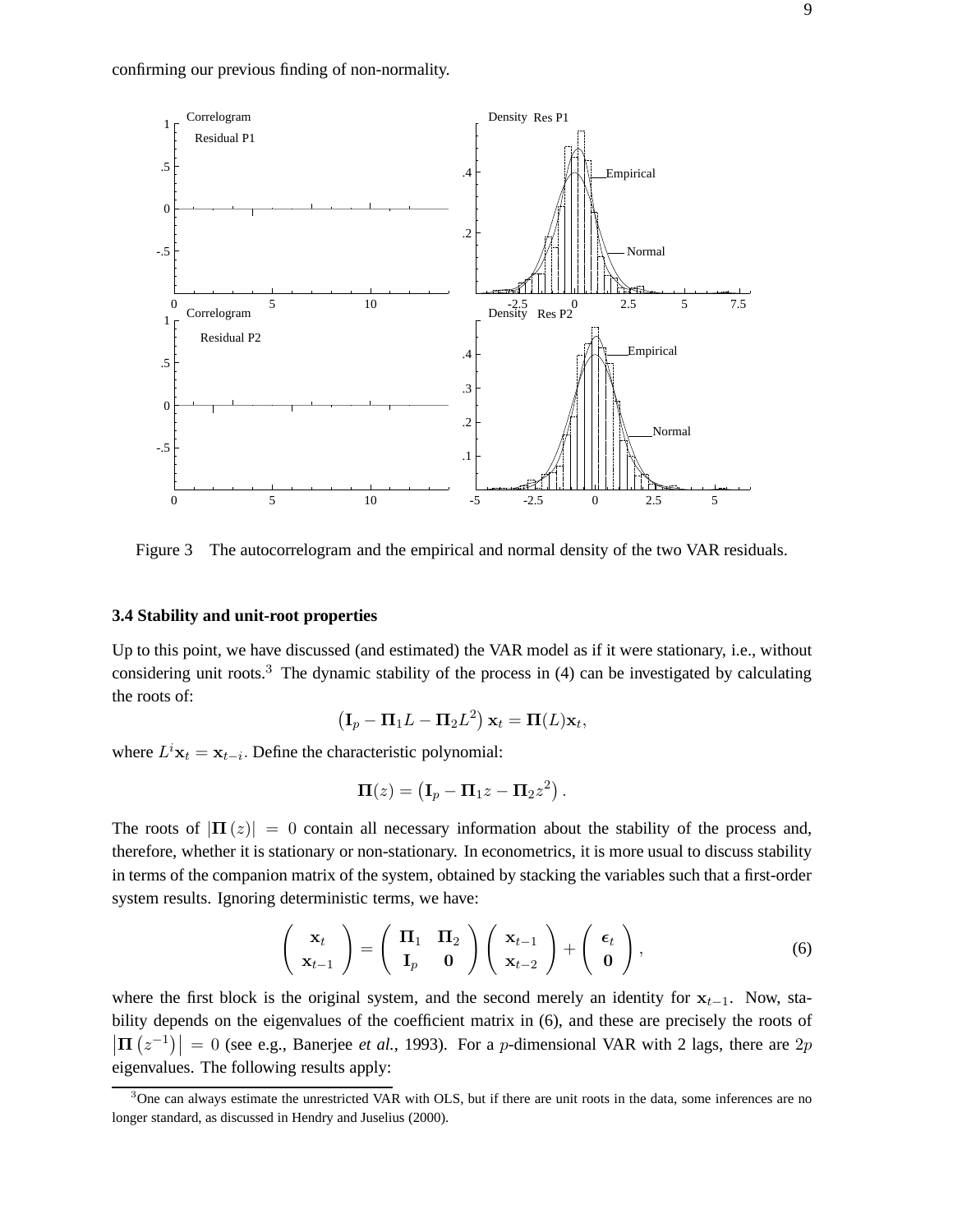- (b) if all the eigenvalues are inside or on the unit circle, then  $\{x_t\}$  is non-stationary;
- (c) if any of the eigenvalues are outside the unit circle, then  $\{x_t\}$  is explosive.

For the bivariate gasoline-price VAR(2) model, we have  $2 \times 2 = 4$  roots, the moduli of which are:

$$
0.93, 0.72, 0.72, 0.56.
$$

Figure 4 illustrates these in relation to the unit circle.



Figure 4 The roots of the characteristic polynomial for the VAR(2) model.

We note that the system is stable (no explosive roots), that there is one near-unit root, suggesting the presence of a stochastic trend, as well as a pair of complex roots (whether a pair of roots is real or complex can depend on the third or smaller digits of the estimated coefficients, so is not usually a fundamental property of such a figure). Since there is only one root close to unity for the two variables, the series seem non-stationary and possibly cointegrated.

When there are unit roots in the model, it is convenient to reformulate the VAR into an equilibriumcorrection model (EqCM). The next section discusses different ways of formulating such models.

# **4 Different representations of the VAR**

The purpose of this section is to demonstrate that the unrestricted VAR can be given different parametrizations without imposing any binding restrictions on the parameters of the model (i.e., without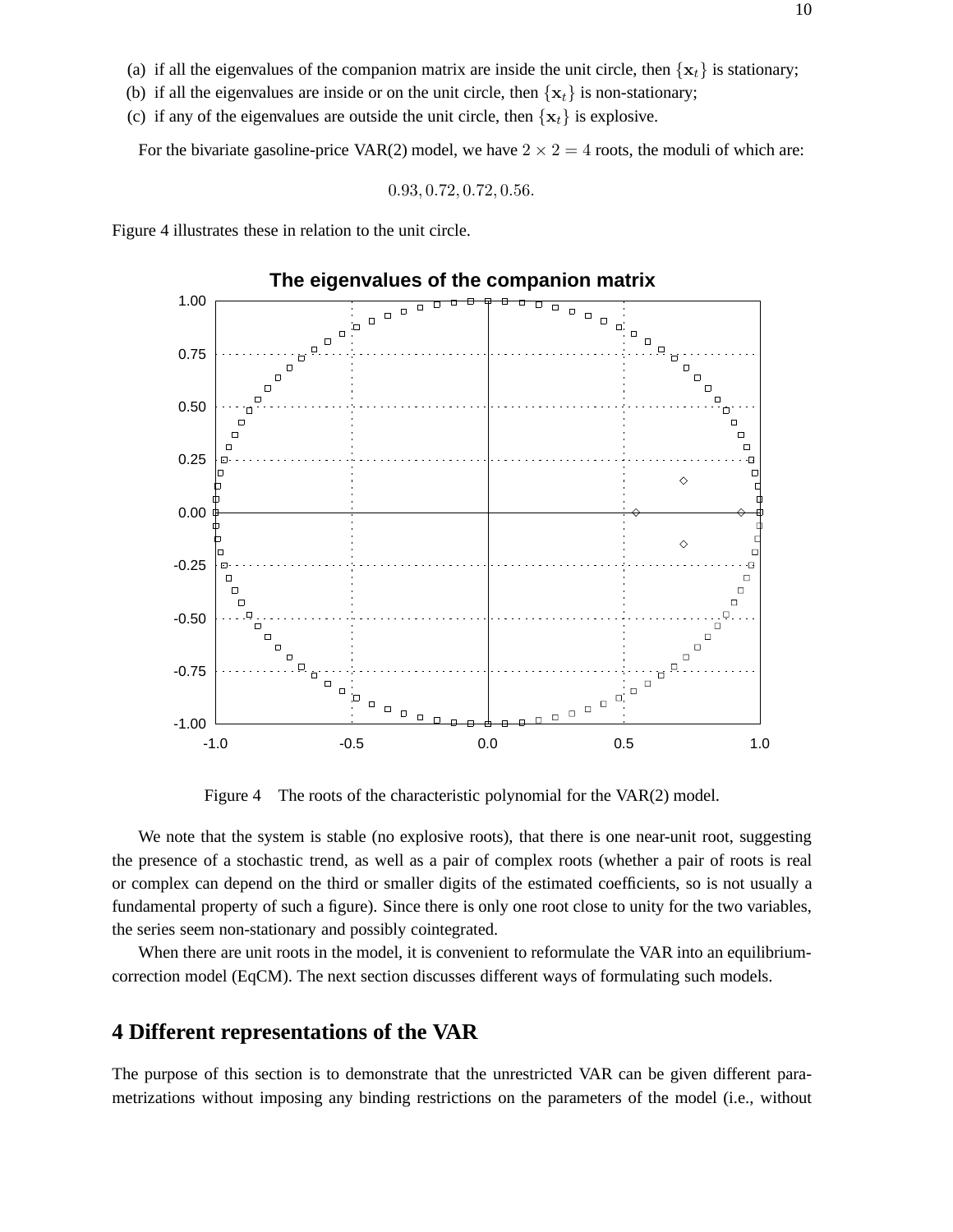changing the value of the likelihood function). At this stage, we do not need to specify the order of integration of  $\mathbf{x}_t$ : as long as the parameters  $(\pi, \Pi_1, \Pi_2, \Omega_\epsilon)$  are unrestricted, OLS can be used to estimate them, as discussed in the previous section. Thus, any of the four parameterizations below, namely (4), (7), (8), or (9) can be used to obtain the first unrestricted estimates of the VAR. Although the parameters differ in the four representations, each of them explains exactly as much of the variation in  $x_t$ .

The first reformulation of (4) is into the following equilibrium-correction form:

$$
\Delta \mathbf{x}_t = \mathbf{\Phi}_1 \Delta \mathbf{x}_{t-1} - \mathbf{\Pi} \mathbf{x}_{t-1} + \boldsymbol{\pi} + \boldsymbol{\epsilon}_t, \tag{7}
$$

where  $\epsilon_t \sim \mathsf{IN}_p[0, \Omega_\epsilon]$ , with the lagged levels matrix  $\Pi = \mathbf{I}_p - \mathbf{\Pi}_1 - \mathbf{\Pi}_2$  and  $\Phi_1 = -\mathbf{\Pi}_2$ .<sup>4</sup> In (7), the lagged levels matrix,  $\Pi$ , has been placed at time  $t - 1$ , but could be chosen at any feasible lag without changing the likelihood. For example, placing the **Π** matrix at lag 2 yields the next parameterization:

$$
\Delta \mathbf{x}_t = \mathbf{\Phi}_1^* \Delta \mathbf{x}_{t-1} - \mathbf{\Pi} \mathbf{x}_{t-2} + \boldsymbol{\pi} + \boldsymbol{\epsilon}_t
$$
\n(8)

where  $\Phi_1^* = (\Pi_1 - \mathbf{I}_p)$ , with an unchanged  $\Pi$  matrix.<sup>5</sup> In a sense, (7) is more appropriate if one wants to discriminate between the short-run adjustment effects to the long-run relations (in levels), and the effects of changes in the lagged differences (the transitory effects). The estimated coefficients and their p-values can vary considerably between the two formulations (7) and (8), despite their being identical in terms of explanatory power, and likelihood (note that they have identical errors  $\{\epsilon_t\}$ ). Often, many more significant coefficients are obtained with (8) than with (7), illustrating the increased difficulty of interpreting coefficients in dynamic models relative to static regression models: many significant coefficients need not imply high explanatory power, but could result from the parameterization of the model.

The final convenient reformulation of the VAR model is into second-order differences (acceleration rates), changes, and levels:

$$
\Delta^2 \mathbf{x}_t = \mathbf{\Phi} \Delta \mathbf{x}_{t-1} - \mathbf{\Pi} \mathbf{x}_{t-1} + \boldsymbol{\pi} + \boldsymbol{\epsilon}_t
$$
\n(9)

where  $\Phi = \Phi_1 - I_p = -I_p - \Pi_2$ , and  $\Pi$  remains as before. This formulation is most convenient when  $x_t$  contains I(2) variables, but from an economic point of view it also provides a natural decomposition of economic data which cover periods of rapid change, when acceleration rates (in addition to growth rates) become relevant, and more stable periods, when acceleration rates are zero, but growth rates still matter. It also clarifies that the 'ultimate' variable to be explained is  $\Delta^2 x_t$ , which is often treated as a 'surprise', but as (9) demonstrates, can be explained by the determinants of the model. Indeed, it can be seen that treating  $\Delta^2 x_t$  purely as a 'surprise' imposes  $\Phi = 0$  and  $\Pi = 0$ , and makes the differences behave as random walks.

Although the above reformulations are equivalent in terms of explanatory power, and can be estimated by OLS without considering the order of integration, inferences on some the parameters will not be standard unless  $\mathbf{x}_t \sim \mathbf{I}(0)$ . For example, when  $\mathbf{x}_t$  is non-stationary, the joint significance of the estimated coefficients cannot be based on standard F-tests (see Hendry and Juselius, 2000, for a discussion in the context of single-equation models). We will now turn to the issue of non-stationarity in the VAR model.

# **5 Cointegration in the VAR**

We first note that the general condition for  $\mathbf{x}_t \sim \mathbf{I}(0)$  is that  $\Pi$  has full rank, so is non-singular. In this case,  $|\mathbf{\Pi}(1)| = |\mathbf{\Pi}| \neq 0$ , which corresponds to condition (a) in Section 3.4 that all the eigenvalues

<sup>&</sup>lt;sup>4</sup>In the general VAR(k) model,  $\Phi$  matrices cumulate the longer lag coefficients of the levels representation.

<sup>&</sup>lt;sup>5</sup>In the general VAR(k),  $\Phi^*$  matrices cumulate the earlier lag coefficients.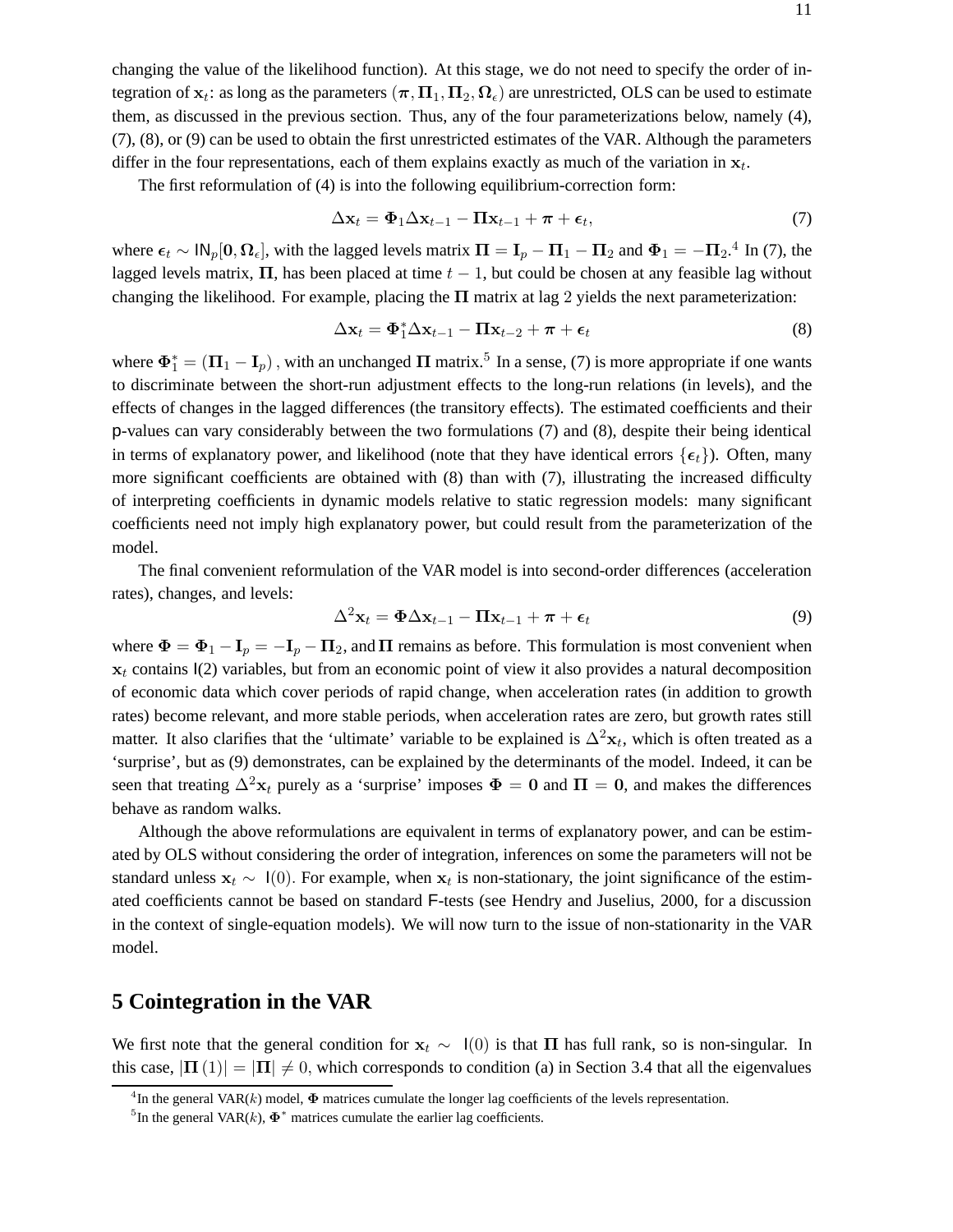should lie within the unit circle. Stationarity can be seen as follows: stationary variables cannot grow systematically over time (that would violate the constant-mean requirement), so if  $\mathbf{x}_t \sim \mathbf{I}(0)$  in (7), then  $E[\Delta x_t] = 0$ . Taking expectations yields:

$$
-\Pi E\left[\mathbf{x}_{t-1}\right] + \boldsymbol{\pi} = \mathbf{0} \tag{10}
$$

so when **Π** has full rank,  $E[x_t] = \Pi^{-1}\pi$ . Thus, the levels of stationary variables have a unique equilibrium mean – this is precisely why stationarity is so unreasonable for economic variables which are usually evolving! When  $\Pi$  is not full rank (i.e., when  $x_t$  exhibits  $\mathfrak{l}(1)$  behavior), (10) leaves some of the levels indeterminate. At the other extreme, where  $\Pi = 0$ , the VAR becomes one in the differences  $\Delta x_t$ , and these are stationary if  $\Phi_1 - I_p$  has full rank, in which case  $x_t \sim 1(1)$ . Notice that  $\Phi_1 = I_p$ when  $\Pi = 0$  makes  $\Delta x_t$  a vector of random walks, so  $x_t \sim I(2)$ .

Section 5.1 presents the conditions for cointegration in the  $(1)$  model as restrictions on the  $\Pi$  matrix and Section 5.2 discusses the properties of the vector process when the data are I(1) and cointegrated, based on the moving-average representation.

#### **5.1 Determining cointegration in the VAR model**

As discussed in Section 3.4, when some of the roots of the system (4) are on the unit circle (case (b)), the vector process  $\mathbf{x}_t$  is non-stationary. However, some linear combinations, denoted  $\beta' \mathbf{x}_t$ , might be stationary even though the variables themselves are non-stationary. Then the variables are cointegrated from I(1), down one step to I(0), which Engle and Granger (1987) expressed as being *CI*(1, 1). There are two general conditions for  $\mathbf{x}_t \sim 1(1)$ , which we now discuss.

The first condition, needed to ensure that the data are not  $I(0)$ , is that **Π** has reduced rank  $r < p$ , so can be written as:

$$
\Pi = -\alpha \beta' \tag{11}
$$

where  $\alpha$  and  $\beta$  are  $p \times r$  matrices, both of rank r. Substituting (11) into (9) delivers the cointegrated VAR model:

$$
\Delta^2 \mathbf{x}_t = \mathbf{\Phi} \Delta \mathbf{x}_{t-1} + \boldsymbol{\alpha} \left( \boldsymbol{\beta}' \mathbf{x}_{t-1} \right) + \boldsymbol{\pi} + \boldsymbol{\epsilon}_t. \tag{12}
$$

An important feature of 'reduced rank' matrices like  $\alpha$  and  $\beta$  is that they have orthogonal complements, which we denote by  $\alpha_{\perp}$  and  $\beta_{\perp}$ : i.e.,  $\alpha_{\perp}$  and  $\beta_{\perp}$  are  $p \times (p - r)$  matrices orthogonal to  $\alpha$  and  $\beta$  (so  $\alpha'_\perp \alpha = 0$  and  $\beta'_\perp \beta = 0$ ), where the  $p \times p$  matrices  $(\alpha \alpha_\perp)$  and  $(\beta \beta_\perp)$  both have full rank p. These orthogonal matrices play a crucial role in understanding the relationship between cointegration and 'common trends' as we explain below (a simple algorithm for constructing  $\alpha_{\perp}$  and  $\beta_{\perp}$  from  $\alpha$  and  $\beta$  is given in Hendry and Doornik, 1996). Note that multiplying (12) by  $\alpha'_{\perp}$  will eliminate the cointegrating relations since  $\alpha'_{\perp} \alpha = 0$ .

The second condition, which is needed to ensure that the data are not  $I(2)$ , is somewhat more technical, and requires that a transformation of  $\Phi$  in (12) must be of full rank.<sup>6</sup> Here, we will disregard the I(2) problem and only discuss the case when the footnoted condition is satisfied.

If  $r = p$ , then  $x_t$  is stationary, so standard inference (based on t, F, and  $\chi^2$ ) applies. If  $r = 0$ , then  $\Delta x_t$  is stationary, but it is not possible to obtain stationary relations between the levels of the variables

$$
\alpha'_{\perp} \Phi \beta_{\perp} = \zeta \eta' \tag{13}
$$

<sup>&</sup>lt;sup>6</sup>Specifically:

where  $\zeta$  and  $\eta$  are  $(p - r) \times s$  matrices for  $s = p - r$ , which is the number of 'common stochastic trends' of first order when **x**<sub>t</sub> ∼ I(1). Thus, (13) must have full rank ( $s = p - r$ ) for  $\mathbf{x}_t \sim I(1)$ . If  $s < p - r$ , then the model contains  $p - r - s$ second-order stochastic trends, and  $\mathbf{x}_t \sim \mathsf{I}(2)$ .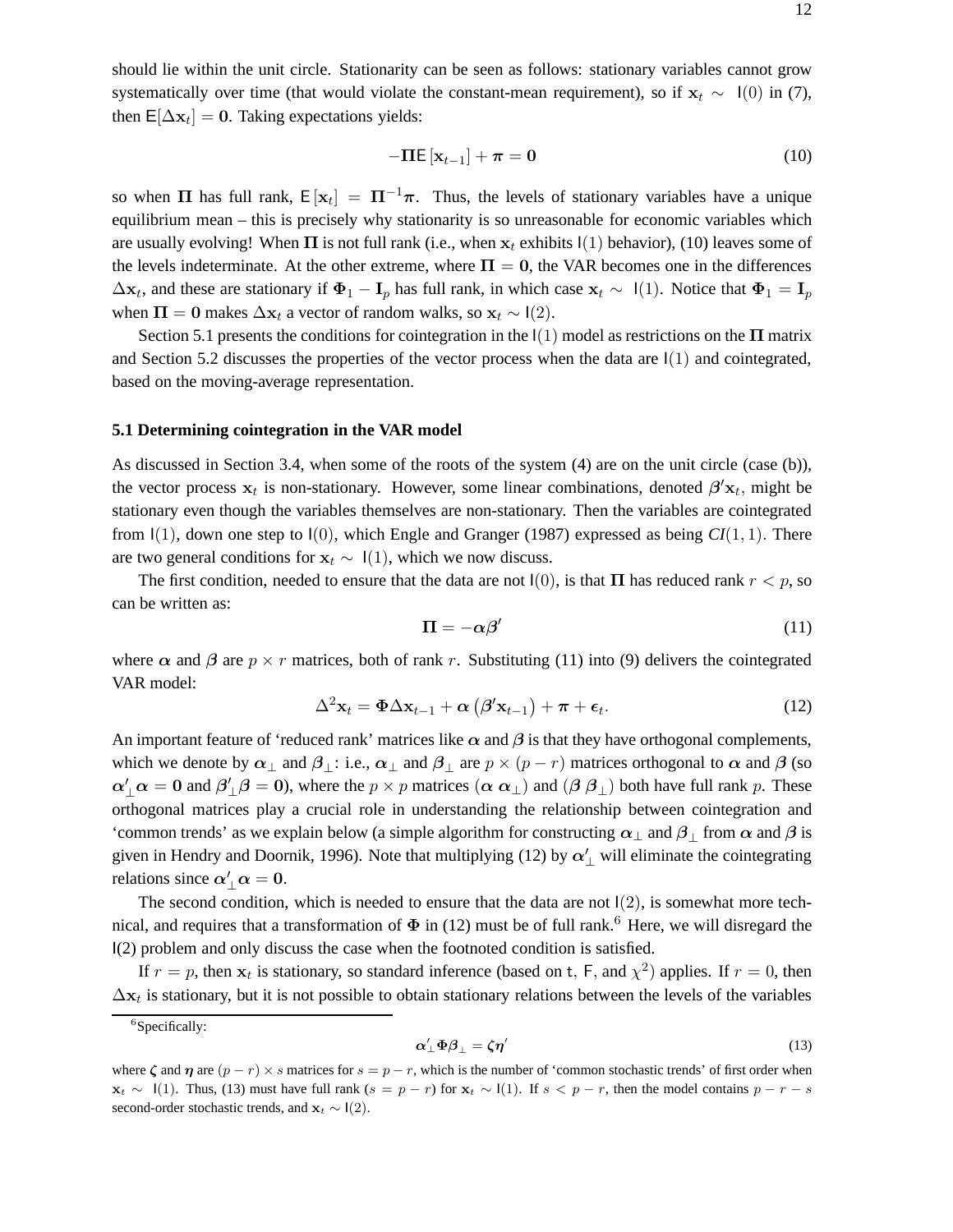by linear combinations. Such variables do not have any cointegration relations, and hence, cannot move together in the long run. In this case, each of (7)–(9) becomes a VAR model in differences but, since  $\Delta$ **x**<sub>t</sub> ∼ I(0), standard inference still applies. If  $p > r > 0$ , then **x**<sub>t</sub> ∼ I(1) and there exist r directions in which the process can be made stationary by linear combinations,  $\beta' \mathbf{x}_t$ . These are the cointegrating relations, exemplified in (2) above by the two price differentials.

### **5.2 The VAR model in moving-average form**

When the characteristic polynomial  $\Pi(z) = I_p - \Pi_1 z - \Pi_2 z^2$  contains a unit root, the determinant  $|\mathbf{\Pi}(z)| = 0$  for  $z = 1$ , so  $\mathbf{\Pi}(z)$  cannot be inverted to express  $\mathbf{x}_t$  as a moving average of current and past  $\epsilon_t$ . Instead, we must decompose the characteristic polynomial into a unit-root part and a stationary invertible part, written as the product:

$$
\mathbf{\Pi}(z) = (1-z)\mathbf{\Pi}^*(z),
$$

where  $\Pi^*(z)$  has no unit roots, and is invertible. The VAR model can now be written as:

$$
(1 - L)\mathbf{x}_t = \Delta \mathbf{x}_t = \left[\mathbf{\Pi}^*(L)\right]^{-1} \boldsymbol{\epsilon}_t. \tag{14}
$$

Thus,  $\Delta x_t$  is a moving average of current and past  $\epsilon_t$ . To see the nature of that relation, expand  $[\mathbf{\Pi}^*(L)]^{-1}$  as a power series in L:

$$
[\mathbf{\Pi}^*(L)]^{-1} = \mathbf{C}_0 + \mathbf{C}_1 L + \mathbf{C}_2 L^2 + \ldots = \mathbf{C}(L)
$$
 (say).

In turn, express  $C(L)$  as:

$$
\mathbf{C}\left(L\right) = \mathbf{C} + \mathbf{C}^*(L)(1-L),
$$

so  $C(1) = C$  as  $C^*(1)(1 - 1) = 0$ . We can now rewrite (14) as:

$$
\Delta \mathbf{x}_t = [\mathbf{C} + \mathbf{C}^*(L)(1-L)] \, \boldsymbol{\epsilon}_t.
$$

By integration (dividing by the difference operator,  $(1 - L)$ ):

$$
\mathbf{x}_t = \mathbf{C} \left( \frac{\boldsymbol{\epsilon}_t}{1-L} \right) + \mathbf{C}^*(L) \boldsymbol{\epsilon}_t + \mathbf{x}_0,
$$

for some initial condition denoted  $x_0$ , we can express  $x_t$  as:

$$
\mathbf{x}_t = \mathbf{C} \sum_{i=1}^t \boldsymbol{\epsilon}_i + \mathbf{C}^*(L)\boldsymbol{\epsilon}_t + \mathbf{x}_0.
$$
 (15)

In (15),  $\mathbf{x}_t$  is decomposed into a stochastic trend,  $\mathbf{C} \sum_{i=1}^t \epsilon_i$ , and a stationary stochastic component,  $\mathbf{e}_t = \mathbf{C}^*(L)\mathbf{\epsilon}_t$ .<sup>7</sup> There are  $(p - r)$  linear combinations between the cumulated residuals,  $\alpha'_\perp \sum_{i=1}^t \hat{\epsilon}_i$ which define the common stochastic trends that affect the variables  $x_t$  with weights **B**, where  $C =$  $B\alpha'$ <sub>⊥</sub>. In this sense, there exists a beautiful duality between cointegration and common trends. The following example illustrates.

$$
\mathbf{C} = \boldsymbol{\beta}_{\perp} (\boldsymbol{\alpha}'_{\perp} \boldsymbol{\Phi} \boldsymbol{\beta}_{\perp})^{-1} \boldsymbol{\alpha}'_{\perp},\tag{16}
$$

<sup>&</sup>lt;sup>7</sup>It can be shown that:

so the **C** matrix is directly related to (13), and can be calculated from estimates of  $\alpha$ ,  $\beta$ , and  $\Phi$ : see e.g., Johansen (1992a). Letting  $B = \beta_\perp (\alpha'_\perp \Phi \beta_\perp)^{-1}$ , then  $C = B\alpha'_\perp$ , so the common stochastic trends have a reduced-rank representation similar to the stationary cointegration relations.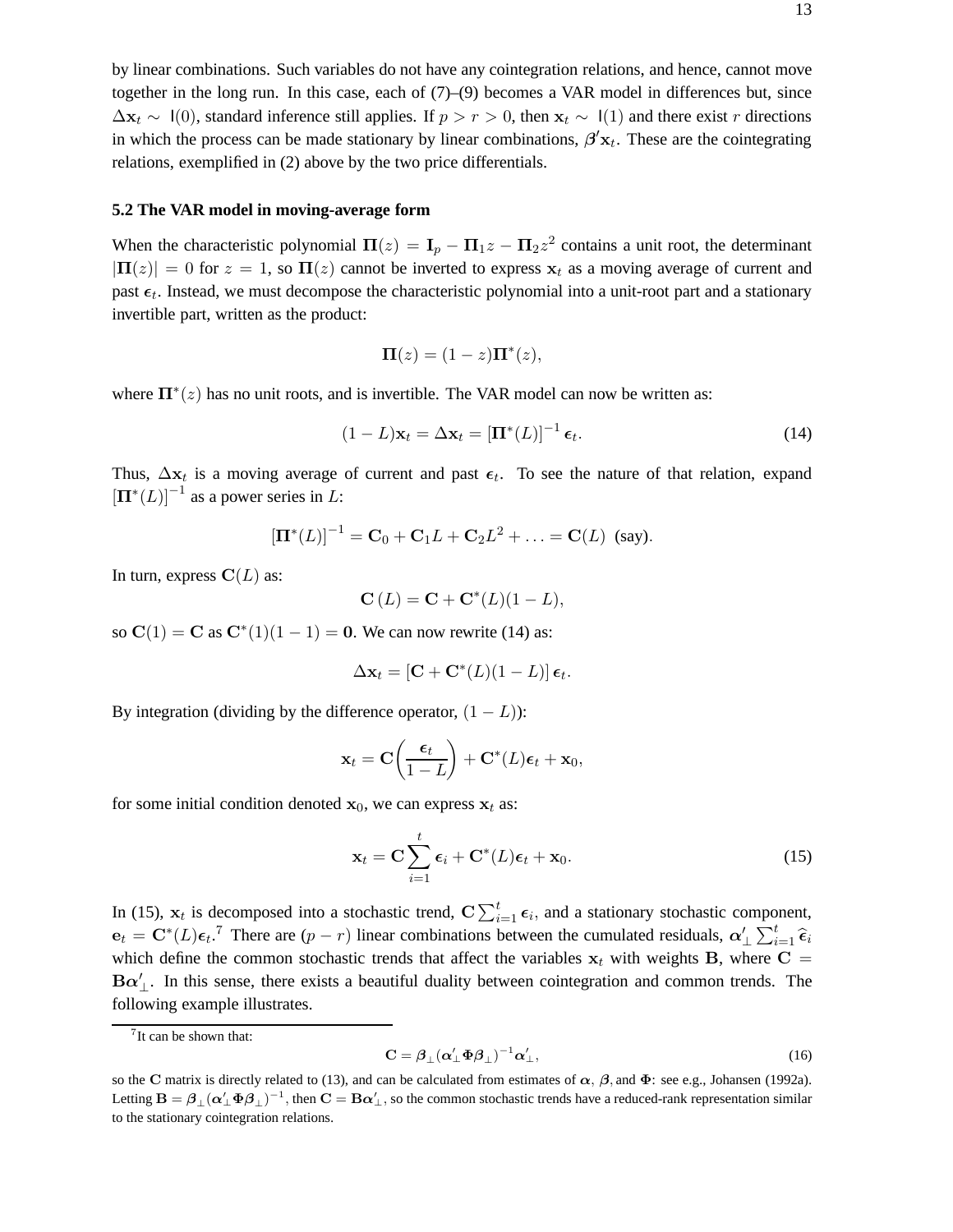Assume that there exists one common trend between the two gasoline price series, and hence one cointegration relation as reported in Hendry and Juselius (2000). Then,  $r = 1$  and  $p - r = 1$ , and we can write the moving-average (common-trends) representation as:

$$
\begin{pmatrix} p_{1,t} \\ p_{2,t} \end{pmatrix} = \begin{pmatrix} b_{11} \\ b_{21} \end{pmatrix} \left( \sum_{i=1}^t u_i \right) + \begin{pmatrix} \delta_1 \\ \delta_2 \end{pmatrix} t + \begin{pmatrix} e_{1,t} \\ e_{2,t} \end{pmatrix}, \tag{17}
$$

where **B**<sup> $0$ </sup> = ( $b_{11}, b_{21}$ ) are the weights of the estimated common trend given by  $\hat{u}_i = \alpha'_1 \hat{\epsilon}_i$ , and  $\delta_1$ ,  $\delta_2$ are the coefficients of linear deterministic trends in  $p_{1,t}$ ,  $p_{2,t}$ , respectively. Hendry and Juselius (2000) showed that  $(p_{1,t} - p_{2,t}) \sim I(0)$ , i.e., that the two prices were cointegrated with  $\beta' = (1, -1)$ . Furthermore, the assumption behind the single-equation model in Hendry and Juselius (2000) was that  $\alpha' = (*, 0)$ . These estimates of  $\beta$  and  $\alpha$  correspond to  $B' = (1, 1)$  and  $\alpha'_{\perp} = (0, 1)$  in (17). We express this outcome as: cumulated shocks to  $p_{2,t}$  give an estimate of the common stochastic trend in this small system. Both prices are similarly affected by the stochastic trend, so that in:

$$
(p_{1,t} - p_{2,t}) = (b_{11} - b_{21}) \sum_{i=1}^{t} u_i + (\delta_1 - \delta_2)t + (e_{1,t} - e_{2,t})
$$
\n(18)

we have  $(b_{11}-b_{21})=0$ , and the linear relation  $(p_{1,t}-p_{2,t})$  has no stochastic trend left, thereby defining a cointegration relation.

Note that (17) also allows for a deterministic linear trend t in  $x_t$ . If, in addition,  $\delta_1 = \delta_2$ , then both the stochastic and the linear trend will cancel in the linear relation  $(p_{1,t}-p_{2,t})$  in (18). If  $\delta_1 \neq \delta_2$ , then we need to allow for a linear trend in the cointegration relation, such that  $(p_{1,t} - p_{2,t} - d_1t)$  contains neither stochastic nor deterministic trends. In this case, we say that the price differential is trend stationary, and that there is a trend in the cointegration space. We have reached the stage where we need a more complete discussion of the key role played by deterministic terms in cointegrated models.

## **6 Deterministic components in a cointegrated VAR**

A characteristic feature of the equilibrium-correction formulation (12) is the inclusion of both differences and levels in the same model, allowing us to investigate both short-run and long-run effects in the data. As discussed in Hendry and Juselius (2000), however, the interpretation of the coefficients in terms of dynamic effects is difficult. This is also true for the trend and the constant term,as well as other deterministic terms like dummy variables. The following treatment starts from the discussion of the dual role of the constant term and the trend in the dynamic regression model in Hendry and Juselius (2000), and extends the results to the cointegrated VAR model.

When two (or more) variables share the same stochastic and deterministic trends, it is possible to find a linear combination that cancels both the trends. The resulting cointegration relation is not trending, even if the variables by themselves are. In the cointegrated VAR model, this case can be accounted for by including a trend in the cointegration space. In other cases, a linear combination of variables removes the stochastic trend(s), but not the deterministic trend, so we again need to allow for a linear trend in the cointegration space. Similar arguments can be used for an intervention dummy: the intervention might have influenced several variables similarly, such that the intervention effect cancels in a linear combination of them, and no dummy is needed. Alternatively, if an intervention only affects a subset of the variables (or several, but asymmetrically), the effect will not disappear in the cointegration relation, so we need to include an intervention dummy.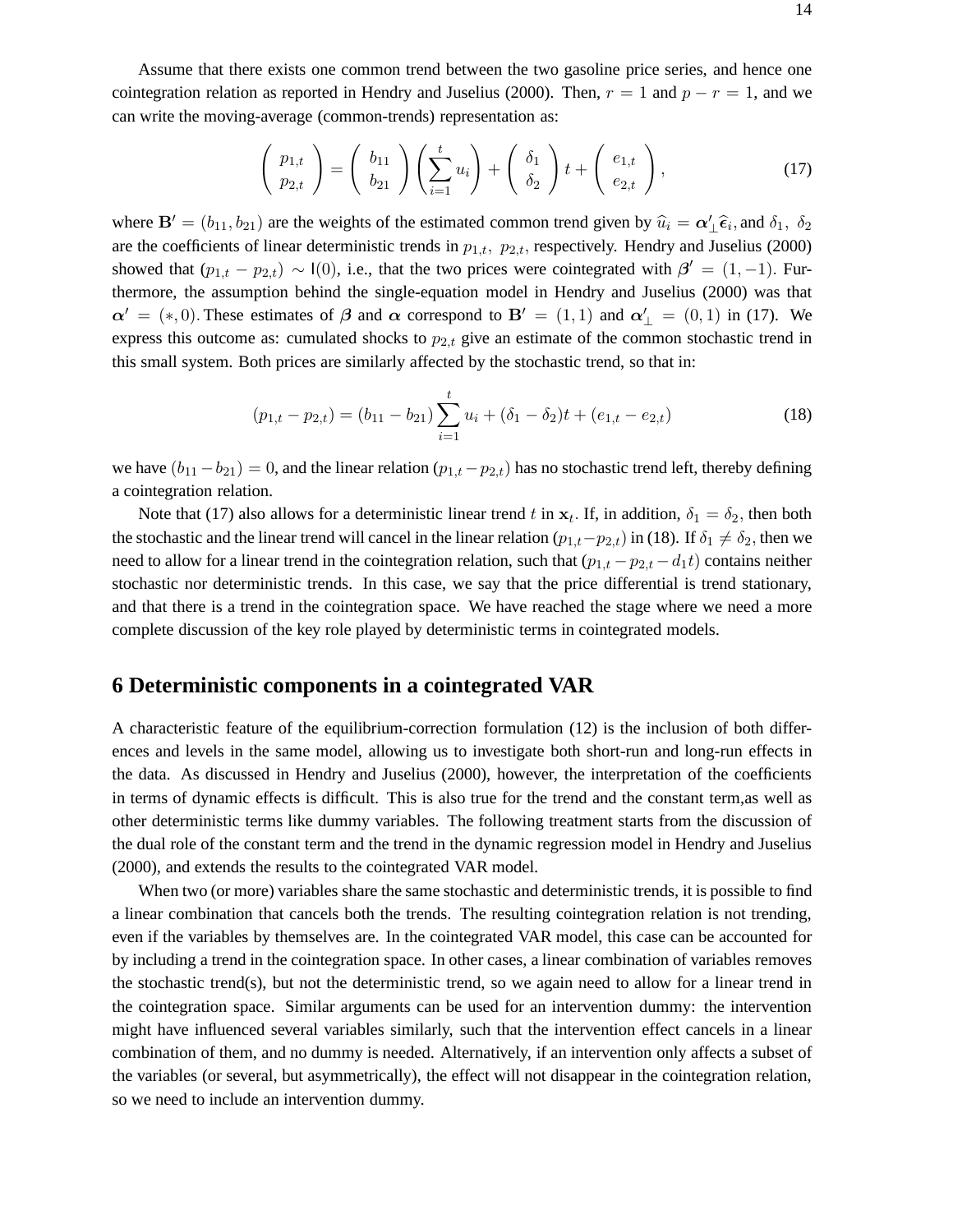These are only a few examples showing that the role of the deterministic and stochastic components in the cointegrated VAR is quite complicated. However, it is important to understand their role in the model, partly because one can obtain misleading (biased) parameter estimates if the deterministic components are incorrectly formulated, partly because the asymptotic distributions of the cointegration tests are not invariant to the specifications of these components. Furthermore, the properties of the resulting formulation may prove undesirable for (say) forecasting, by inadvertently retaining unwanted components – such as quadratic trends, as illustrated by Case 1 below. In general, parameter inference, policy simulations, and forecasting are much more sensitive to the specification of the deterministic than the stochastic components of the VAR model. Doornik, Hendry and Nielsen (1998) provide a comprehensive discussion.

### **6.1 Intercepts in cointegration relations and growth rates**

Another important aspect is to decompose the intercept,  $\pi$ , into components that induce growth in the system, and those that capture the means of the cointegration relations.<sup>8</sup> Reconsider the VAR representation (7):

$$
\Delta \mathbf{x}_t = \mathbf{\Phi}_1 \Delta \mathbf{x}_{t-1} + \boldsymbol{\alpha} \left( \boldsymbol{\beta}' \mathbf{x}_{t-1} \right) + \boldsymbol{\pi} + \boldsymbol{\epsilon}_t \tag{19}
$$

where  $\Delta \mathbf{x}_t \sim I(0)$  and  $\boldsymbol{\epsilon}_t \sim I(0)$ . To 'balance' (19),  $\boldsymbol{\beta}' \mathbf{x}_{t-1}$  must be  $I(0)$  also. Since the *r* cointegration relations  $\beta'$ **x**<sub>t−1</sub> are stationary, each of them has a constant mean. Similarly,  $\Delta$ **x**<sub>t</sub> is stationary with a constant mean, which we denote by  $E[\Delta x_t] = \gamma$ , describing a ( $p \times 1$ ) vector of growth rates. This was illustrated in (17) by allowing for linear trends in the two prices with slope coefficients  $\delta_1$  and  $\delta_2$ . Furthermore, let  $E[\beta' \mathbf{x}_{t-1}] = \mu$  describe a  $(r \times 1)$  vector of intercepts in the cointegrating relations. We now take expectations in (19):

$$
(\mathbf{I}_p - \mathbf{\Phi}_1) \gamma = \alpha \mathsf{E} \left[ \beta' \mathbf{x}_{t-1} \right] + \pi = \alpha \mu + \pi.
$$

Consequently,  $\pi = (\mathbf{I}_p - \Phi_1)\gamma - \alpha\mu$ . Note that the constant term  $\pi$  in the VAR model does indeed consist of two components: one related to the linear growth rates in the data, and the other related to the mean values of the cointegrating relations (i.e., the intercepts in the long-run relations). This decomposition is similar to the simpler single-equation case discussed in Hendry and Juselius (2000). When the cointegration relations are trend free as in (19):

$$
\boldsymbol{\beta}' \mathsf{E}\left[ \Delta \mathbf{x}_t \right] = \mathsf{E}\left[ \Delta \boldsymbol{\beta}' \mathbf{x}_t \right] = \boldsymbol{\beta}' \boldsymbol{\gamma} = \mathbf{0},
$$

so we can express (19) in mean-deviation form as:

$$
(\Delta \mathbf{x}_t - \boldsymbol{\gamma}) = \boldsymbol{\Phi}_1 \left( \Delta \mathbf{x}_{t-1} - \boldsymbol{\gamma} \right) + \boldsymbol{\alpha} \left( \boldsymbol{\beta}' \mathbf{x}_{t-1} - \boldsymbol{\mu} \right) + \boldsymbol{\epsilon}_t. \tag{20}
$$

There are two forms of equilibrium correction in (20): that of the growth  $\Delta x_t$  in the system to its mean *γ*; and of the cointegrating vectors  $\beta'$ **x**<sub>t−1</sub> to their mean  $\mu$ . The two mean values,  $\gamma$  and  $\mu$ , play an important role in the cointegrated VAR model, and it is important to ascertain whether they are significantly different from zero or not at the outset of the empirical analysis. In the next subsection, we will present five baseline cases describing how the trend and the intercept can enter the VAR specification.

<sup>8</sup>One of the reasons we assume all the variables are in logs is to avoid the growth rates depending on the levels of the variables.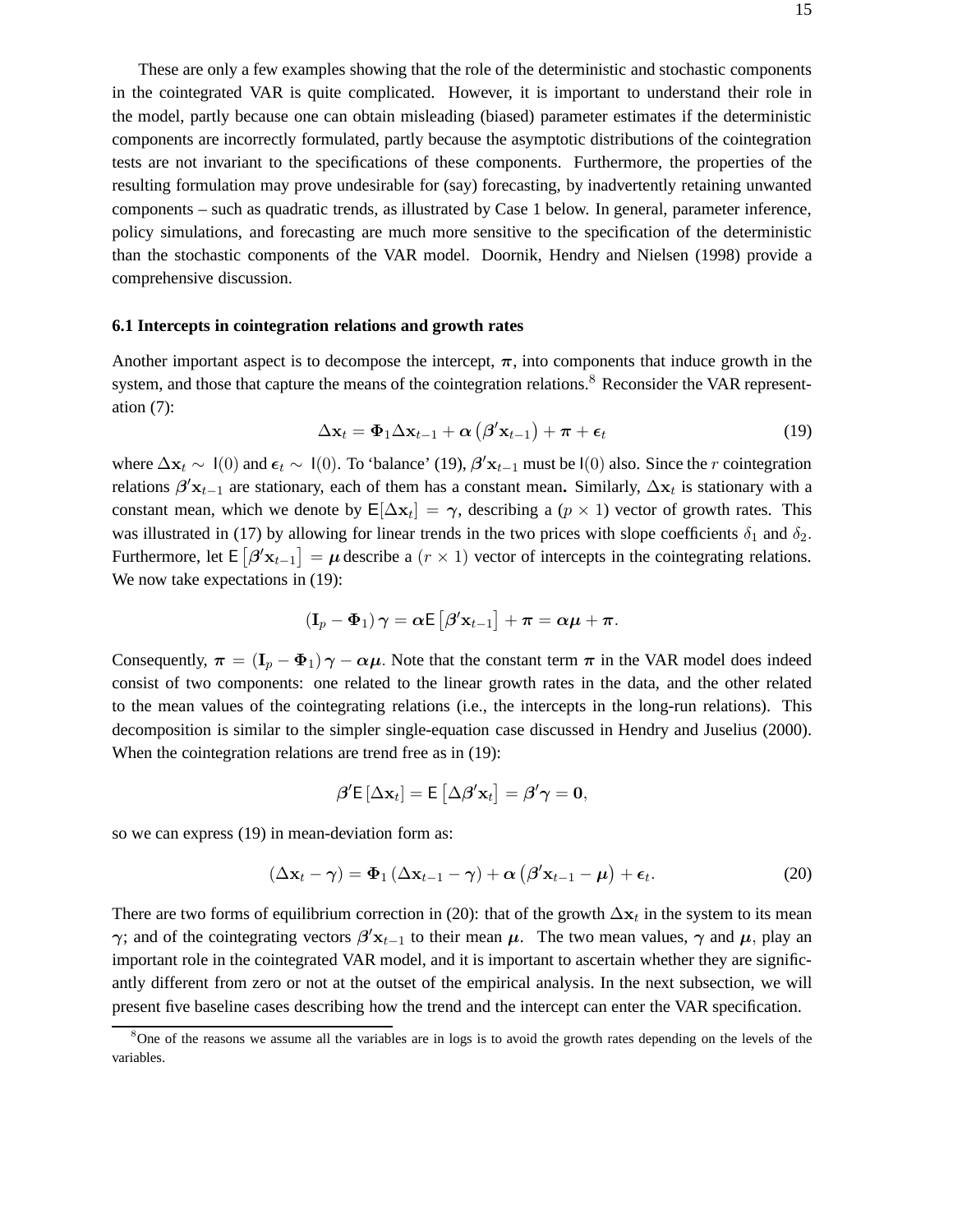### **6.2 Five cases for trends and intercepts**

The basic ideas are illustrated using the *p*-dimensional cointegrated VAR with a constant and a linear trend, but to simplify notations we assume that only one lag is needed, so  $\Phi_1 = 0$ . As before,  $\epsilon_t \sim$  $IN_p [0, \Omega_\epsilon]$ :

$$
\Delta \mathbf{x}_t = \alpha \beta' \mathbf{x}_{t-1} + \boldsymbol{\pi} + \boldsymbol{\delta} t + \boldsymbol{\epsilon}_t. \tag{21}
$$

Without loss of generality, the two  $(p \times 1)$  vectors  $\pi$  and  $\delta$  can each be decomposed into two new vectors, of which one is related to the mean value of the cointegrating relations,  $\beta'$ **x**<sub>t−1</sub> (case (3) in section 2 of Hendry and Juselius, 2000), and the other to growth rates in  $\Delta x_t$ :

$$
\begin{array}{rcl}\n\pi & = & \alpha \mu + \gamma_0 \\
\delta & = & \alpha \rho + \tau\n\end{array} \tag{22}
$$

Substituting (22) into (21) yields:

$$
\Delta \mathbf{x}_t = \alpha \beta' \mathbf{x}_{t-1} + \alpha \mu + \gamma + \alpha \rho t + \tau t + \epsilon_t, \tag{23}
$$

so, collecting terms in (23):

$$
\Delta \mathbf{x}_t = \boldsymbol{\alpha} \left( \boldsymbol{\beta}' : \boldsymbol{\mu} : \boldsymbol{\rho} \right) \begin{pmatrix} \mathbf{x}_{t-1} \\ 1 \\ t \end{pmatrix} + (\boldsymbol{\gamma} + \boldsymbol{\tau} t) + \boldsymbol{\epsilon}_t. \tag{24}
$$

Thus, we can rewrite (21) as:

$$
\Delta \mathbf{x}_t = \alpha \left( \begin{array}{c} \beta \\ \mu' \\ \rho' \end{array} \right)' \mathbf{x}_{t-1}^* + (\gamma + \tau t) + \epsilon_t,
$$
 (25)

where  $\mathbf{x}_{t-1}^* = (\mathbf{x}_{t-1}', 1, t)'$ . We can always choose  $\boldsymbol{\mu}$  and  $\boldsymbol{\rho}$  such that the equilibrium error  $(\boldsymbol{\beta}^*)' \mathbf{x}_t^* = \mathbf{v}_t$ has mean zero (where  $\beta^* = (\beta', \mu, \rho)'$ ), so the trend component in (25) can be interpreted from the equation:

$$
E\left[\Delta x_t\right] = \gamma + \tau t. \tag{26}
$$

Thus,  $\gamma \neq 0$  corresponds to constant growth in the variables  $x_t$  (case 1 in section 2 of Hendry and Juselius, 2000), whereas  $\tau \neq 0$  corresponds to linear trends in growth, and so quadratic trends in the variables. Hence, the constant term and the deterministic linear trend play a dual role in the cointegrated model: in the  $\alpha$  directions they describe a linear trend and an intercept in the steady-state relations; in the remaining directions, they describe quadratic and linear trends in the data. To correctly interpret the model, one has to understand the distinction between the part of the deterministic component that 'belongs' to the cointegration relations, and the part that 'belongs' to the differences.

In empirical work, usually one has some idea whether there are linear deterministic trends in some (or all) of the variables. It might, however, be more difficult to know if they cancel in the cointegrating relations or not. Luckily, we do not need to know beforehand, because the econometric analysis can be used to find out. As discussed below, all these cases can be expressed as linear restrictions on the deterministic components of the VAR model and, hence, can be tested. We now discuss five of the most frequently used models arising from restricting the deterministic components in (21): see Johansen (1994).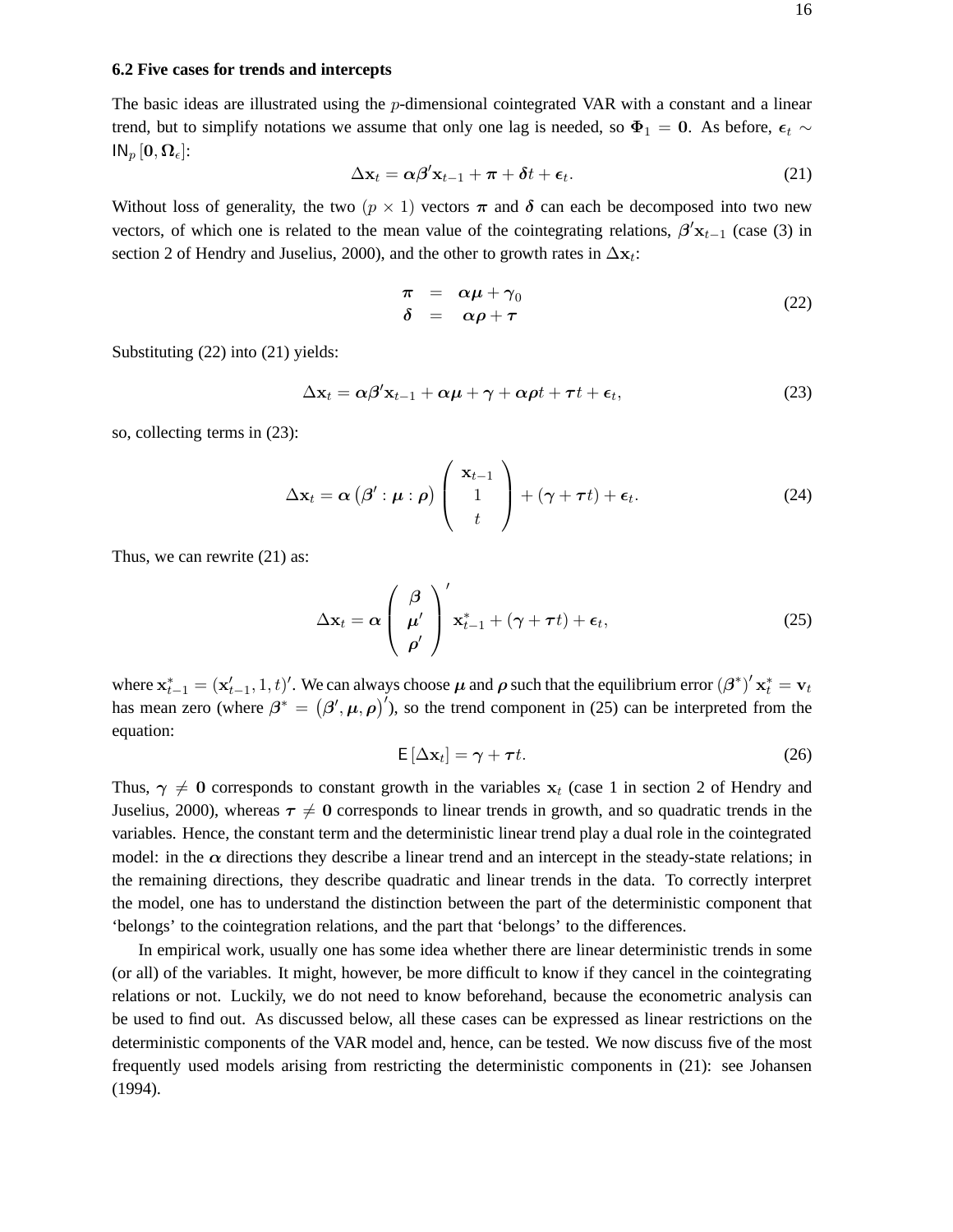- **Case 1.** No restrictions on  $\pi$  and  $\delta$ , so the trend and intercept are *unrestricted* in the VAR model. With unrestricted parameters,  $\pi$ ,  $\delta$ , the model is consistent with linear trends in the differenced series  $\Delta$ **x**<sub>t</sub> as shown in (26) and, thus, quadratic trends in **x**<sub>t</sub>. Although quadratic trends may sometimes improve the fit within the sample, forecasting outside the sample is likely to produce implausible results. Be careful with this option: it is preferable to find out what induced the apparent quadratic growth and, if possible, increase the information set of the model. Moreover, as shown in Doornik *et al.* (1998), estimation and inference can be unreliable.
- **Case 2.**  $\tau = 0$ , but  $\gamma$ ,  $\mu$ ,  $\rho$  remain unrestricted, so the trend is *restricted* to lie in the cointegration space, but the constant is unrestricted in the model. Thus, *τ* being zero in (25) still allows linear, but precludes quadratic, trends in the data. As illustrated in the previous section,  $E[\Delta x_t] = \gamma \neq 0$ implies linear deterministic trends in the level  $\mathbf{x}_t$ . When, in addition,  $\rho \neq 0$ , these linear trends in the variables do not cancel in the cointegrating relations, so the model contains 'trend-stationary' relations which can either describe a single trend-stationary variable,  $(x_{1,t} - b_1t) \sim I(0)$ , or an equilibrium relation  $(\beta'_1\mathbf{x}_t - b_2t) \sim I(0)$ . Therefore, the hypothesis that a variable is trendstationary can be tested in this model.
- **Case 3.**  $\delta = 0$ , so there are no linear trends in (21). Since the constant term  $\pi$  is *unrestricted*, there are still linear trends in the data, but no deterministic trends in any cointegration relations. Also,  $E[\Delta x_t] = \gamma \neq 0$ , is consistent with linear deterministic trends in the variables but, since  $\rho = 0$ , these trends cancel in the cointegrating relations. It appears from (24) that  $\pi \neq 0$  accounts for both linear trends in the DGP and a non-zero intercept in the cointegration relations.
- **Case 4.**  $\delta = 0$ ,  $\gamma = 0$ , but  $\mu \neq 0$ , so the constant term is *restricted* to lie in the cointegration space in (25). In this case, there are no linear deterministic trends in the data, consistent with  $E[\Delta x_t] = 0$ . The only deterministic components in the model are the intercepts in any cointegrating relations, implying that some equilibrium means are different from zero.
- **Case 5.**  $\delta = 0$  and  $\pi = 0$ , so the model excludes all deterministic components in the data, with both  $E[\Delta x_t] = 0$  and  $E[\beta' x_t] = 0$ , implying no growth and zero intercepts in every cointegrating relation. Since an intercept is generally needed to account for the initial level of measurements,  $\mathbf{x}_0$ , only in the exceptional case when the measurements start from zero, or when the measurements cancel in the cointegrating relations, can the restriction  $\pi = 0$  be justified.

Turning to our empirical example, Table 1 showed that  $E[\Delta p_{i,t}]=0$  could not be rejected. Hence, there is no evidence of linear deterministic trends in the gasoline prices, at least not over the sample period. The graphs in Figure 1 support this conclusion. We conclude that the cointegrated VAR model should be formulated according to case 4 here, with the constant term restricted to the cointegration space, and no deterministic trend terms.

### **7 The likelihood-based procedure**

So far, we have discussed the formulation of the VAR model in terms of well-specified stochastic and deterministic properties. All this can be done before addressing the unit-root problem. As in Hendry and Juselius (2000), we will now assume that some of the roots of the characteristic polynomial are on the unit circle. This means that  $\mathbf{x}_t \sim 1(1)$ , and we consider the cointegrated VAR(2) model (7) where  $\Pi = -\alpha\beta'$  with a constant, a linear trend and a vector of dummy variables  $d_t$  included:

$$
\Delta \mathbf{x}_t = \mathbf{\Phi}_1 \Delta \mathbf{x}_{t-1} + \alpha \beta' \mathbf{x}_{t-1} + \boldsymbol{\pi} + \boldsymbol{\delta} t + \boldsymbol{\Psi} \mathbf{d}_t + \boldsymbol{\epsilon}_t.
$$
 (27)

Since  $\Delta x_t$  ∼ I(0) and  $\epsilon_t$  ∼ I(0), all stochastic components in (27) are stationary by definition except for  $\beta'$ **x**<sub>t−1</sub>. For (27) to be internally consistent, given that **x**<sub>t</sub> ∼ I(1),  $\beta$  cannot be a full-rank  $p \times p$  matrix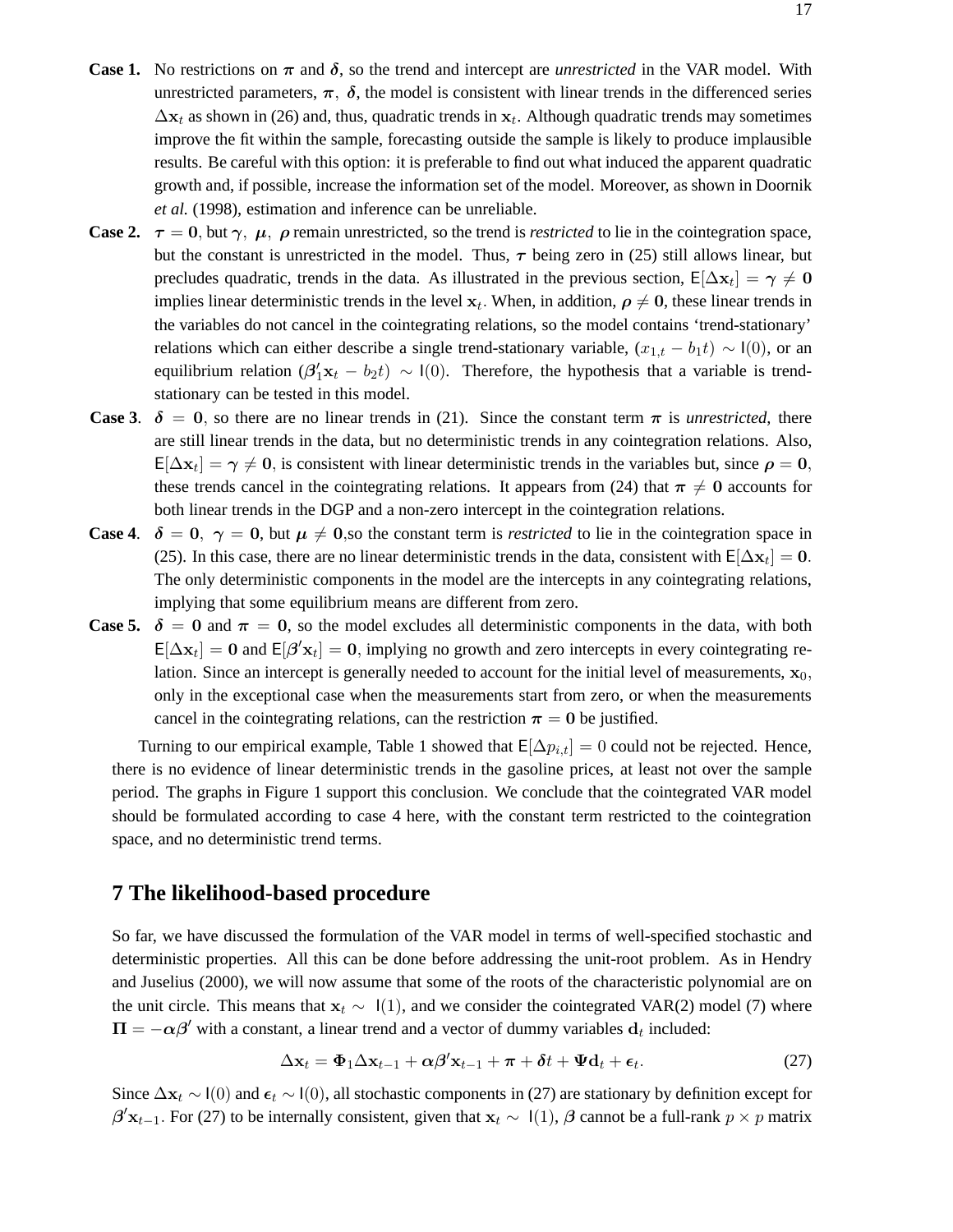(because then something stationary would be equal to something non-stationary). The only possible solution is that  $\beta$  is a reduced rank  $(p \times r)$  matrix with  $r < p$ , so r linear combinations cancel stochastic trends as shown in section 5. Below, we will only discuss the broad ideas of the maximum likelihood estimation procedure, and will not go through the derivations of the results. The interested reader is referred to Johansen (1988, 1995) and Banerjee *et al.* (1993), *inter alia*, for details.

The derivation of the maximum likelihood estimator (MLE) is done via the 'concentrated likelihood' of the VAR model. Since the latter is crucial for understanding both the statistical and economic properties of the VAR, we will demonstrate how it is defined. We use the following shorthand notation:

$$
\begin{array}{rcl}\n\mathbf{z}_{0,t} & = & \Delta \mathbf{x}_t \\
\mathbf{z}_{1,t} & = & \mathbf{x}_{t-1} \\
\mathbf{z}_{2,t} & = & (\Delta \mathbf{x}_{t-1}, \mathbf{1}, \mathbf{t}, \mathbf{d}_t).\n\end{array}
$$

(additional lagged differences are easily included in  $z_{2,t}$ ). Rewrite (27) as:

$$
\mathbf{z}_{0,t} = \alpha \boldsymbol{\beta}' \mathbf{z}_{1,t-1} + \mathbf{\Theta} \mathbf{z}_{2,t} + \boldsymbol{\epsilon}_t,
$$

where  $\Theta = (\Phi_1, \pi, \delta, \Psi)$ . By concentrating out the short-run dynamic adjustment effects,  $\Theta z_{2,t}$ , we are able to obtain a 'simpler' model. This is done by first defining the following auxiliary OLS regressions:

$$
\mathbf{z}_{0,t} = \hat{\mathbf{D}}_1'\mathbf{z}_{2,t} + \Delta \widetilde{\mathbf{x}}_t \n\mathbf{z}_{1,t} = \hat{\mathbf{D}}_2'\mathbf{z}_{2,t} + \widetilde{\mathbf{x}}_{t-1},
$$

where  $\Delta \tilde{\mathbf{x}}_t = \mathbf{z}_{0,t} - \mathbf{M}_{02} \mathbf{M}_{22}^{-1} \mathbf{z}_{2,t}$  and  $\tilde{\mathbf{x}}_{t-1} = \mathbf{z}_{1,t} - \mathbf{M}_{12} \mathbf{M}_{22}^{-1} \mathbf{z}_{2,t}$  are the OLS residuals, and  $\mathbf{M}_{ij} = \sum_{k=1}^{N} \left( \mathbf{z}_{k} - \mathbf{z}_{k} \right) / T_{ij}$  is a gradient generat  $\sum_{t} (\mathbf{z}_{i,t} \mathbf{z}_{j,t}')/T$  is a product-moment matrix, so that  $\widehat{\mathbf{D}}_1' = \mathbf{M}_{02} \mathbf{M}_{22}^{-1}$  and  $\widehat{\mathbf{D}}_2' = \mathbf{M}_{12} \mathbf{M}_{22}^{-1}$ .

The concentrated model can now be written as:

$$
\Delta \widetilde{\mathbf{x}}_t = \alpha \beta' \widetilde{\mathbf{x}}_{t-1} + \mathbf{u}_t, \tag{28}
$$

so we have transformed the original VAR containing short-run adjustments and intervention effects into the 'baby model' form, in which the adjustments are exclusively towards the long-run steady-state relations.

The MLE is close to limited-information maximum likelihood (LIML: see Hendry, 1976, for a consolidation) in that the key issue is to handle a reduced-rank problem, which essentially amounts to solving an eigenvalue problem. In practice, the estimators are derived in two steps. First, to derive an estimator of  $\alpha$ , assume that  $\beta$  is known: then  $\beta' \tilde{\mathbf{x}}_{t-1}$  becomes a known variable in (28), so  $\alpha$  can be estimated by OLS. Next, insert that  $\alpha = \hat{\alpha}(\beta)$  in the expression for the concentrated likelihood function, which becomes a function of  $\beta$  alone, and no longer depends on  $\alpha$ . To find the value of  $\beta$  that maximizes this likelihood function is a non-linear problem, but one that can be solved by reduced-rank regression (see Johansen, 1988). The solution delivers p eigenvalues  $\lambda_i$  where  $0 \leq \lambda_i \leq 1$ :

$$
\boldsymbol{\lambda}' = (\lambda_1, \lambda_2, \ldots, \lambda_p),
$$

which are ordered such that  $\lambda_1 \geq \lambda_2 \geq \cdots \geq \lambda_p$ . The estimate of  $\beta$  for r cointegrating vectors is given by the  $p \times r$  matrix of eigenvectors corresponding to the largest r eigenvalues (the selection of r is discussed in Section 8). Given the MLE  $\hat{\beta}$  of  $\beta$ , calculate  $\hat{\alpha} = \alpha(\hat{\beta})$ . The estimates of the two eigenvectors, and the corresponding  $\hat{\alpha}$  weights for the empirical example are reported in Table 3.

Each  $\lambda_i$  can be interpreted as the squared canonical correlation between linear combinations of the levels,  $\beta'_i \tilde{\mathbf{x}}_{t-1}$ , and a linear combination of the differences,  $\varphi'_i \Delta \tilde{\mathbf{x}}_t$ . In this sense, the magnitude of  $\lambda_i$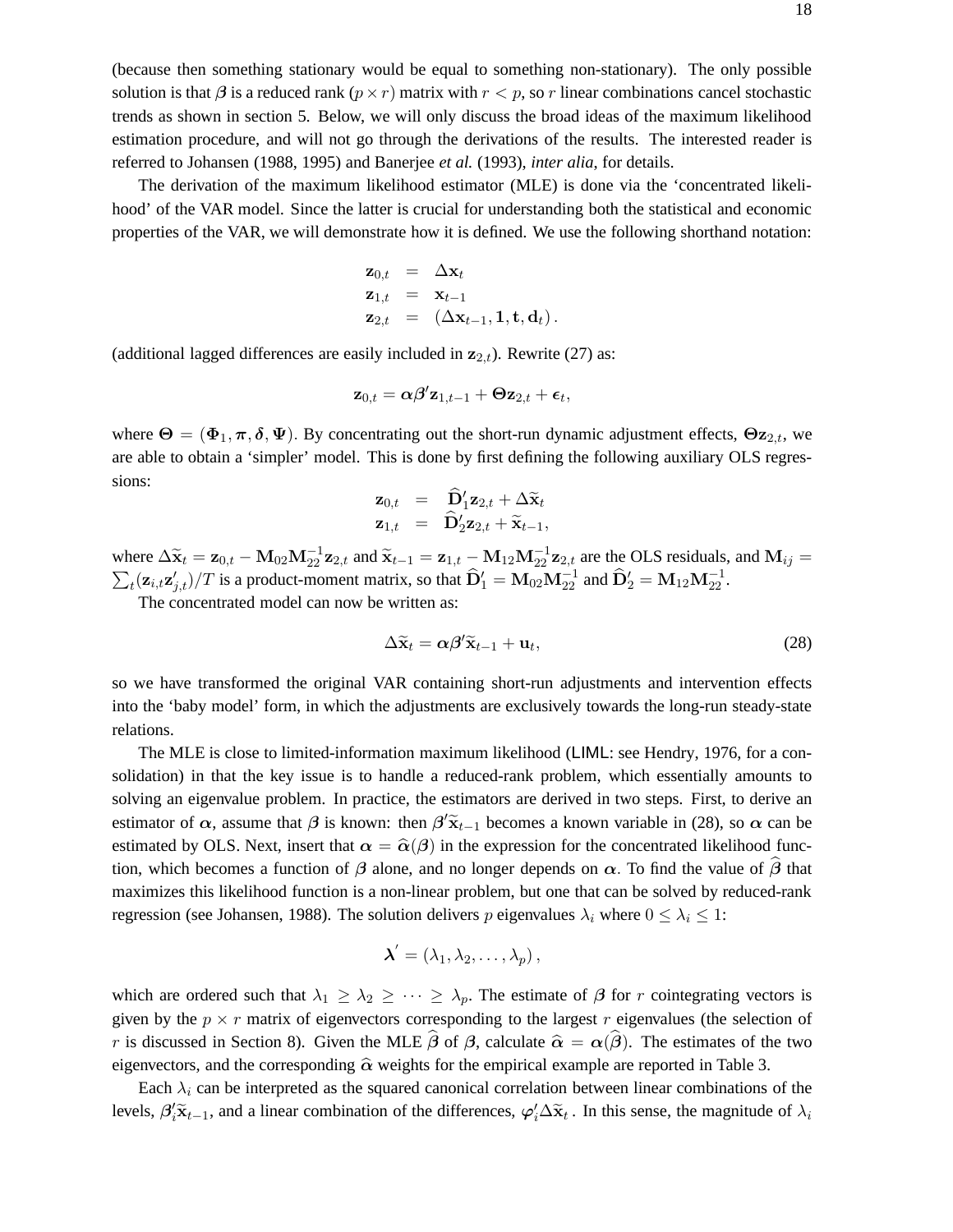is an indication of how strongly the linear combination  $\beta'_i\tilde{x}_{t-1}$  is correlated with the stationary part of the grapes  $\beta'_i\tilde{x}_{t-1}$  is contributed with the stationary part of the process  $\varphi'_i \Delta \tilde{\mathbf{x}}_t$ . If  $\lambda_i \approx 0$ , the linear combination  $\beta'_i \tilde{\mathbf{x}}_{t-1}$  is not at all correlated with the stationary part of the process, and hence is non-stationary.

In the situation where both  $\alpha$  and  $\beta$  are unrestricted (beyond normalizations), standard errors cannot be obtained, but the imposition of rank and other identifying restrictions usually allows appropriate standard errors to be obtained for  $\hat{\alpha}$  and  $\hat{\beta}$ .

## **8 Testing cointegration rank**

Given that the unrestricted VAR model has been found to satisfactorily describe the data (is a congruent representation), one can start the simplification search, which means imposing valid restrictions on the model such as a reduced-rank restriction, restrictions on the long-run parameters *β*, and finally restrictions on the short-run adjustment parameters  $\alpha$  and  $\Phi$ . The first, and most crucial, step is to discriminate empirically between zero and non-zero eigenvalues when allowing for sample variation, and then impose an appropriate cointegration rank restriction  $r$  on the  $\Pi$  matrix. Note that:

- if we underestimate r, then empirically-relevant equilibrium-correction mechanisms (EqCMs) will be omitted;
- whereas if we overestimate  $r$ , the distributions of some statistics will be non-standard, so that incorrect inferences may result from using conventional critical test values (based on t,  $\mathsf{F}, \chi^2$ );
- forecasts will be less accurate due to incorrectly retaining  $I(1)$  components, which will increase forecast variances.

A test for r cointegrating vectors can be based on the maximum likelihood approach proposed by Johansen (1988). The statistical problem is to derive a test procedure to discriminate between the  $\lambda_i$ ,  $i =$ 1,...,r, which are large enough to correspond to stationary  $\beta'_i \tilde{\mathbf{x}}_{t-1}$ , and those  $\lambda_i$ ,  $i = r + 1, \ldots, p$ , which are small enough to correspond to non-stationary eigenvectors. The rank  $r$  is determined by a likelihood-ratio test procedure between the two hypotheses:

 $\mathcal{H}_p$ : rank = p, i.e., full rank, so  $\mathbf{x}_t$  is stationary;

 $\mathcal{H}_r$ : rank =  $r < p$ , i.e., r cointegration relations. The test is:

$$
LR(\mathcal{H}_r \mid \mathcal{H}_p) = -T \ln \left[ (1 - \lambda_{r+1}) \cdots (1 - \lambda_p) \right] = -T \sum_{i=r+1}^p \ln(1 - \lambda_i).
$$

If  $\lambda_{r+1} = \cdots = \lambda_p = 0$ , the test statistic should be small (close to zero), which delivers the critical value under the null. The test is based on non-standard asymptotic distributions that have been simulated for the five cases discussed in section 6. There is an additional problem, in that  $\mathcal{H}_r$  may be correctly accepted when  $\lambda_r = 0$ , or even  $\lambda_{r-1} = 0$ . Therefore, if  $\mathcal{H}_r$  is accepted, we conclude that there are at least  $p - r$  unit roots, i.e.,  $p - r$  'common trends' in the process (but there can be more) corresponding to at most  $r$  stationary relations.

However, if  $LR(\mathcal{H}_{r-1}|\mathcal{H}_p)$  is calculated, the test statistic includes  $\ln(1 - \lambda_r)$ , which will not be close to zero, so an outcome in excess of the critical value should be obtained, correctly rejecting the false null of fewer that  $r$  cointegration relations.

As discussed above, the asymptotic distributions depend on whether there is a constant and/or a trend; and whether these are unrestricted or not in the model. However other deterministic components, such as intervention dummies, are also likely to influence the shape of the test distributions. In particular, care should be taken when a deterministic component generates trending behavior in the levels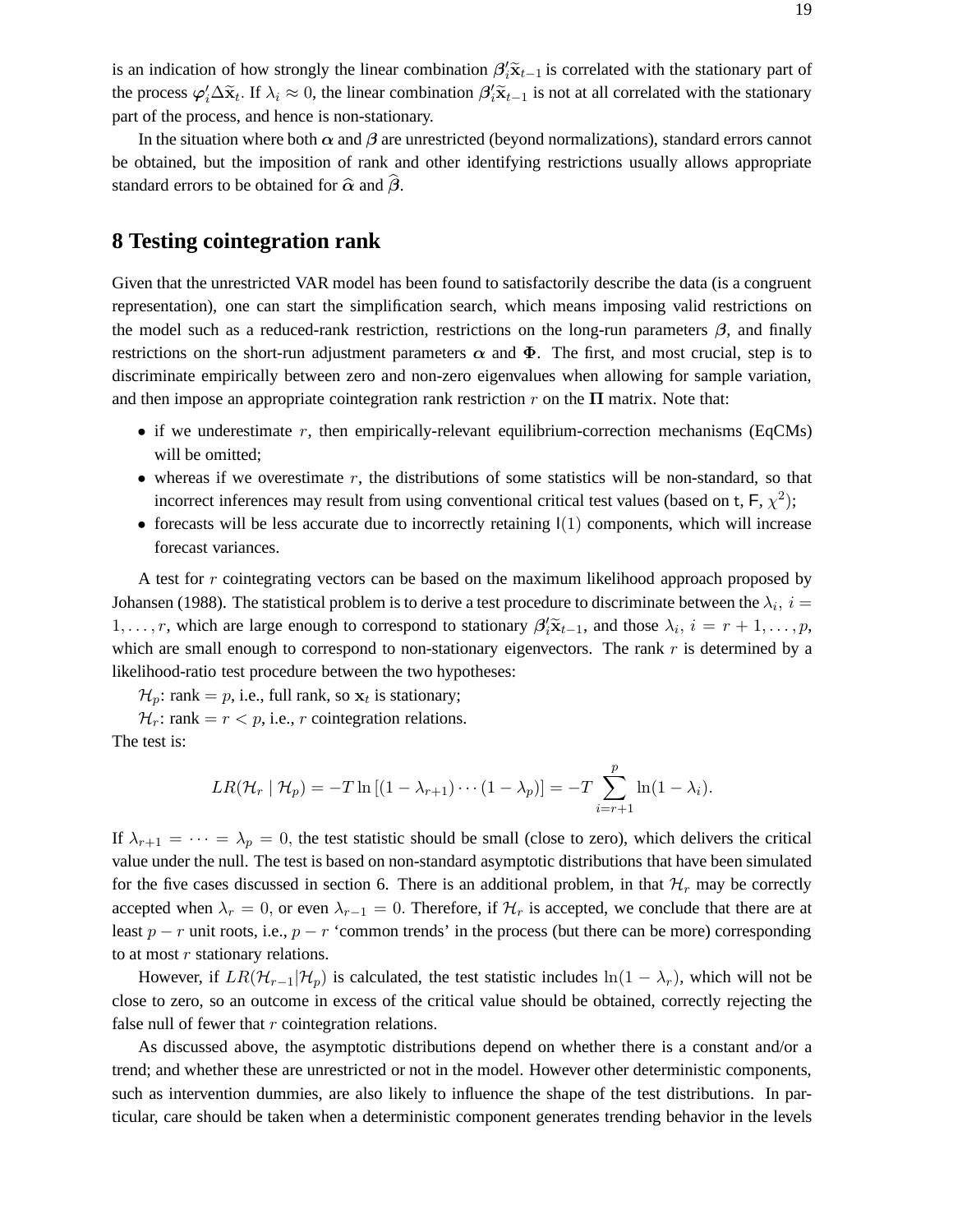of the data such as an unrestricted shift dummy  $(\cdots,0,0,0,1,1,1,\cdots)$ : an explanation of the procedure is provided in Johansen, Mosconi and Nielsen (2000), and Juselius (2000): Doornik *et al.* (1998) also consider the estimation and inference problems resulting from including dummies.

Because the asymptotic distributions for the rank test depend on the deterministic components in the model and on whether these are restricted or unrestricted, the rank and the specification of the deterministic components have to be determined jointly. Nielsen and Rahbek (2000) have demonstrated that a test procedure based on a model formulation that allows a deterministic component, for example a deterministic trend  $t$ , to be restricted to the cointegration relations and the differenced component,  $\Delta t = 1$ , to be unrestricted in the model induces similarity in the test procedure (i.e., the critical values do not depend on the parameter values, so can be tabulated). This is because when there are linear trends in the data, i.e.  $E[\Delta x_t] \neq 0$ , they can enter the model through the constant term,  $\gamma \neq 0$  in (26) or through the cointegration relations,  $\rho \neq 0$  in (25). Hence, given linear trends in the data, case 2 is the most general case. When the rank has been determined, it is always possible to test the hypothesis  $\rho = 0$ , as a linear restriction on the cointegrating relations.

If, on the other hand,  $E[\Delta x_t] = 0$ , so there are no linear trends in the data, then the baseline model has the constant term restricted to the cointegration space, which is case 4 above. Therefore, based on the similarity argument, the rank should be based on either case 4 (trends in the data) or case 2 (no trends in the data). Nevertheless, if there is strong prior information that there are trends in the data, but they do not appear in the cointegration relations, then case 3 is the appropriate choice.

# **9 Empirical model specification**

The rank test is defined for a correctly specified model. Prior to the determination of the cointegration rank we should make sure that the empirical model is well-behaved. In Section 9.1, we choose the trend and constant in the baseline model, and account for the extraordinary events in the sample period; whereas in Section 9.2, we discuss the difficult choice of cointegration rank.

### **9.1 Model specification**

For the gasoline example, we found in Table 1 that  $E[\Delta x_t] = 0$  cannot be rejected. Hence, there is little evidence of linear deterministic trends in the data, at least not over the sample period, so we should determine the rank based on a case-4 model. But before testing the rank of the **Π** matrix, we need to account for the effect of the Kuwait war on gasoline prices as discussed in Section 3.2, plus possibly some of the extraordinary price changes in this period that violate the normality assumption.

The question is now which kind of intervention dummies should be used to describe these extraordinary events. Juselius (2000) shows that a shift in the level of the variables corresponds to a permanent impulse blip in the differences, and an impulse effect in the levels corresponds to a transitory blip in the differences. The Kuwait war could have caused either a permanent or a transitory shift in the level of gasoline prices. In the latter case, we would see an initial rise in the gasoline prices in 1990:31 followed later on by a return to the previous price level. Based on the graphs in Figure 1, the differences show a large positive spike followed by another more moderately sized negative spike a few weeks later. This suggests that the initial increase in prices was partly permanent, partly transitory. To account for this extraordinary event on the price levels, the model includes a step dummy,  $Ds90.31<sub>t</sub>$  being zero up to  $t = 1990:31$  and unity after that, *restricted* to lie in the cointegration space (if significant, then the permanent price increase in crude oil as a result of the war had a different effect on gasoline prices in the two locations). To account for the effect on the price changes, we also need to include current and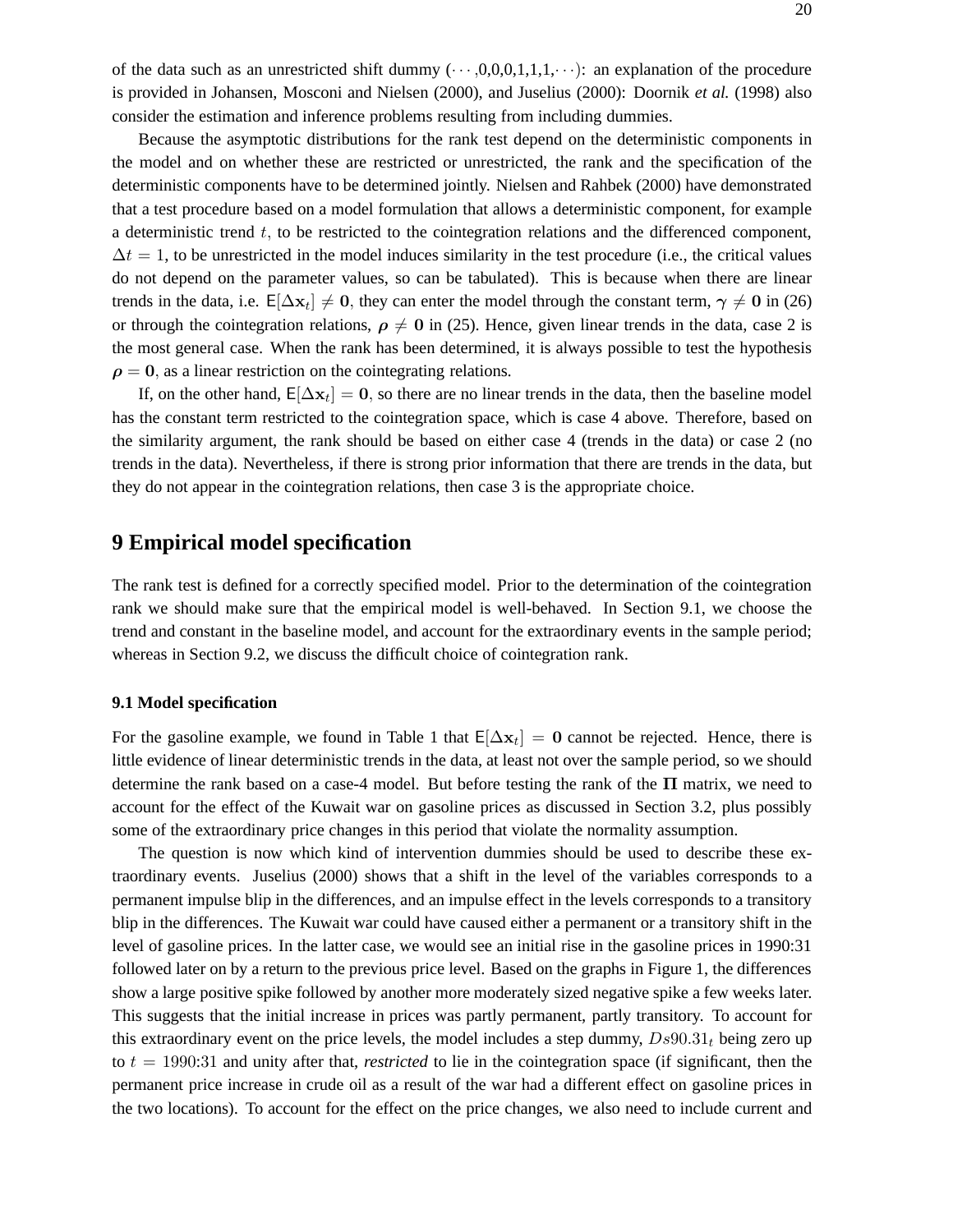| 140K2<br>The estimates of the short-run chects.                                     |                    |                    |                    |                        |                                 |                  |                  |  |
|-------------------------------------------------------------------------------------|--------------------|--------------------|--------------------|------------------------|---------------------------------|------------------|------------------|--|
|                                                                                     | $\overline{\Phi}$  |                    |                    | The Kuwait war effects | $\mathbf{\Omega}_{\varepsilon}$ |                  |                  |  |
|                                                                                     | $\Delta p_{1,t-1}$ | $\Delta p_{2,t-1}$ | $\Delta Ds90.31_t$ | $\Delta Ds90.31_{t-1}$ |                                 | $\epsilon_{1,t}$ | $\epsilon_{2,t}$ |  |
| $\Delta p_{1,t}$                                                                    | 0.52<br>(11.3)     | 0.14<br>(2.3)      | 0.18<br>(7.8)      | $-0.09$<br>(4.0)       | $\epsilon_{1,t}$                | 1.0              |                  |  |
| $\Delta p_{2,t}$                                                                    | 0.05<br>(1.3)      | 0.53<br>(12.0)     | 0.11<br>(5.8)      | $-0.02$<br>(1.2)       | $\epsilon_{2,t}$                | 0.66             | 1.0              |  |
| The estimates of the extraordinary price changes ( $ \hat{\epsilon}_{i,t}  > 3.3$ ) |                    |                    |                    |                        |                                 |                  |                  |  |
|                                                                                     | Di89.13            | Di89.39            | Di 89.51           | Di90.49                | Di9103                          | Di93.43          | Dti98.11         |  |
| $\Delta p_{1,t}$                                                                    | 0.08<br>(3.6)      | $-0.08$<br>(3.9)   | 0.09<br>(4.1)      | $-0.08$<br>(3.5)       | $-0.09$<br>(3.9)                | $-0.05$<br>(2.5) | $-0.08$<br>(4.7) |  |
| $\Delta p_{2,t}$                                                                    | 0.07<br>(3.7)      | $-0.04$<br>(2.0)   | 0.05<br>(2.9)      | $-0.07$<br>(3.6)       | $-0.08$<br>(4.2)                | $-0.08$<br>(4.6) | $-0.03$<br>(2.5) |  |

Table 2 The estimates of the short-run effects

lagged values of the impulse dummy  $Di90.31<sub>t</sub>$ , defined below, as *unrestricted* in the model. Table 2 shows that the estimated direct price effect at the outbreak of the Kuwait war was an increase of 18% in location 1 and 11% in location 2, followed by a drop in the price by 9% in location 1 and 2% in location 2. Hence, the permanent effect of the war seemed to be approximately 9% in both locations. Altogether, the immediate price reaction in location 1 seemed to be stronger than in location 2.

Based on the criterion  $|\hat{\epsilon}_{i,t}| > 3.3$ , we detected seven additional 'outlier' observations, accounted for by dummy variables defined as follows: the impulse dummy  $Dixx.yy_t$  is unity for  $t = 19xx:yy$ , and zero otherwise; the transitory impulse dummy  $Dtixx.yy_t$  is unity for  $t = 19xx:yy, -1$  for  $t =$  $19xx:yy + 1$ , and zero otherwise. Table2 reports the estimates of these very large price changes. Again, we note that the price reactions in location 1 seem stronger than in location 2: except for 1993:43, gasoline prices in location 1 change more dramatically than in location 2.

The estimates of the  $\Phi$  matrix in Table2 demonstrate quite strong autoregressive price behavior: a price change one week tends to be followed by a similar change but only half the size, next week. It also appears that a price change by  $p_{2,t}$  is followed by a lagged change in  $p_{1,t}$ , but not the other way around. The estimates of the residual covariance matrix  $\Omega_{\epsilon}$  show a large positive correlation between price shocks to the two gasoline prices, which suggests that there may be current, as well as lagged, price effects. This will be further discussed in Section 11.

After having accounted for these extraordinary events, the distributions of the residuals became much closer to a normal distribution than in the first tentatively estimated model. However, the empirical model still showed some evidence of excess kurtosis and ARCH (autoregressive conditional heteroscedasticity, so the squared residuals are serially correlated: see Engle, 1982), as appears from Table 3, but neither of these usually causes serious problems for the properties of the estimates ( see Gonzalo, 1994). A plausible explanation for these problems is that the residual variance of the process changes in the middle of the sample, at around 1992:40. We have analyzed the data separately for the split sample, and the ARCH and excess kurtosis disappear. However, the basic results remained unchanged in the two sub-samples and there is, therefore, no obvious need to report the results separately. We conclude that the empirical model is reasonably well specified, and turn to the determination of the cointegration rank.

#### **9.2 Rank determination**

As already mentioned, a correct choice of the cointegration rank is crucial for the analysis, but in practice, is far from easy. In many economic applications, the size of the sample is often quite small, and the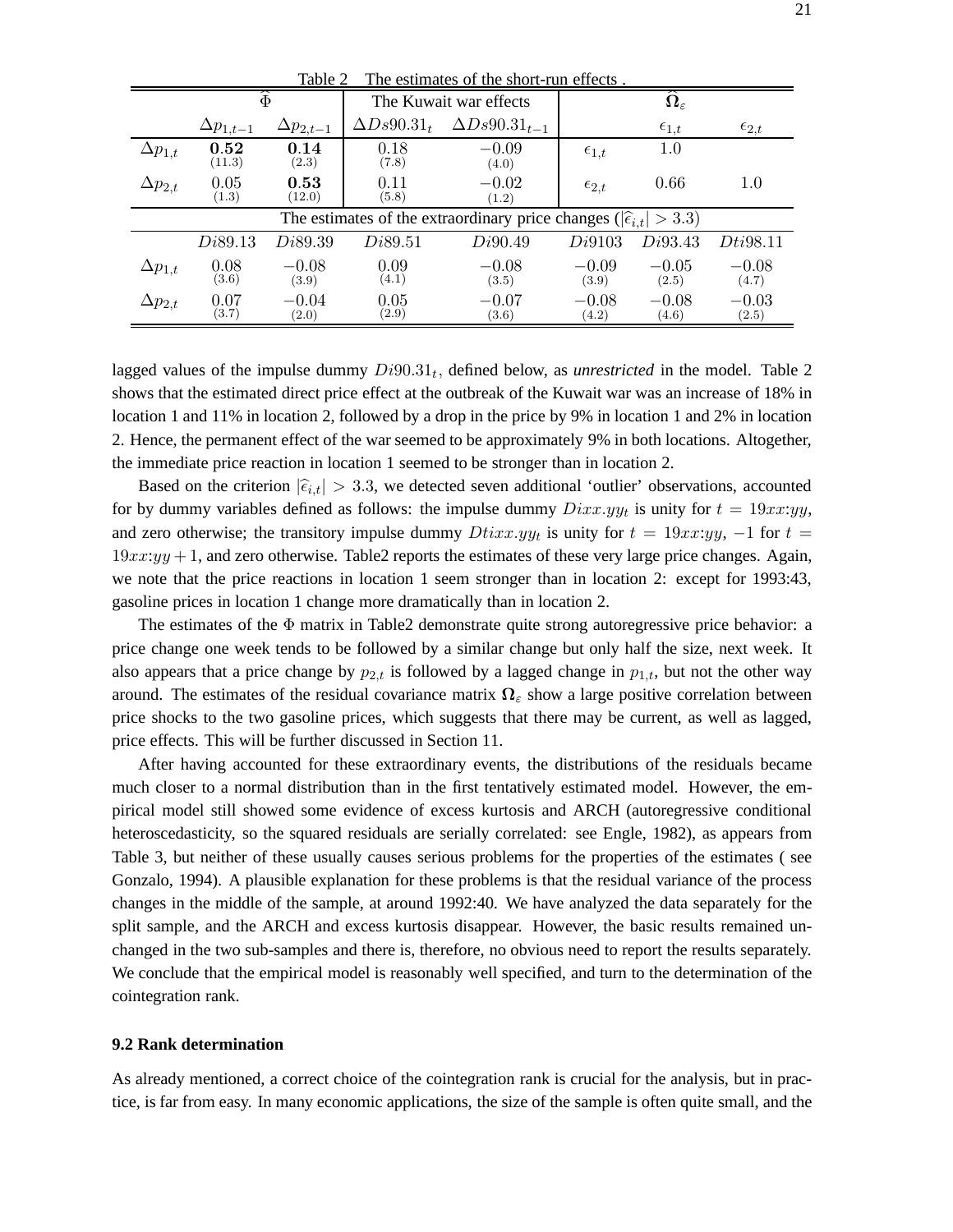| <b>Rank determination</b>                                |         | The two largest roots |         |          | <b>Misspecification tests</b> |                                  |                                                |                                                |                |
|----------------------------------------------------------|---------|-----------------------|---------|----------|-------------------------------|----------------------------------|------------------------------------------------|------------------------------------------------|----------------|
| $\lambda_i$                                              | Trace   | $Q_{95}$              | $(r=2)$ | $(r=1)$  |                               |                                  | ARCH                                           | Norm.                                          | $\mathsf{R}^2$ |
| 0.13                                                     | 91.1    | 20.0                  | 0.93    | 1.00     | $\Delta p_1$                  |                                  | 9.8                                            | 17.8                                           | 0.54           |
| 0.02                                                     | 14.4    | 9.1                   | 0.72    | 0.72     | $\Delta p_2$                  |                                  | 8.3                                            | 20.3                                           | 0.48           |
| The unrestricted cointegration vectors and their weights |         |                       |         |          |                               |                                  |                                                |                                                |                |
|                                                          | $p_1$   | $p_2$                 | Ds90.31 | constant |                               |                                  | $\widehat{\boldsymbol{\beta}}'_1 \mathbf{x}_t$ | $\widehat{\boldsymbol{\beta}}_2' \mathbf{x}_t$ |                |
| $\widehat{\boldsymbol{\beta}}'_1$                        | 1.0     | $-0.97$               | $-0.02$ | 0.02     | $\Delta p_1$ :                | $\boldsymbol{\hat{\alpha}}_{1.}$ | $-0.15$<br>(7.5)                               | $-0.02$<br>(2.1)                               |                |
|                                                          | $-0.25$ | 1.0                   | 0.03    | 0.41     | $\Delta p_2:$                 | $\tilde{\alpha}_2$               | $-0.02$<br>(1.2)                               | $-0.03$<br>(3.8)                               |                |

Table 3 Rank and specification tests.

tabulated asymptotic distributions can be rather poor approximations as has been demonstrated in many papers. See, for instance, Johansen (2000) for analytical results, and Jørgensen (2000) for Monte Carlo results. Another reason for concern is that when using correct small-sample distributions for the trace test, the size of the test is correct, but the power can be low, sometimes even of the same magnitude as the size. In such cases, a 5% test procedure will reject a unit root incorrectly 5% of the time, but accept a unit root incorrectly 95% of the time!

Thus, unless a unit root is given a structural interpretation (and hence, should be tested rigorously), it is important to make the decision based on as much information as possible, including prior economic information, and sensitivity analyses of doubtful cases to find out if important information is lost by leaving out the  $r^{th} + 1$  cointegration vector, or if anything is gained by including it.

The following information is often useful when deciding on the choice of cointegration rank:

- (1) the trace test for cointegration rank;
- (2) the characteristic roots of the model: if the  $r^{th} + 1$  cointegration vector is non-stationary and is wrongly included in the model, then the largest characteristic root will be close to the unit circle;
- (3) the t-values of the  $\alpha$ -coefficients for the  $r^{th} + 1$  cointegration vector; if these are all small, say less than 3.0, then one would not gain greatly by including that vector as a cointegrating relation in the model;
- (4) the recursive graphs of the trace statistic for  $\tilde{r} = 1, 2, \ldots, p$ : since the variable  $T_i \ln(1 \lambda_i)$ , for  $j = T_1, \ldots, T$ , grows linearly over time when  $\lambda_i \neq 0$ , the recursively-calculated components of the trace statistic should increase linearly for the first  $r$  components, but stay constant for the remainder;
- (5) the graphs of the cointegrating relations: if the graphs reveal distinctly non-stationary behavior of a cointegration relation, which is supposedly stationary, one should reconsider the choice of  $r$ , or find out if the model specification is in fact incorrect, for example, if the data are  $I(2)$  instead of  $I(1);$
- (6) the economic interpretability of the results.

We will consider all the above pieces of information in turn:

The trace test (item 1) in the bivariate gasoline price case, should be able to discriminate between the following alternatives: no unit roots, one unit root, or two unit roots. The first case corresponds to prices being stationary, the second to them being  $I(1)$  with one stationary cointegration relation, and the last case to them being  $I(1)$  but with no cointegrating relation between them. The two trace test statistics in Table 3 are larger than their 95% quantiles, so that both  $\lambda_1$  and  $\lambda_2$  have to be considered different from zero, suggesting that both price series are stationary. As mentioned above  $\lambda_i$  can be interpreted as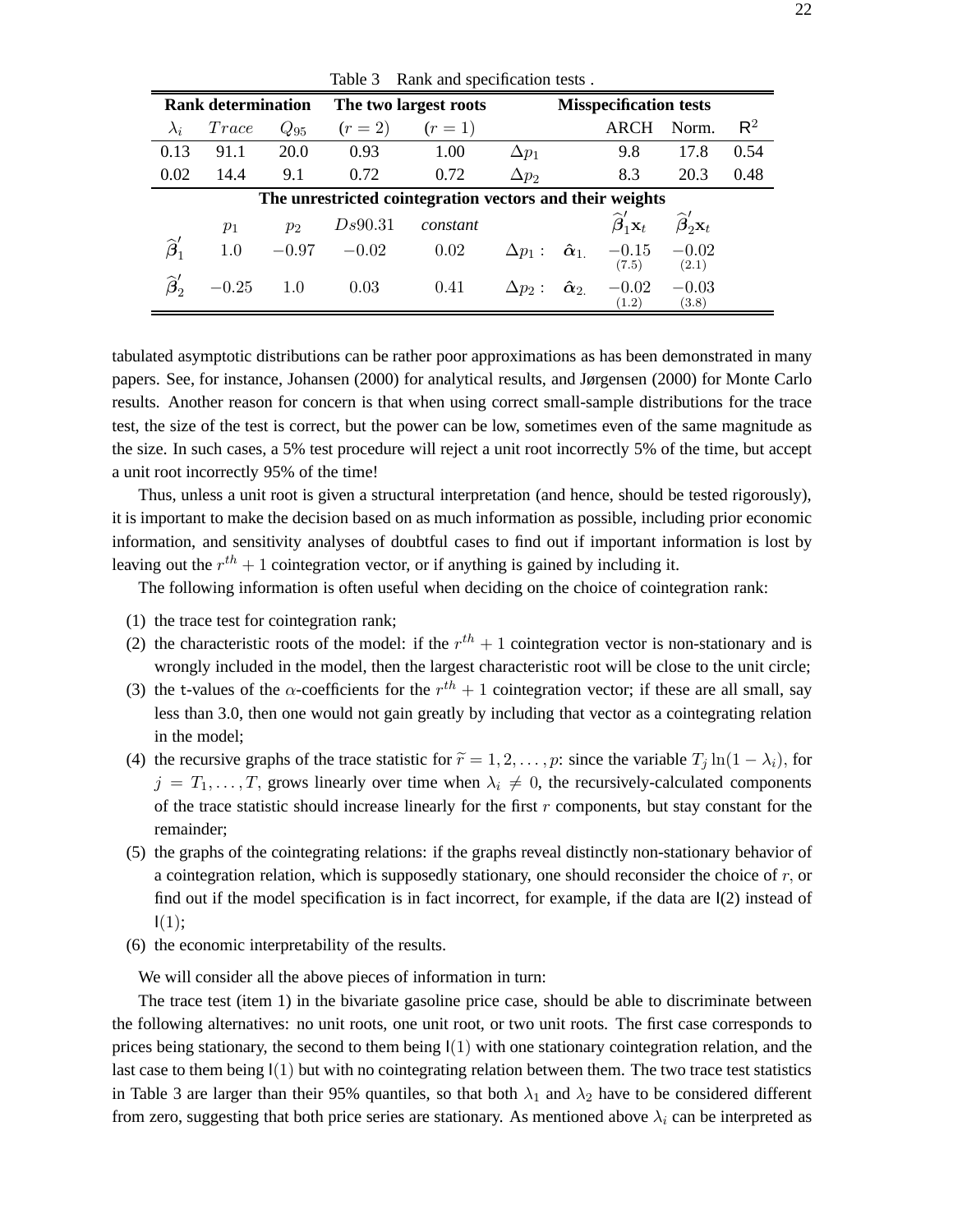a squared canonical correlation coefficient. It appears from the table that both  $\lambda_1$  and  $\lambda_2$  are small in absolute value, indicating a fairly low correlation with the stationary part, and that  $\lambda_1$  is much larger than  $\lambda_2$ , suggesting that the adjustment to the first cointegration relation is much stronger than to the second. The graphs of the cointegration vectors (item 5) in Figure 5 indicate that both are mean-reverting, but the second one much more strongly so. The two largest characteristic roots (item 2) show that  $r = 2$ implies a fairly large root, 0.93, in the model. The recursive graphs (item 4) of  $T_j \ln(1 - \lambda_{1,j})$  and  $T_j \ln(1 - \lambda_{2_j})$  in Figure 6 show that the second component remains almost constant, whereas the first grows linearly over time. All this suggests that the first cointegrating relation is stationary and that the second is near integrated, but with significant mean reversion. A similar result was found in Hendry and Juselius (2000).



Figure 5 Graphs of the unrestricted cointegration relations  $\beta_1^{\prime} x_t$  and  $\beta_2^{\prime} x_t$ .

Why does the trace test find that the small value of  $\lambda_2 = 0.02$  is still significantly different from zero? The simple explanation is that the sample size is very large here, 576 observations. Because the trace test is calculated as  $T \ln(1-\lambda)$ , even a small deviation from zero can be found to be significant when  $T$  is large enough. However, inference is much closer to the so called Dicky–Fuller distributions than to standard t-, F-, and  $\chi^2$ -distributions when there is a near unit root in the model. Hence, to make inference more robust, it is often a good idea to approximate a near unit root by a unit root even when it is found to be statistically different from one.

Before finally deciding about the rank, we first check the economic interpretability of the second cointegration relation to see if it contains valuable information for the analysis. It appears from Table 3 that the adjustment coefficients to the second relation  $\alpha_{21}$  and  $\alpha_{22}$  (item 3) are very small,  $\alpha_{21}$  is hardly significant in the first gasoline price equation, whereas  $\alpha_{22}$  is more significant in the second price equation. Nevertheless, the coefficients of  $\hat{\beta}'_2\mathbf{x}_t$  (item 6) indicate that it is essentially a unit vector describing price 2. This is confirmed by the graphs of the cointegration vectors (item 5) in Figure 5, where the second graph closely resembles  $p_{2,t}$  in Figure 2. Therefore, accepting  $r = 2$  is equivalent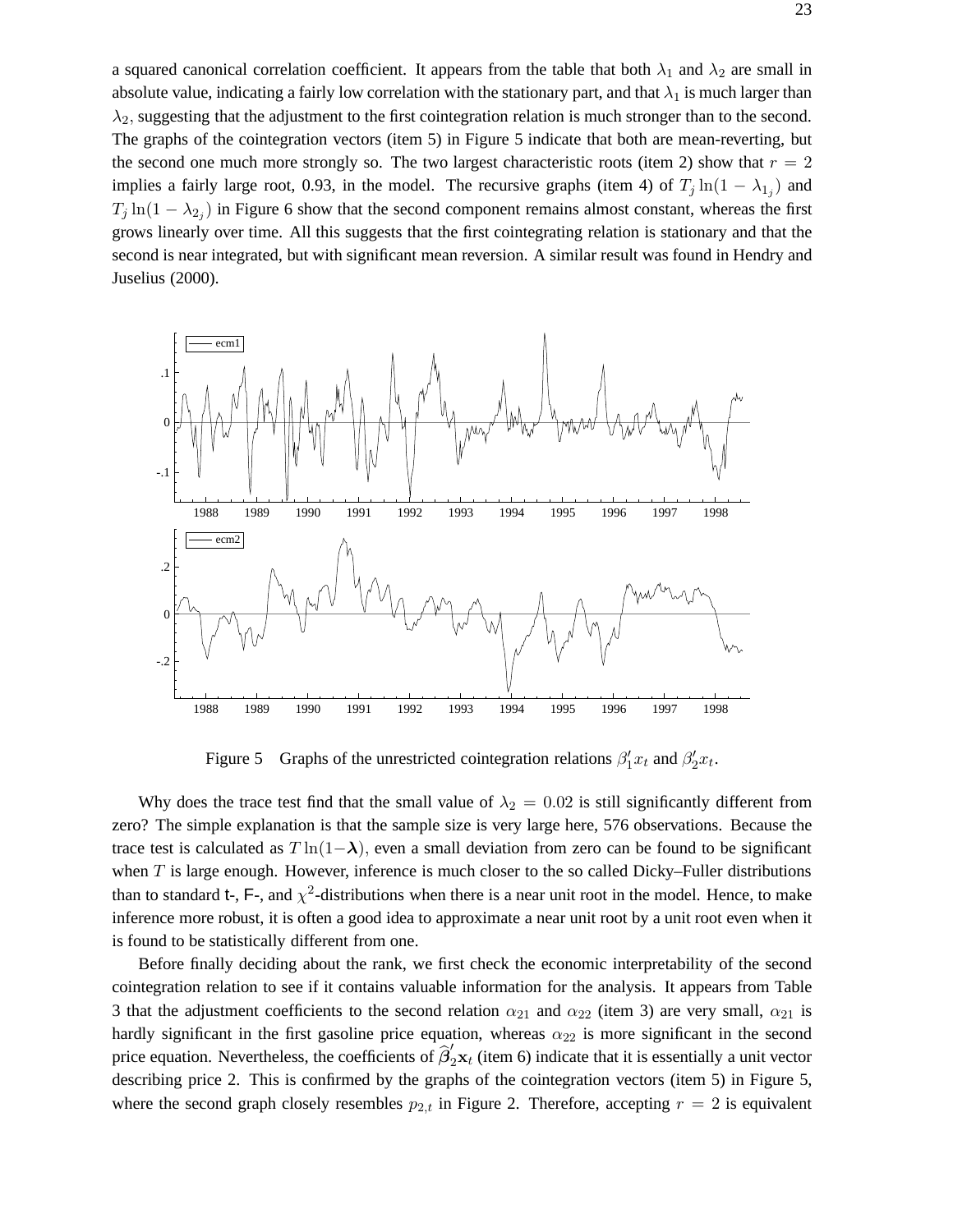

**1 is the 10% significance level**

Figure 6 Recursively calculated trace tests.

to saying that the gasoline prices are stationary, albeit subject to substantial persistence. As already discussed in Hendry and Juselius (2000), this might be the case, but choosing  $r = 2$  would leave a near unit root in the model, and conventional (t-, F-,  $\chi^2$ ) inference is likely to be misleading. Moreover, asserting a constant long-run mean for nominal gasoline prices does not seem plausible. Finally, since  $\beta_2'$ **x**<sub>t</sub> will not add much valuable information about the co-movements of the two gasoline prices, we conclude that the empirical analysis will not benefit from choosing  $r = 2$ . We therefore continue the empirical analysis assuming  $r = 1$ .

### **10 Identification and hypothesis testing**

Given the choice of the number of cointegrating relations,  $r$ , the Johansen procedure gives the maximum likelihood estimates of the unrestricted cointegrating relations  $\beta'$ <sub>xt</sub>. Although the unrestricted  $\beta$  is uniquely determined based on the chosen normalization, the latter is not necessarily meaningful from an economic point of view. Therefore, an important part of a long-run cointegration analysis is to impose (over-) identifying restrictions on *β* to achieve economic interpretability. In section 10.1, we discuss a typology of restrictions on *β* and note the problem of calculating the degrees of freedom in the case of over-identifying restrictions. Section 10.2 provides some examples of how to specify hypotheses in a testable form.

#### **10.1 Restrictions on** *β*

As an example of just-identifying restrictions, consider the following design matrix  $\mathbf{Q} = (\beta_1)$  where  $\beta_a$ is a  $(r \times r)$  non-singular matrix defined by  $\beta' = (\beta_a, \beta_b)$ . In this case,  $\alpha \beta' = \alpha (\beta_a \beta_a^{-1} \beta') = \alpha (\mathbf{I}_r, \tilde{\beta})$ where  $\mathbf{I}_r$  is the  $(r \times r)$  unit matrix, and  $\tilde{\boldsymbol{\beta}} = \boldsymbol{\beta}_a^{-1} \boldsymbol{\beta}_b$  is an  $(r \times (p-r))$  full-rank matrix. These justidentifying restrictions have transformed *β* to the long-run 'reduced form'. Because just-identifying restrictions do not change the likelihood function, no tests are involved. In general, just identification can be achieved by imposing one appropriate normalization and  $(r - 1)$  restrictions on each  $\beta_i$ . Care is required to ensure that the coefficient which is normalized is non-zero.

The calculation of the degrees of freedom when testing structural hypotheses on the cointegration relations is often quite difficult. It is useful from the outset to distinguish between: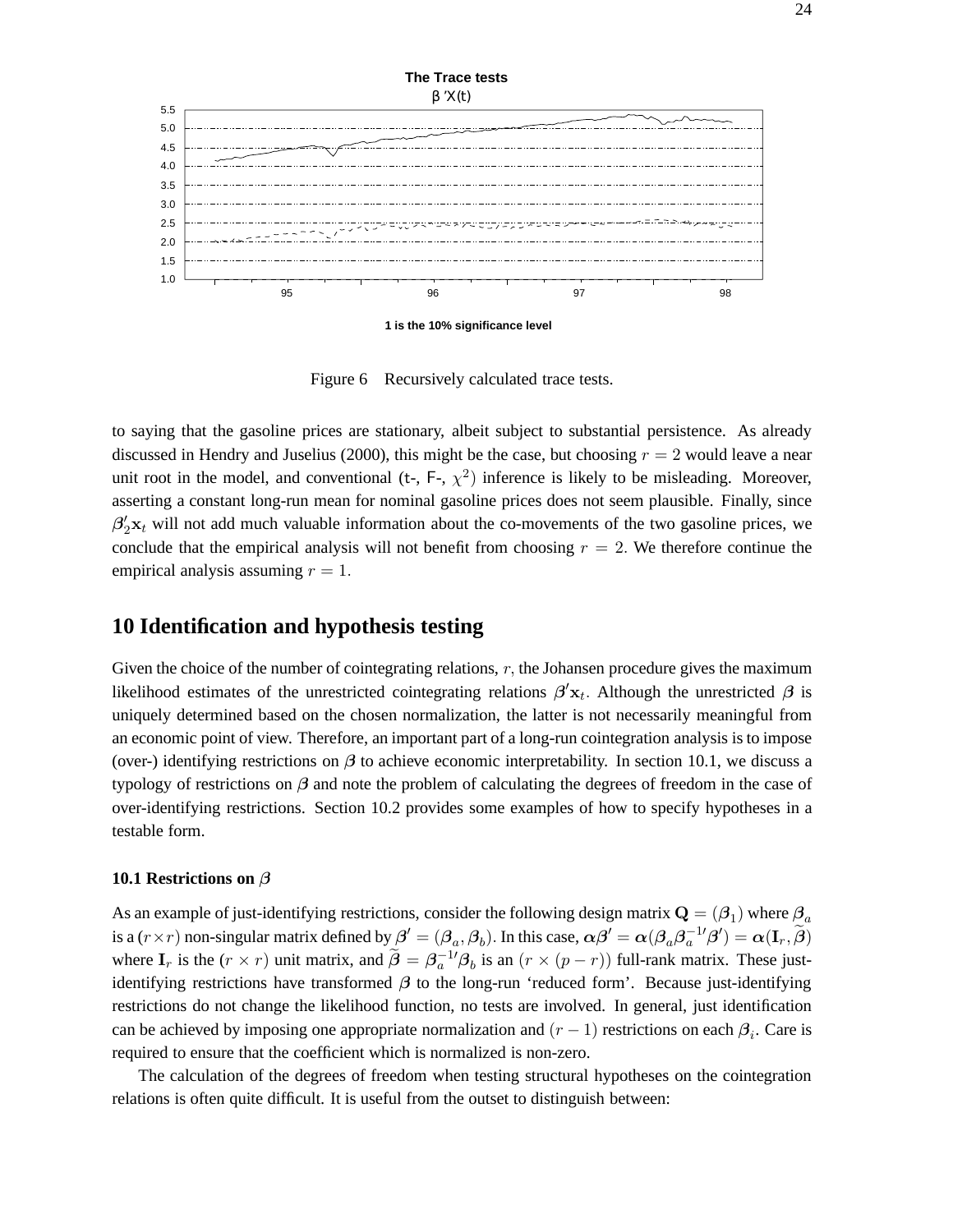- (1) pseudo 'restrictions' that can be obtained by linear manipulations, because it is always possible to impose  $r - 1$  restrictions and one normalization without changing the value of the likelihood function – no testing is involved for such 'restrictions';
- (2) additional testable restrictions on the parameters, which change the value of the likelihood function;

in the latter group there are two kinds of testable restrictions:

- (a) restrictions that are not identifying, for example: (i) the same restrictions on all cointegrating vectors, (ii) one vector assumed known and the remaining vectors unrestricted.
- (b) genuine over-identifying restrictions.

The first step is to examine whether the restrictions satisfy the rank and order condition for identification: luckily, many available software packages do the checking, and will usually inform the user when identification is violated. Also, note that when normalizing a  $\beta_i$  vector by diving through by a non-zero element  $\beta_{ij}$ , the corresponding  $\alpha_i$  vector will by multiplied by the same element, so normalization does not change  $\Pi = \alpha \beta'$ .

### **10.2 Hypotheses testing**

Hypotheses on the cointegration vectors can be formulated in two alternative ways: either by specifying the  $s_i$  free parameters in each  $\beta$  vector, or by specifying the  $m_i$  restrictions on each vector. We consider each in turn. First:

$$
\boldsymbol{\beta} = (\mathbf{H}_1 \boldsymbol{\kappa}_1, ..., \mathbf{H}_r \boldsymbol{\kappa}_r),
$$

where  $\beta$  is  $(p_1 \times r)$ ,  $\kappa_i$  are  $(s_i \times 1)$  coefficient matrices, and  $H_i$  are  $(p_1 \times s_i)$  design matrices where  $p_1$  is the dimension of  $\mathbf{x}_{t-1}^*$  in (25). In this case, we use the design matrices to determine the  $s_i$  free parameters in each cointegration vector.

The other way of formulating restrictions is:

$$
\mathbf{R}_1'\boldsymbol{\beta}_1=\mathbf{0},...,\mathbf{R}_r'\boldsymbol{\beta}_r=\mathbf{0}
$$

where  $\mathbf{R}_i$  is a  $p \times m_i$  restrictions matrix. Note that  $\mathbf{R}_i = \mathbf{H}_{\perp,i}$ , i.e.,  $\mathbf{R}'_i \mathbf{H}_i = \mathbf{0}$ .

In some cases, we may want to test restrictions which are not identifying. Such restrictions could be the same restriction on all cointegration relations, for example long-run price homogeneity on all vectors. In this case, the **H**<sub>i</sub> (or **R**<sub>i</sub>) are all identical, and we can formulate the hypothesis as  $\beta = H\kappa$ , where  $\kappa$  is now an  $s \times r$  matrix of free parameters. Another possibility is to test a hypothesis on just one of the cointegration vectors. In this case, we formulate the hypothesis as  $\beta = {\bf H}_1 \kappa_1, \kappa_2, ..., \kappa_r$ , where  $\mathbf{H}_1$  is a  $(p \times s_1)$  matrix,  $\kappa_1$  is  $(s_1 \times 1)$ , and the other vectors are unrestricted. All these hypotheses can be tested by a likelihood-ratio procedure described in detail in Johansen and Juselius (1990, 1992, 1994).

Our simple empirical example consists of only two gasoline prices, so the number of interesting hypotheses to test is limited. Here, we will only test one hypothesis as an illustration and refer the interested reader to the many published papers containing a wide variety of testable hypotheses, for example Juselius (1995a, 1995b, 1998). Table 3 showed that the unrestricted coefficients of the first cointegration vector were almost equal with opposite signs, indicating long-run price homogeneity. This hypothesis can be formulated either as  $\beta = (\mathbf{H}\boldsymbol{\kappa})$  or, equivalently, as  $\mathbf{R}'\boldsymbol{\beta} = \mathbf{0}$ , where:

$$
\mathbf{H}' = \left( \begin{array}{ccc} 1 & -1 & 0 & 0 \\ 0 & 0 & 1 & 0 \\ 0 & 0 & 0 & 1 \end{array} \right), \ \ \kappa = \left( \begin{array}{c} \kappa_1 \\ \kappa_2 \\ \kappa_3 \end{array} \right), \ \text{ and } \mathbf{R}' = \left( \begin{array}{ccc} 1 & 1 & 0 & 0 \end{array} \right).
$$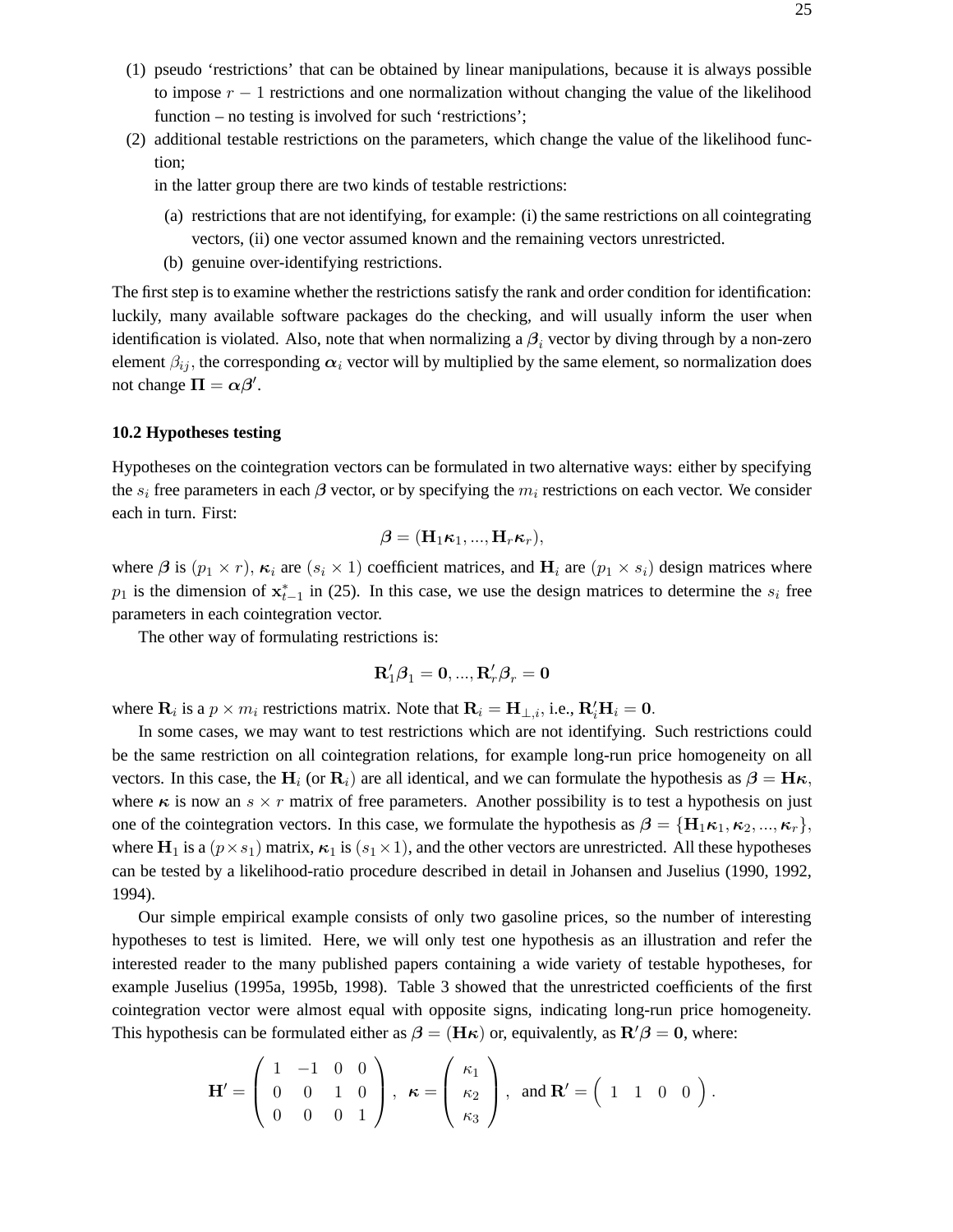The first alternative specifies the hypothesis in terms of the  $s_1 = 3$  remaining free parameters; the second in terms of the  $m_1 = 1$  imposed restriction. The hypothesis is tested by the LR test procedure described in Johansen and Juselius (1992). The test statistic value was 0.55, distributed as  $\chi^2(1)$ , and hence accepted with a p-value of 0.46. The restricted cointegration relation became:

$$
p_1 - p_2 - 0.02 \, Ds94.34 - 0.010
$$
  
\n
$$
\alpha_{11} = -0.14, \ \alpha_{12} = -0.01
$$
  
\n(7.3) (0.8)

The constant term is not significantly different from zero, but for reasons discussed above in Section 6, we prefer to keep it in the cointegration relation. Similarly, the step dummy is only borderline significant (cf. the discussion in Section 9.1), and suggests that the permanent increase in gasoline prices at location 1 might (possibly) have been slightly higher than at location 2. The estimates of the adjustment coefficients  $\alpha_{1i}$  show significant adjustment in the first price, but not in the second. This suggests that a price shock leading to an increase in the price differential between the two locations will initiate an adjustment in the first price, but not in the second: in this sense, the second location is a price leader, i.e., is 'driving' the gasoline prices in this market. This takes us to the next issue, which is exogeneity and partial systems.

## **11 Partial systems and exogeneity**

The hypothesis that a variable is influencing the long-run development of the other variables of the system, but is not influenced by them, is called the hypothesis of 'no levels feedback', or long-run weak exogeneity (when the parameters of interest are *β*). We test the following hypothesis on *α*:

$$
\mathcal{H}_{\alpha}(r) : \alpha = \mathbf{A}\widetilde{\alpha} \tag{29}
$$

where  $\alpha$  is  $p \times r$ , **A** is a  $p \times s$  matrix,  $\tilde{\alpha}$  is an  $s \times r$  matrix of nonzero  $\alpha$ -coefficients and  $s \geq r$ . (Compare this formulation with the hypothesis of the same restriction on all  $\beta$ , i.e.  $\beta = (H\beta)$ .) As with tests on  $\beta$ , we can express the restriction (29) in the equivalent form:

$$
\mathcal{H}_{\alpha}(r) : \mathbf{B}\alpha = \mathbf{0} \tag{30}
$$

where  $\mathbf{B} = \mathbf{A}$ <sub>⊥</sub>.

The condition  $s \geq r$  implies that the number of non-zero rows in  $\alpha$  must not be greater than r. This is because a variable that has a zero row in  $\alpha$  is not adjusting to the long-run relations and, hence, can be considered as a driving trend in the system, i.e., as a common stochastic trend. Since there can at most be  $(p - r)$  common trends, the number of zero-row restrictions can at most be equal to  $(p - r)$ .

The hypothesis (29) can be expressed as:

$$
\left(\begin{array}{c} \alpha_a \\ \alpha_b \end{array}\right) = \left(\begin{array}{c} \widetilde{\alpha} \\ 0 \end{array}\right).
$$

Under  $\mathcal{H}_0$ :

$$
\Delta \mathbf{x}_t = \mathbf{\Phi}_1 \Delta \mathbf{x}_{t-1} + \widetilde{\alpha} \beta' \mathbf{x}_{t-1} + \boldsymbol{\pi} + \boldsymbol{\Psi} \mathbf{d}_t + \boldsymbol{\epsilon}_t.
$$
 (31)

The weak exogeneity hypothesis can be tested with a LR test procedure described in Johansen and Juselius (1992). It is asymptotically distributed as  $\chi^2$  with the degrees of freedom  $v = s \times r$ , i.e., equal to the number of zero restrictions on the  $\alpha$ -coefficients.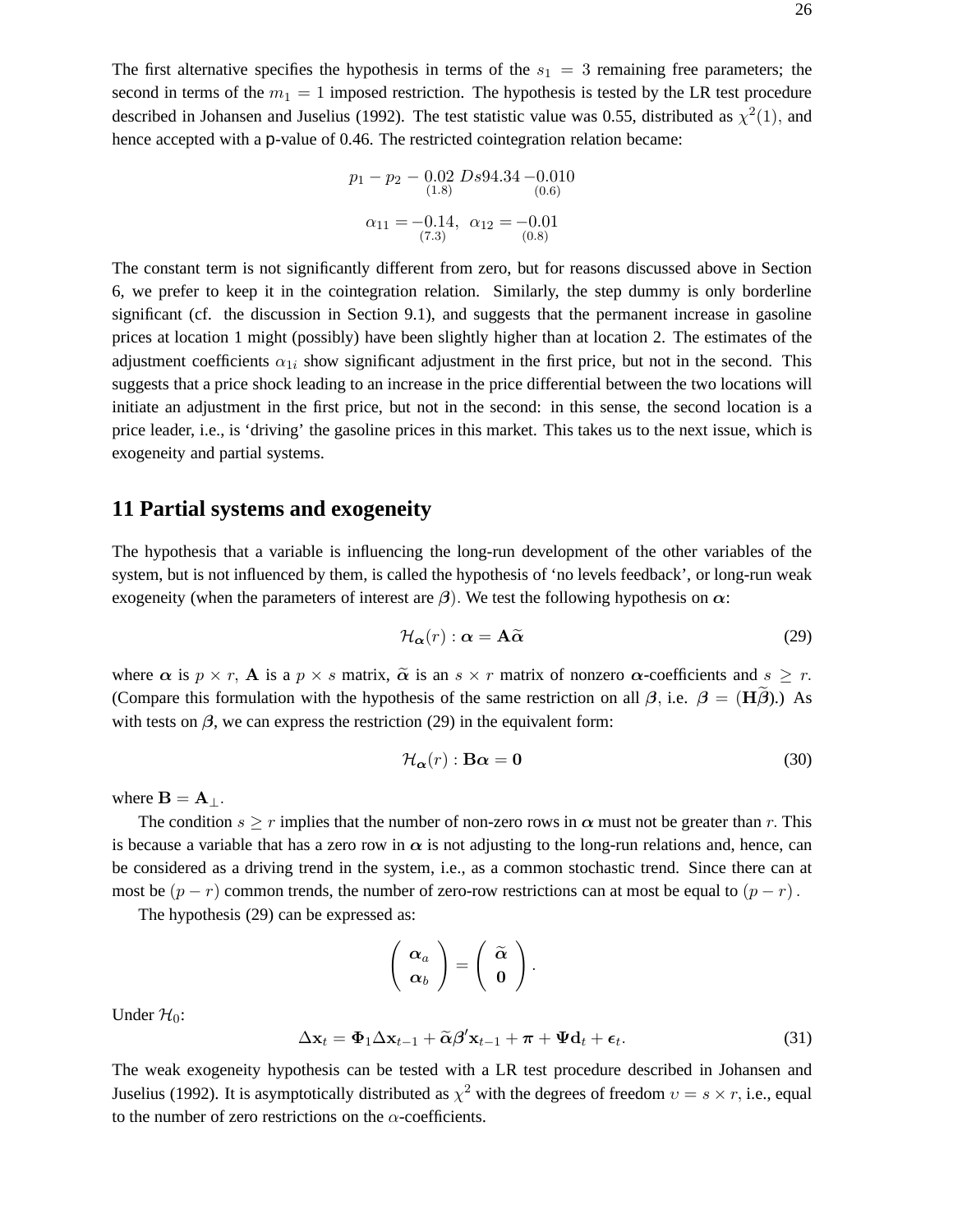If the zero-row restriction on  $\alpha$  is accepted, we can partition the p variables into  $(p - s)$  variables which exhibit levels feedback, and s variables with no levels feedback. We say that the s variables are weakly exogenous when the parameters of interest are *β*. Because the s weakly-exogenous variables do not contain information about the long-run parameters, we can obtain fully-efficient estimates of *β* from the  $(p - s)$  adjustment equations, conditional on the marginal models of the s weakly-exogenous variables (see Engle, Hendry and Richard, 1983, Johansen, 1992b, and Hendry, 1995b). This gives the condition for when partial models can be used to estimate *β* without losing information. More formally, this can be stated as: let  $\{x_t\} = \{x_{a,t}, x_{b,t}\}$  where  $x_{b,t}$  is weakly exogenous when  $\beta$  is the parameter of interest; then a fully efficient estimate of *β* can be obtained from the partial model:

$$
\Delta \mathbf{x}_{a,t} = \mathbf{A}_0 \Delta \mathbf{x}_{b,t} + \mathbf{\Phi}_{11} \Delta \mathbf{x}_{t-1} + \alpha_1 \boldsymbol{\beta}' \mathbf{x}_{t-1} + \boldsymbol{\pi}_1 + \mathbf{\Psi}_1 \mathbf{d}_t + \mathbf{v}_{1,t}.
$$
 (32)

In our simple bivariate model of the two gasoline prices, weak exogeneity can be tested as a hypothesis on one  $\alpha$  coefficient. Because  $p = 2$  and  $r = 1$ , there can at most be one weakly exogenous variable. It appeared from Table 3 that  $\hat{\alpha}_{11}$  is statistically significant, whereas  $\hat{\alpha}_{21}$  is not. Hence, in this case  $p_{2,t}$  is weakly exogenous based on a t-test. In the bivariate system, the t-test and the  $\chi^2$ -test are asymptotically equivalent. In a larger system with several cointegrating relations, the hypothesis that a variable is long-run weakly exogenous is that a row of  $\alpha$ -coefficients is zero, i.e.,  $\mathbf{R}'\alpha = 0$ . In our simple example,  $\mathbf{R} = (0, 1)$ . The test statistic value, distributed as  $\chi^2(1)$ , was 0.48 and, hence, is accepted.

Long-run weak exogeneity does not imply short-run weak-exogeneity. Hence, it does not exclude the possibility that  $p_{1,t}$  is reacting in the short run to changes in  $p_{2,t}$ . But in many cases, the economic interest is in the long-run effects, and establishing long-run weak exogeneity for a variable is often used as a justification for continuing the model analysis conditional on the weakly exogenous variable(s). Although a full system analysis is usually needed to test for weak exogeneity (see Harbo, Johansen, Nielsen and Rahbek, 1998, for a test procedure based on a partial system), there can be some advantages to continuing the analysis in a partial system. For example, if the weakly-exogenous variable has been subject to many interventions (large shocks) and current changes in this variable have significantly affected the other variables in system, so  $A_0 \neq 0$  in (32), then conditioning on the weakly-exogenous variable is likely to reduce the need for intervention dummies in the model, and possibly lead to more constant parameter estimates. For example, if the model had additionally included the price of crude oil and it had been found to be weakly exogenous, conditioning on the current change of the price of crude oil would probably have taken care of many of the large changes in gasoline prices that in the present model had to be accounted for by dummy variables. Moreover, the residual variance in the conditional model is often much reduced relative to the marginal model, hence improving the precision of statistical inference.

In our simple bivariate model,  $p_{2,t}$  was found to be weakly exogenous and we present the estimation results when conditioning on it in (33). Note that this model is the equivalent of the dynamic, singleequation EqCM in Hendry and Juselius (2000):

$$
\Delta p_{1,t} = 0.48 \Delta p_{1,t-1} \quad 0.86 \Delta p_{2,t} - 0.33 \Delta p_{2,t-1} - 0.12 \text{ ecm}_{t-1} + \cdots
$$
  
\n(33)  
\n
$$
\hat{\sigma}_{\epsilon} = 0.016, \quad R^2 = 0.77
$$

As discussed above, the need for dummy variables changed in this model version: five of the seven dummy variables became insignificant after conditioning on  $\Delta p_{2,t}$ . But, because the residual standard error dropped from 0.023 to 0.016, some of the larger price changes no longer passed the outlier criterion  $|\hat{\epsilon}_{i,t}| > 3.3$ , so in the final model we needed the same number of outlier dummies as before, albeit at different dates.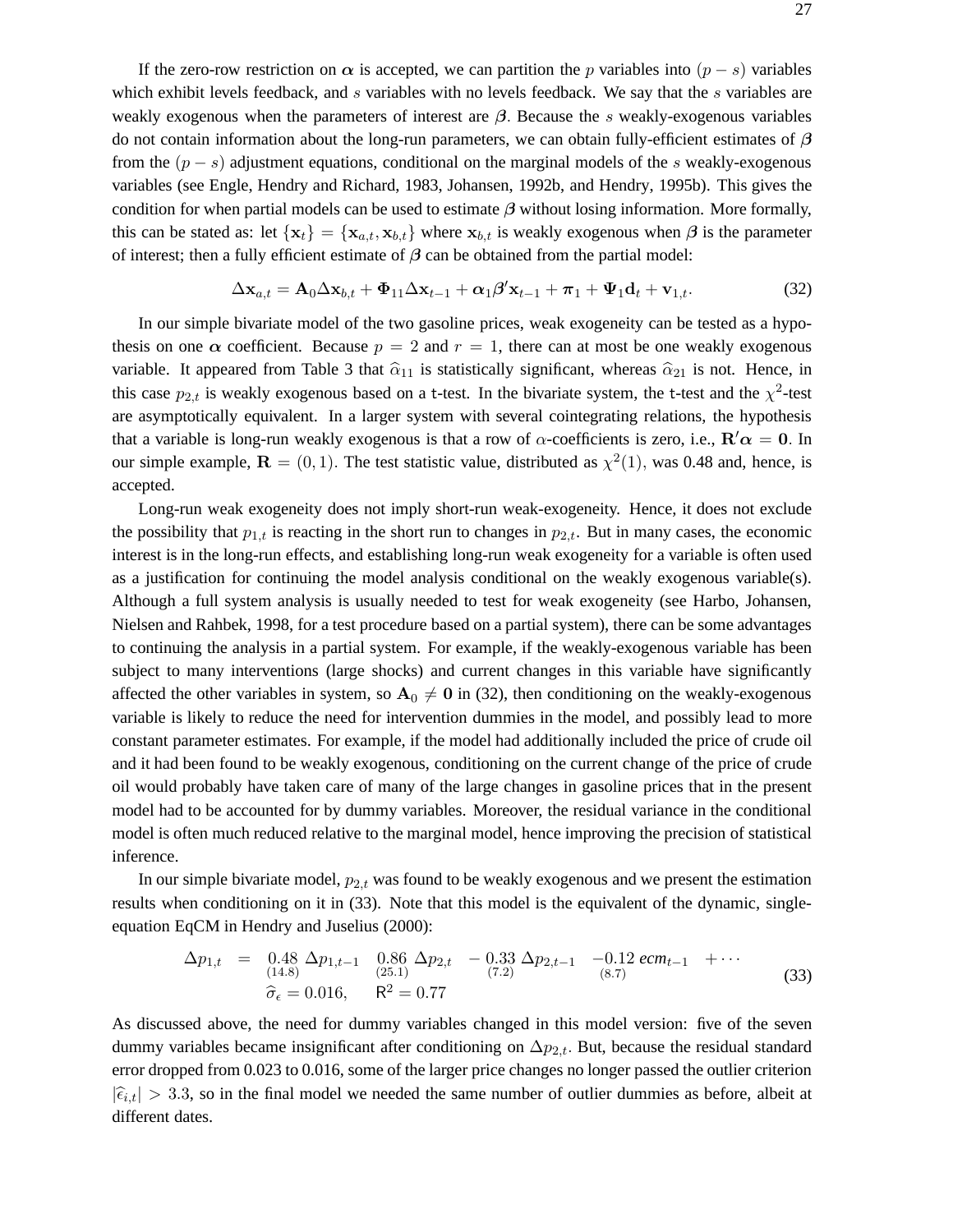### **12 Forecasting in cointegrated processes**

The existence of cointegration between series importantly affects forecasts of them, since some linear combinations remain 'linked', whereas others drift apart. It seems less important whether or not such cointegration links are imposed in estimation: the additional 'errors' from not doing so are  $O(1/T)$ . The topic is treated at length in Clements and Hendry (1998, 1999); here we consider the simplest case, where there are no unmodeled structural changes in the data generation process.

Consider an h-period ahead forecast based on a dynamic system for the vector of p variables  $x_t$ , using the simplest EqCM:

$$
\mathbf{x}_{t} = \boldsymbol{\pi} + \boldsymbol{\Pi} \mathbf{x}_{t-1} + \boldsymbol{\epsilon}_{t} \text{ where } \boldsymbol{\epsilon}_{t} \sim \mathsf{IN}_{n} \left[ \mathbf{0}, \boldsymbol{\Omega}_{\epsilon} \right]. \tag{34}
$$

Then,  $h$ -periods ahead, from an end-of-sample point  $T$  (the forecast origin), the outcome is:

$$
\mathbf{x}_{T+h} = \mathbf{\Pi}^h \mathbf{x}_T + \sum_{i=0}^{h-1} \mathbf{\Pi}^i \left( \boldsymbol{\pi} + \boldsymbol{\epsilon}_{T+h-i} \right). \tag{35}
$$

The VAR forecast is:

$$
\widehat{\mathbf{x}}_{T+h} = \widehat{\mathbf{\Pi}}^h \mathbf{x}_T + \sum_{i=0}^{h-1} \widehat{\mathbf{\Pi}}^i \widehat{\boldsymbol{\pi}},
$$

which can be rather uncertain due to powering up  $\hat{\Pi}$  (which contains estimated unit roots), and not partitioning the components of  $\hat{\pi}$  between equilibrium means and growth rates.

When there is cointegration, we can write (34) as the EqCM:

$$
\Delta \mathbf{x}_t = \gamma + \alpha \left( \beta' \mathbf{x}_{t-1} - \mu \right) + \epsilon_t. \tag{36}
$$

It can be shown that when forecasting increasingly further ahead, forecasts of cointegrating combinations converge on their equilibrium means, as is appropriate for stationary combinations:  $\hat{\beta}'\hat{\mathbf{x}}_{T+h} \to \mu$ .<br>Consequently, forecasts of changes converge on  $\mathbf{x}_k$  as any EqCM effect on  $\Delta x$ , disc out,  $\widehat{\Delta x}$ Consequently, forecasts of changes converge on  $\gamma$ , so any EqCM effect on  $\Delta \mathbf{x}_t$  dies out:  $\widehat{\Delta \mathbf{x}}_{T+h} \to \gamma$ . However, for levels  $(\hat{\mathbf{x}}_{T+h})$ , the EqCM coefficient increases: thus, a small feedback coefficient  $\alpha$  may nevertheless entail a large long-run effect from the disequilibrium.

Imposing valid cointegration restrictions can improve forecast accuracy somewhat (see Clements and Hendry, 1995), but for short-horizon forecasts, any potential benefit can be overwhelmed by changes in the parameters  $\gamma$  and  $\mu$  (surprisingly, changes to the other parameters are less pernicious: see Hendry, 2000). Imagine an unmodeled change in  $\mu$  to  $\mu^*$  (say): the model treats the discrepancy  $(\beta' x_T - \mu^*)$ as a disequilibrium, so forecasts of changes go in the *opposite* direction to the data – if growth actually increases, the model will forecast a fall. For example, if the price differential between the two gasoline prices changed permanently at the outbreak of the Kuwait war (i.e., relative gasoline prices moved to a new equilibrium position), without us modeling it explicitly, then the model will interpret the increased price differential as a disequilibrium, so (wrongly) forecast a reduction back to the old equilibrium. This is why it is important to view the model as 'equilibrium correcting': it always adjusts to the imposed equilibrium (whether that is correct or not), and certainly does not 'error correct' after a shift to a new equilibrium position. However, Clements and Hendry (1999) consider a variety of solutions to this problem.

### **13 Parameter constancy and policy**

Constancy of the parameters of models is a fundamental attribute for inference, theory, forecasting and policy, and is no less relevant in cointegrated systems. Many tests exist for that hypothesis (see e.g.,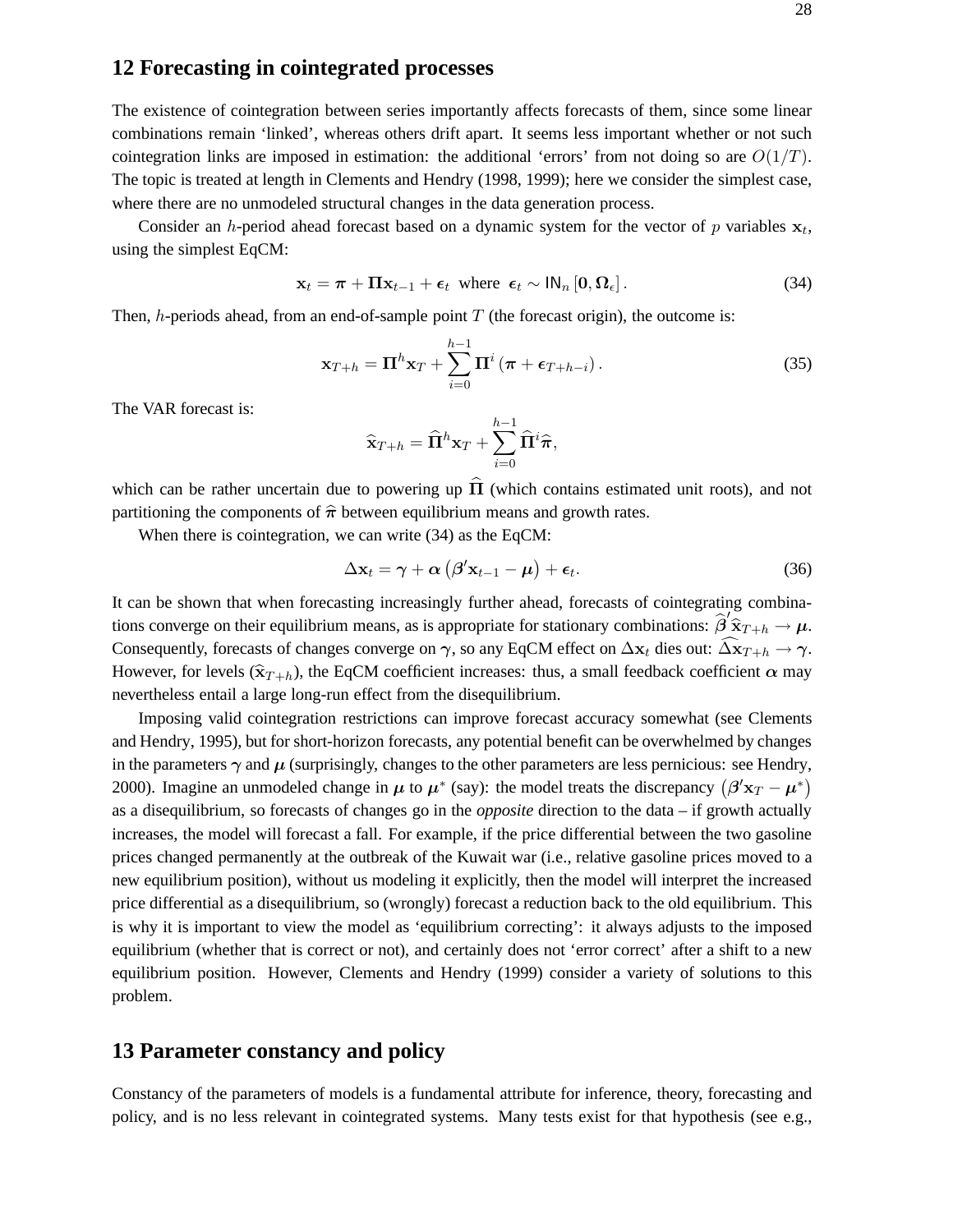Hendry, 1995a, and Doornik and Hendry, 1999), and it has been established that the conventional distributions of diagnostic test statistics remain valid in integrated-cointegrated systems (see e.g., Wooldridge, 1999), so the usual tests remain applicable.

We remarked in the previous section on the crucial role of changes in deterministic terms in inducing forecast failure, and the consequential ease of detection, as against the difficulty of detecting changes in (say)  $\alpha$ . Unfortunately, some procedures for analyzing policy in cointegrated VARs, such as impulseresponse analyses, are heavily dependent on the absence of changes in the parameters of the dynamics – the very feature that is difficult to detect. Thus, their implications must remain tentative pending better tests for mean-zero parameter changes (for additional critiques, see Ericsson, Hendry and Mizon, 1998, and Hendry and Mizon, 1998: Banerjee, Hendry and Mizon, 1996, provide an overview).

We also remarked on the potential advantages of 'open' or partial systems which validly conditioned on weakly-exogenous variables. At first sight, it would seem unlikely that policy variables could be weakly exogenous, since the disequilibria in an economy are a major determinant of policy actions, and cointegration deviations comprise an important class of disequilibria. However, provided the cointegration analysis is appropriately undertaken in the full (closed) system, and only then are the cointegration vectors computed, weak exogeneity (necessary for efficient conditional inference) need not be invoked. Once the  $\beta'$ **x**<sub>t</sub> are estimated, they become variables, the presence of which in several equations, including those equations determining conditional policy variables, is inconsequential. Thus, conditional policy models can be constructed. This is invaluable, since most practical policy involves changes in variables with non-zero means, and hence unmodeled changes would be easily detected. Thus, one can learn of any mistakes quickly, and rapidly adapt to them, rather than persist with an incorrect policy.

### **14 Conclusions**

The recognition that economic time series are non-stationary has profoundly altered the technology of econometrics, introducing the concepts and tools associated with integrated-cointegrated data that have been the focus of our two-part exposition. In part, 'plus ca change, plus c'est la meme chose' rules: many inferences can be conducted as in a stationary world, since unit roots can be removed by the linear transformations of cointegration and differencing. But, additional sources of non-stationarity still remain problematic, especially structural change; changes in the covariances of the data violate one of the underlying assumptions of the VAR model. Nevertheless, we can understand, and resolve other aspects of unit-root data such as 'nonsense regressions' (dating back to the century before last), how to avoid them (as well as deliberately create them, as in Hendry, 1980). In part I, we formalized an appropriate canonical model, the equilibrium-correction model, relevant for non-stationarity (unit-root) economic data, which resolves the 'nonsense regression' problem. Here we have analyzed the properties of this model in further detail, demonstrated the changes needed to validate inference procedures, and illustrated the powerful new modeling procedures with gasoline price series relevant for energy economics.

Application of cointegration analysis requires careful thought about model specification and interpretation, and an increased emphasis on the appropriate treatment of deterministic terms. How they enter a model, and whether the same terms also enter the DGP both affects parameter inference and the behavior of the model for such purposes as policy and forecasting. Recent developments in the theory of forecasting, summarized in the two volumes Clements and Hendry (1998, 1999), have highlighted the key role in forecast failure of shifts in the deterministic terms, so more attention should be paid to the theory and practice of modeling deterministic terms.

The reader who has followed both parts of our overview in their entirety has traveled a long route.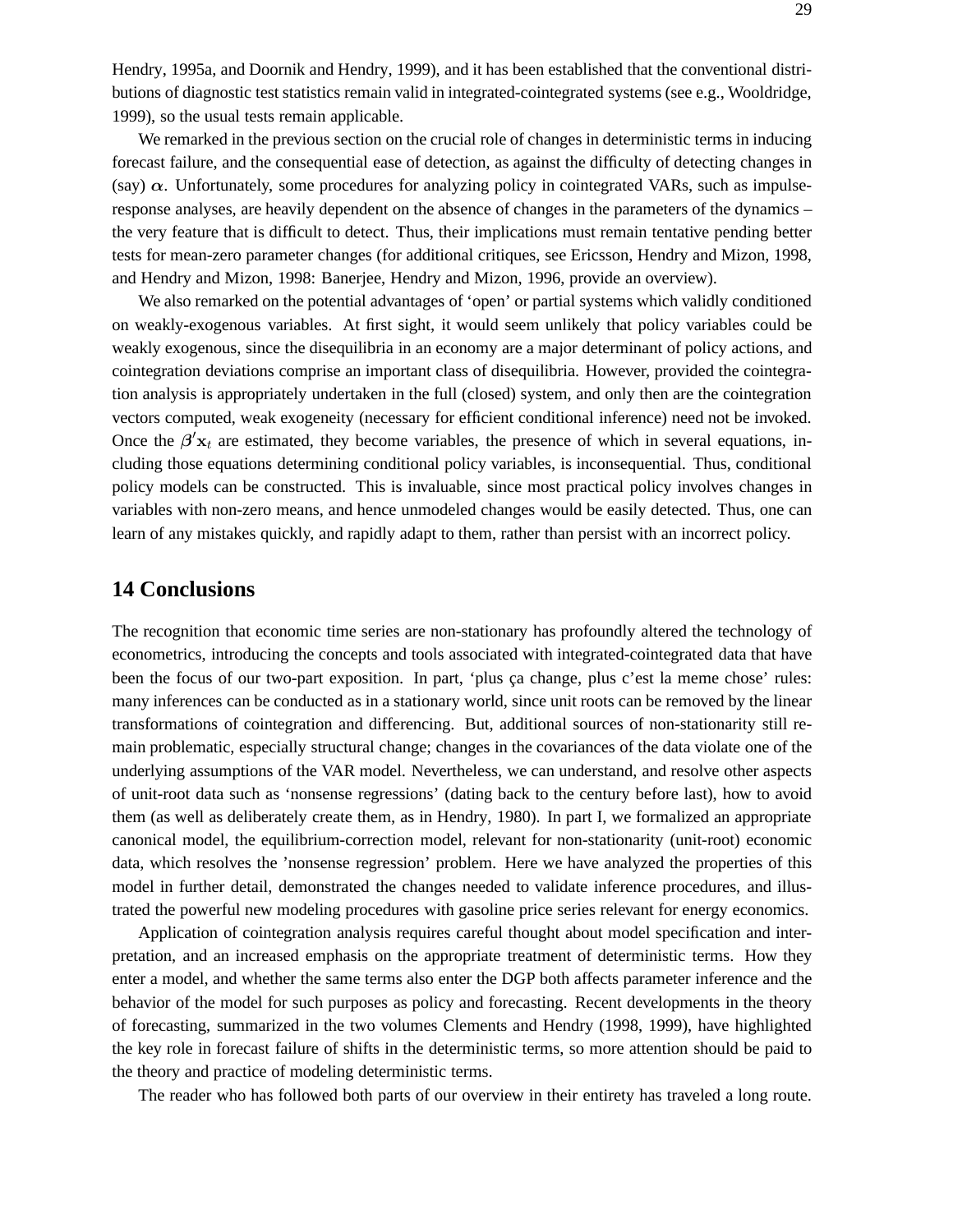We have explained the many concepts, and the associated language of the 'unit-root' revolution in econometrics, which admittedly has been a slow revolution! Regrettably we suspect that the worry expressed in Working (1934) that 'Economic theory has fallen far short of recognizing the full implications of the resemblance of many economic time series to random-difference series' still remains. Modeling cointegrated series is difficult because of the need to model systems of equations in which one has to simultaneously specify the deterministic terms and how they enter, determine the lag length, and ensure a congruent representation. Nevertheless, powerful software facilitates the task for those wishing to undertake their own analyses, including the programs *PcGive* and CATS in RATS that we have utilized. We also hope that publications on the topic will be more comprehensible in the future.

To those who found the material hard going, we also draw on an old quote, by a discussant of Yule (1926), who complained about the mathematical difficulty of that paper – yet school mathematics today easily suffices to understand it. There is no going back....

# **15 Acknowledgments**

All the computations reported in this paper were carried out using the *PcGive* suite (see especially Doornik and Hendry, 1996, 1999), and CATS in RATS. We are pleased to acknowledge financial support from the Danish Social Sciences Research Council, and the UK Economic and Social Research Council under grant L116251015. We are grateful to Campbell Watkins for helpful comments on a previous draft.

# **References**

- Banerjee, A., Dolado, J. J., Galbraith, J. W., and Hendry, D. F. (1993). *Co-integration, Error Correction and the Econometric Analysis of Non-Stationary Data*. Oxford: Oxford University Press.
- Banerjee, A., Hendry, D. F., and Mizon, G. E. (1996). The econometric analysis of economic policy. *Oxford Bulletin of Economics and Statistics*, **58**, 573–600.
- Clements, M. P., and Hendry, D. F. (1995). Forecasting in cointegrated systems. *Journal of Applied Econometrics*, **10**, 127–146.
- Clements, M. P., and Hendry, D. F. (1998). *Forecasting Economic Time Series*. Cambridge: Cambridge University Press. The Marshall Lectures on Economic Forecasting.
- Clements, M. P., and Hendry, D. F. (1999). *Forecasting Non-stationary Economic Time Series: The Zeuthen Lectures on Economic Forecasting*. Cambridge, Mass.: MIT Press.
- Doornik, J. A., and Hendry, D. F. (1996). *GiveWin: An Interactive Empirical Modelling Program*. London: Timberlake Consultants Press.
- Doornik, J. A., and Hendry, D. F. (1999). *Modelling Dynamic Systems using PcFiml 9 for Windows*. London: Timberlake Consultants Press.
- Doornik, J. A., Hendry, D. F., and Nielsen, B. (1998). Inference in cointegrated models: UK M1 revisited. *Journal of Economic Surveys*, **12**, 533–572.
- Engle, R. F. (1982). Autoregressive conditional heteroscedasticity, with estimates of the variance of United Kingdom inflation. *Econometrica*, **50**, 987–1007.
- Engle, R. F., and Granger, C. W. J. (1987). Cointegration and error correction: Representation, estimation and testing. *Econometrica*, **55**, 251–276.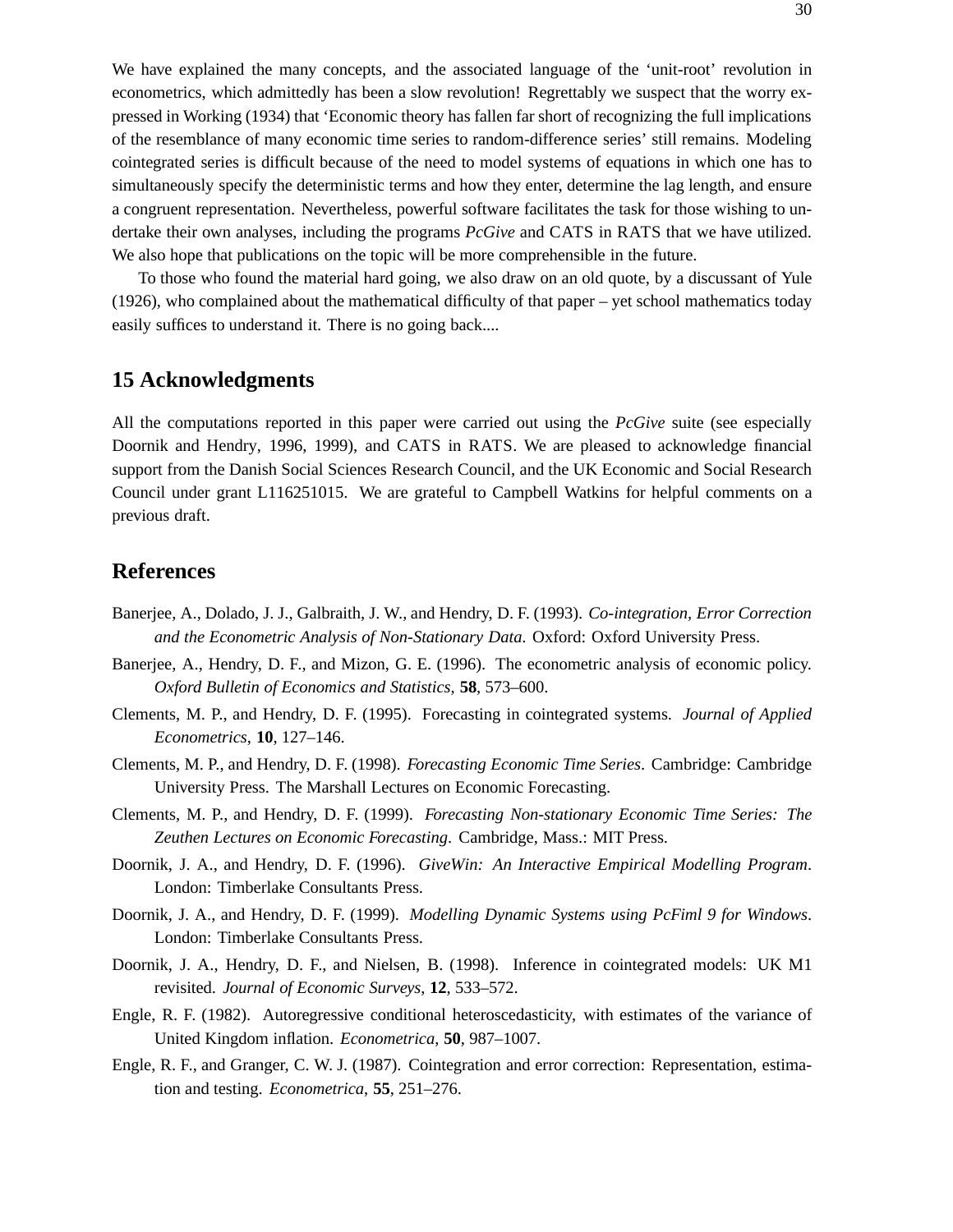- Engle, R. F., Hendry, D. F., and Richard, J.-F. (1983). Exogeneity. *Econometrica*, **51**, 277–304. Reprinted in Hendry, D. F., *Econometrics: Alchemy or Science?* Oxford: Blackwell Publishers, 1993, and Oxford University Press, 2000; and in Ericsson, N. R. and Irons, J. S. (eds.) *Testing Exogeneity*, Oxford: Oxford University Press, 1994.
- Ericsson, N. R., Hendry, D. F., and Mizon, G. E. (1998). Exogeneity, cointegration and economic policy analysis. *Journal of Business and Economic Statistics*, **16**, 370–387.
- Gonzalo, J. (1994). Five alternative methods of estimating long-run equilibrium relationships. *Journal of Econometrics*, **60**, 203–233.
- Granger, C. W. J. (1986). Developments in the study of cointegrated economic variables. *Oxford Bulletin of Economics and Statistics*, **48**, 213–228.
- Harbo, I., Johansen, S., Nielsen, B., and Rahbek, A. (1998). Asymptotic inference on cointegrating rank in partial systems. *Journal of Business and Economic Statistics*, **16**, 388–399.
- Hendry, D. F. (1976). The structure of simultaneous equations estimators. *Journal of Econometrics*, **4**, 51–88. Reprinted in Hendry, D. F., *Econometrics: Alchemy or Science?* Oxford: Blackwell Publishers, 1993, and Oxford University Press, 2000.
- Hendry, D. F. (1980). Econometrics: Alchemy or science?. *Economica*, **47**, 387–406. Reprinted in Hendry, D. F., *Econometrics: Alchemy or Science?* Oxford: Blackwell Publishers, 1993, and Oxford University Press, 2000.
- Hendry, D. F. (1995a). *Dynamic Econometrics*. Oxford: Oxford University Press.
- Hendry, D. F. (1995b). On the interactions of unit roots and exogeneity. *Econometric Reviews*, **14**, 383–419.
- Hendry, D. F. (2000). On detectable and non-detectable structural change. *Structural Change and Economic Dynamics*, **11**, 45–65.
- Hendry, D. F., and Doornik, J. A. (1996). *Empirical Econometric Modelling using PcGive for Windows*. London: Timberlake Consultants Press.
- Hendry, D. F., and Juselius, K. (2000). Explaining cointegration analysis: Part I. *Energy Journal*, **21**, 1–42.
- Hendry, D. F., and Mizon, G. E. (1998). Exogeneity, causality, and co-breaking in economic policy analysis of a small econometric model of money in the UK. *Empirical Economics*, **23**, 267–294.
- Johansen, S. (1988). Statistical analysis of cointegration vectors. *Journal of Economic Dynamics and Control*, **12**, 231–254. Reprinted in R.F. Engle and C.W.J. Granger (eds), Long-Run Economic Relationships, Oxford: Oxford University Press, 1991, 131–52.
- Johansen, S. (1992a). A representation of vector autoregressive processes integrated of order 2. *Econometric Theory*, **8**, 188–202.
- Johansen, S. (1992b). Testing weak exogeneity and the order of cointegration in UK money demand. *Journal of Policy Modeling*, **14**, 313–334.
- Johansen, S. (1994). The role of the constant and linear terms in cointegration analysis of nonstationary variables. *Econometric Reviews*, **13**, 205–229.
- Johansen, S. (1995). *Likelihood-based Inference in Cointegrated Vector Autoregressive Models*. Oxford: Oxford University Press.
- Johansen, S. (2000). A small sample correction to the test for cointegrating rank in the vector autoregressive model. Mimeo, European University of Institute, Florence.
- Johansen, S., and Juselius, K. (1990). Maximum likelihood estimation and inference on cointegration